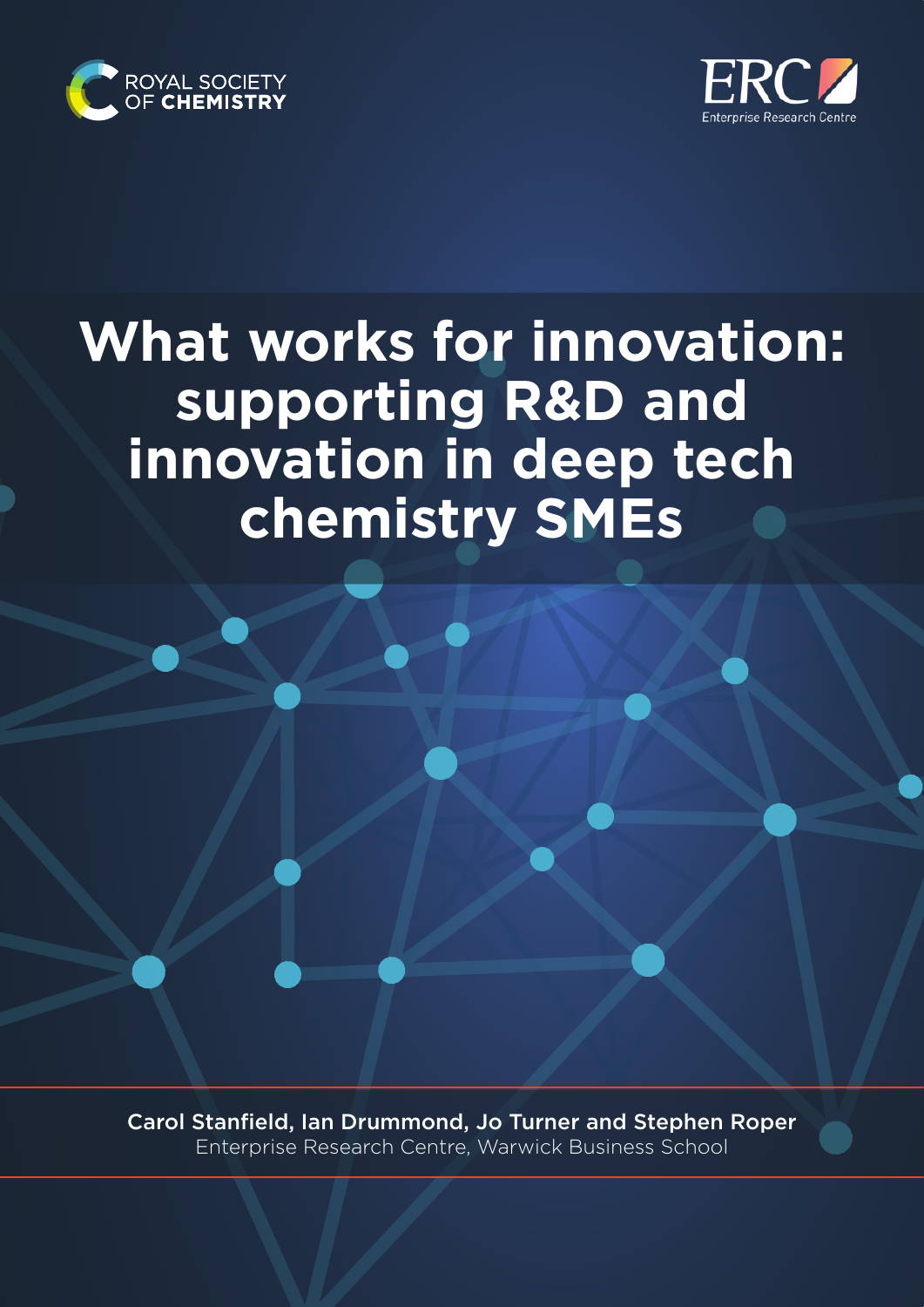



## Table of Contents

| Section 2: Defining deep tech chemistry SMEs 14                    |
|--------------------------------------------------------------------|
|                                                                    |
|                                                                    |
|                                                                    |
|                                                                    |
|                                                                    |
|                                                                    |
| Section 3: Profiling R&D-active chemistry SMEs  16                 |
|                                                                    |
|                                                                    |
|                                                                    |
| 3.4 Understanding firms' development path - interview evidence  18 |
|                                                                    |
|                                                                    |
|                                                                    |
|                                                                    |
|                                                                    |
|                                                                    |
|                                                                    |
|                                                                    |
|                                                                    |
|                                                                    |
|                                                                    |
|                                                                    |
|                                                                    |
|                                                                    |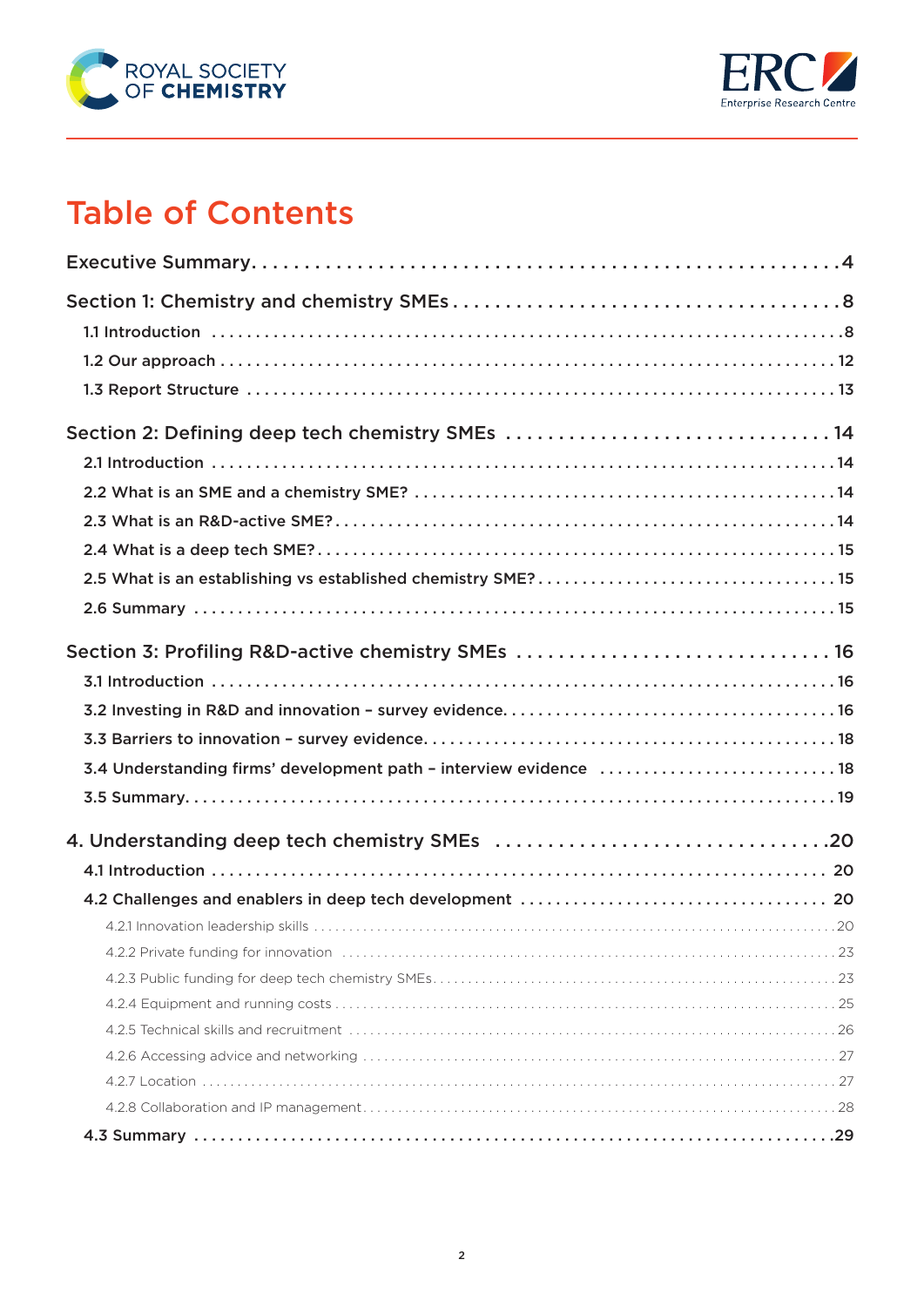

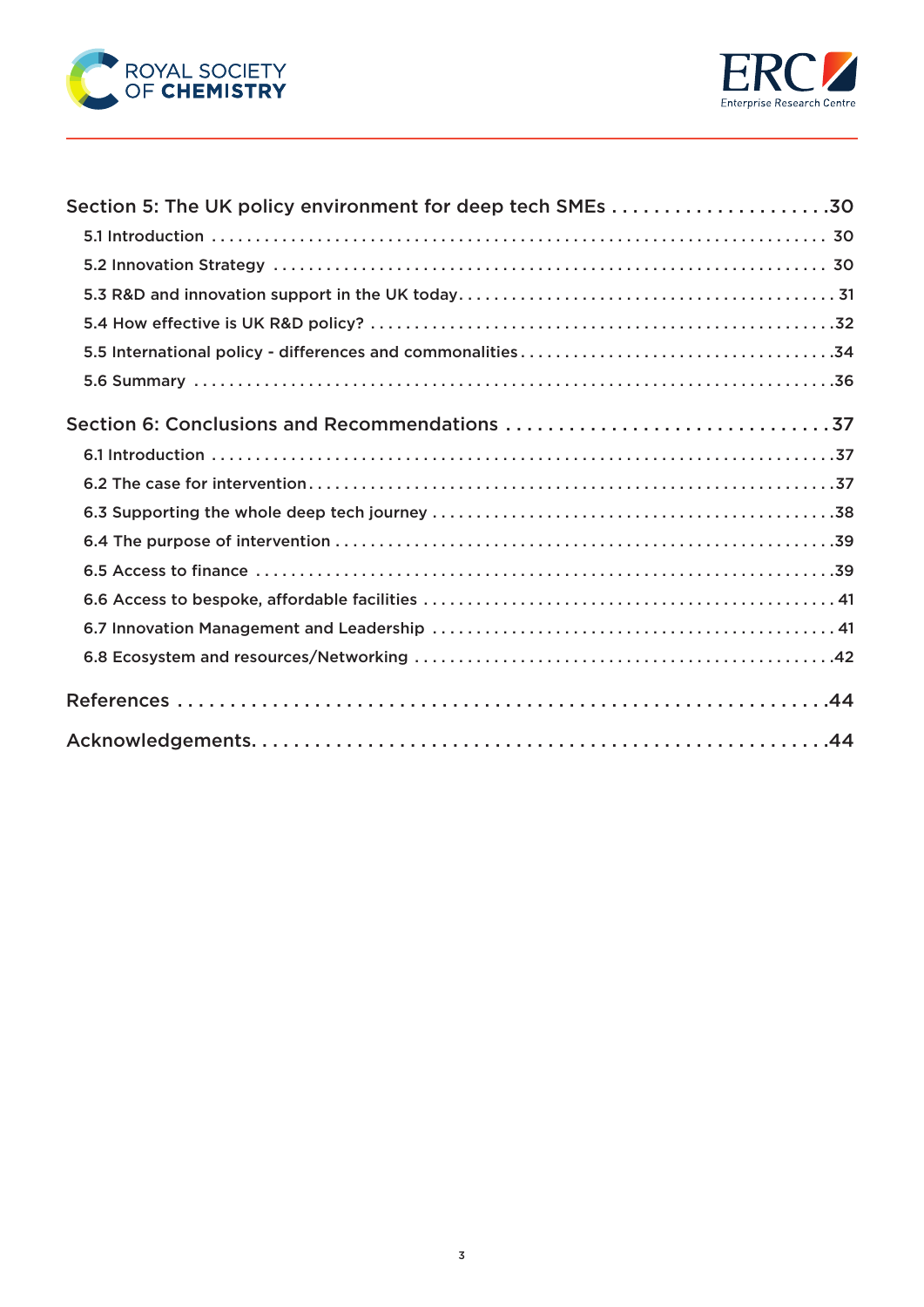<span id="page-3-0"></span>



## Executive Summary

Whether it is tackling climate change, helping to create sustainable processes, or improving and saving lives, chemistry SMEs have a crucial role to play in developing new technologies which can transform our world. Despite the crucial role of chemistry SMEs, they are not well understood or supported in the UK. This report aims to shed some light on the challenges, barriers and unique contributions of a specific subgroup of chemistry SMEs; deep tech chemistry SMEs. We explore the characteristics of these deep tech chemistry SMEs, their potential contribution to the UK's mission-driven innovation agenda, and how we can better support these firms to maximise their innovation impact.

This study was commissioned by the Royal Society of Chemistry (RSC) before the publication of the Innovation Strategy. However, the Innovation Strategy recognises the potentially transformational role of innovation by deep tech SMEs. The central question we address is how the UK government and other support organisations can best help deep tech chemistry SMEs to maximise their R&D and innovation success and contribution to economic and social value.

Evidence gathering involved a review of existing quantitative data sets and policy approaches in the UK and internationally; interviews with 35 deep tech SMEs and industry experts and workshops with industry insiders and policymakers. The outcome is a series of policy options to support deep tech chemistry SMEs, a number of which would also benefit deep tech firms in other science sectors.

## What is a deep tech chemistry SME?

There is no universally agreed definition of deep tech chemistry. Deep tech firms are R&D active firms in which the R&D activity itself is central to the strategic approach of the firms in which success is dependent on underlying IP, novel technological advances and requires concerted R&D investment to move to market. Deep tech businesses are recognised by three attributes:

- their technologies can have a disruptive impact on markets and technologies;
- developments take a long time to reach market-ready maturity; and
- they require a substantial amount of capital.

Official datasets provide little insight into deep tech chemistry SMEs. Indeed, many smaller deep tech firms are deliberately excluded from some government sources – e.g. the UK Innovation Survey – which only covers firms with 10 employees or more.

While little insight is available from government data on deep tech chemistry firms, survey data can provide information on the broader group of chemistry SMEs. Data from the UK Innovation Survey suggests that chemistry SMEs are around twice as likely to be investing in R&D as other SMEs and also more likely to be investing in other innovation activities.

Chemistry SMEs are more likely to be engaged in new to the market innovation, with 16 percent of chemistry SMEs involved in new to market product or service innovation compared to 9 percent of all SMEs and 8 percent of Chemistryintensive SMEs involved in new to market process innovation compared to 4 percent of other SMEs.

### Understanding deep tech chemistry SMEs

The Innovation Strategy identified the difficulties which deep tech SMEs face in accessing finance, in part due to the length of time required to develop their technologies. Our research corroborates this, illustrating the complexity of deep tech chemistry firms' journeys, the decisions required and the range of factors (entrepreneurship capabilities, technology, other management skills, technical skills, finance, equipment, access to good advice, networks, collaboration opportunities and effective IP management) which need to align for success. In all of these areas the SMEs interviewed faced some barriers, and in all of these areas, there are at least some distinguishing characteristics of deep tech chemistry SMEs.

The development journey of deep tech SMEs raises many issues which challenge the ability of the entrepreneur. Good innovators do not necessarily have the skills to identify a market, value their proposition, develop a business plan which navigates the complexity of chemistry innovation, know where to go for investors and how to pitch (a difficult sell) effectively, identify useful networks and collaborators and deal with IP and regulatory regimes.

Access to finance, as recognised by the Innovation Strategy is a challenge for deep tech SMEs, but goes alongside a number of other issues which increase the risk of investing in these firms. These factors are not only evident in chemistry deep tech SMEs but perhaps heightened, with the need for, and shortages of, specialised equipment and a long and highly regulated testing process being distinguishing challenges for chemistry SMEs.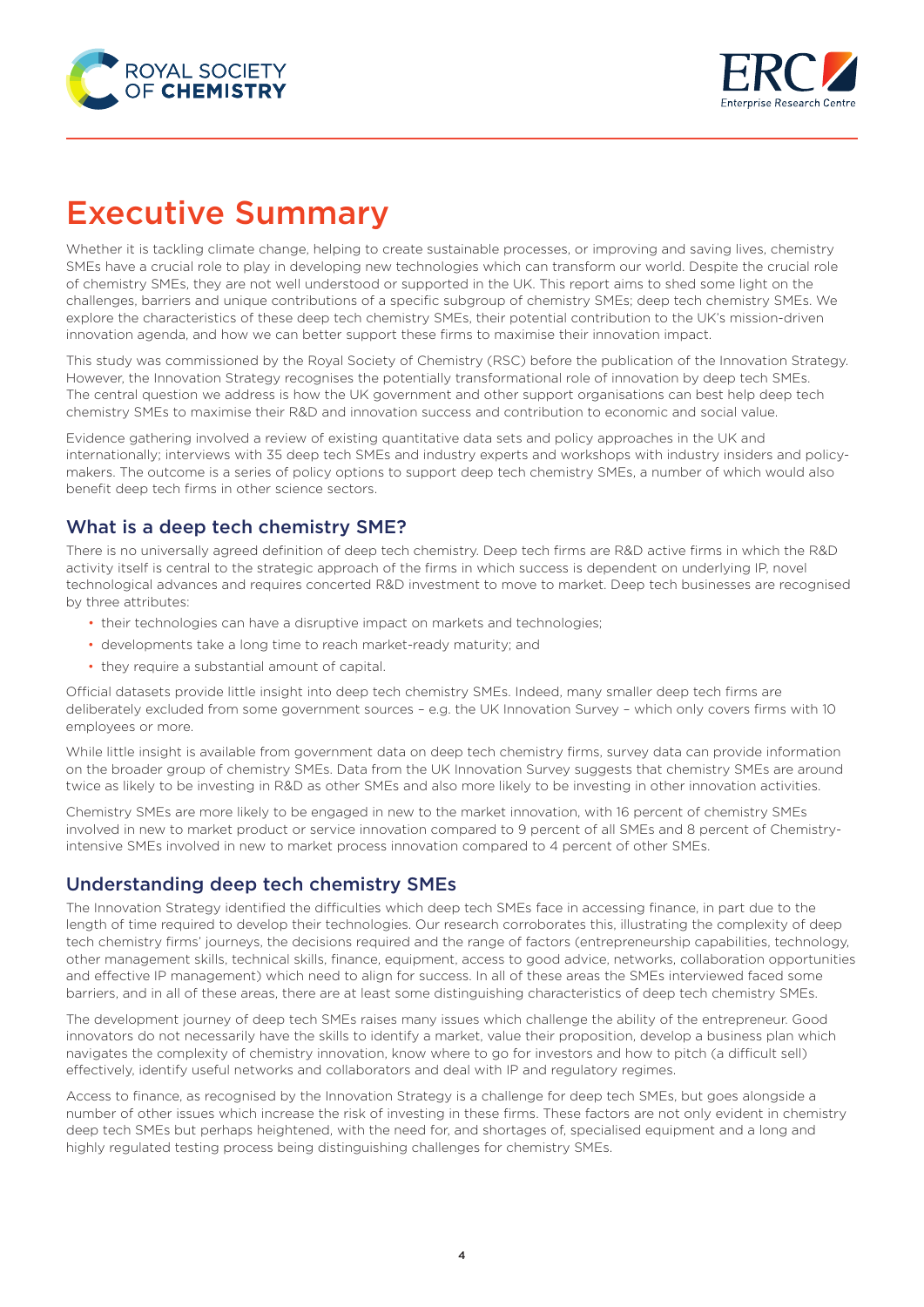



#### Current support for deep tech SMEs in the UK and elsewhere

The UK has a well-developed national R&D and innovation support system which offers a wide range of public support for innovating firms across the country. However, in the UK and internationally, we identified no specific measures targeted at either chemistry SMEs or more specifically deep tech SMEs.

Indeed, few countries have consistent and different policy approaches for innovative SMEs. South Korea and Italy have both implemented policy approaches with a more specific focus on innovative SMEs. In both cases there is some positive impact evidence, consistent with wider evidence of stronger policy additionality effects in smaller firms.

In our interviews with SMEs and industry experts we explored their current engagement with government institutions and policy and noted a range of challenges many of which reflected the issues highlighted earlier. Most of these issues were generic to deep tech SMEs, a number were chemistry-specific or at least impacted more intensively on deep tech chemistry SMEs.

Two challenges stand out in particular. First, within the context of the national system supporting R&D and innovation there is considerable geographical variation for chemistry SMEs seeking support from their local university and associated networks. Second, the effectiveness of the UK innovation system in supporting commercialisation has been questioned, an issue of critical importance to the success of deep tech firms in chemistry and other sciences. Limitations in the support available for commercialisation often overlap with the regional disparities.

### Why support deep tech chemistry SMEs?

The case for intervention to support chemistry deep tech SMEs has two key elements: first, the potential of chemistry deep tech SMEs to introduce innovations which may have very substantial social returns and contribute to innovation missions; and second a range of market failures which are currently constraining their innovation activities.

Innovation in chemistry is fundamental to achieving potentially transformational breakthroughs in a range of areas from climate change, to developing new treatments for a number of diseases including cancer and to addressing plastic pollution. The implication is that innovation in these firms has the potential to generate very significant social, economic and environmental benefits which far exceed the direct benefits to the businesses concerned. In more technical terms, innovation in deep tech chemistry SMEs can drive very significant and positive externalities suggesting a *prima facie* case for policy intervention.

Market failures may constrain innovation and the available literature and the empirical evidence from this study suggest a number of key issues in the UK. Some of these market failures are relevant to all deep tech companies, others are more specific to distinctive aspects of deep tech chemistry SMEs. The market failures most relevant to chemistry deep tech SMEs include: failures in capital markets; failures in the market for grant funding; failures in the availability of premises and specialist equipment; information failures and perceptions of risk; failures in technical and managerial skills development.

### Better supporting deep tech chemistry through Access to Capital

The recent Innovation Strategy highlighted the challenges deep tech SMEs face in accessing finance. Indeed, a majority of the deep tech chemistry-based SMEs that participated in this research reported being constrained by struggles to secure appropriate finance. Addressing these constraints is crucial to securing better outcomes for these businesses in chemistry deep tech but also other science areas:

- *Increased proof of concept funding* Several respondents to this study highlighted the importance to their businesses of being able to undertake proof of concept research which is often crucial to securing further funding.
- *Angel investment* Several of the respondents to this study suggested that angel investment remains difficult to access outside of the so called 'Golden Triangle'. Consideration might well be given to whether online based platforms could help to overcome these issues by reducing the information barriers to investment and allowing investors access to business profiles nationally.
- *Equity gap* Both the academic literature and the responses to this study confirm the existence and significance of an equity gap which means that deep tech chemistry SMEs often struggle to secure intermediate levels of funding to enable scale up and the commercialisation of new technologies. Our research suggests there is a quantitative shortage of available equity investment, and interviewees perceived a lack of scientific understanding and expertise among potential investors.
- *Grant application processes* there is a strong case for evaluating whether current processes are fit for purpose in supporting deep tech innovation, and to revise these processes as appropriate. Our research identified a number of specific issues on both the supply and demand side which are constraining deep tech chemistry SMEs' access to public funding.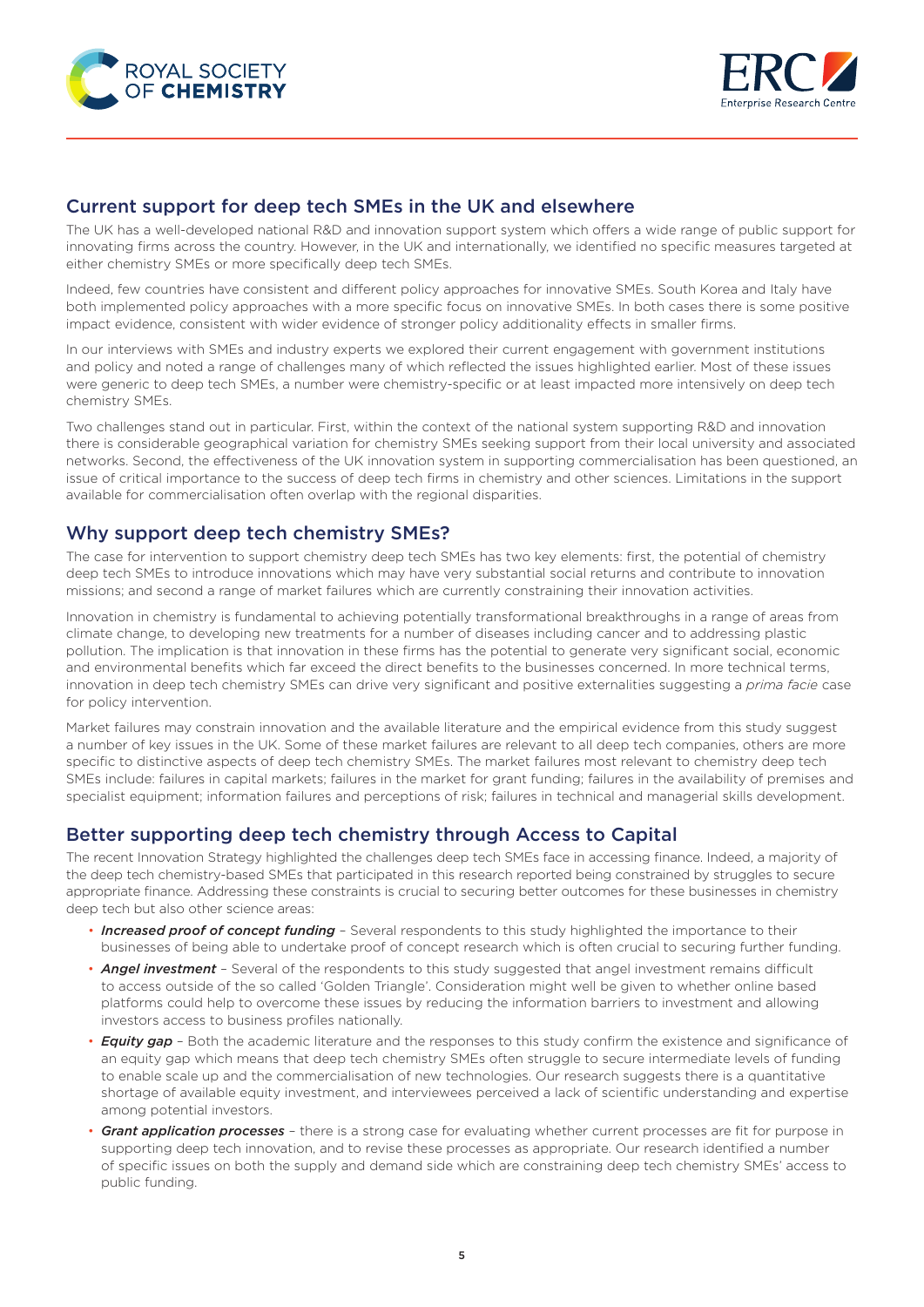



## Better supporting deep tech chemistry through access to flexible and affordable chemistry facilities

Given the very widespread perception that the lack of availability of suitably equipped premises is a key constraint on business development and scaling up for deep tech chemistry SMEs, this is clearly an area where intervention would be both practical and useful. Existing sources of information do not appear to be well known or used by deep tech SMEs and better signposting to existing information sources may be useful. Developing new public/private partnerships for provision may also be useful here. Other policy options under this general heading are:

- *Consider gaps in the provision of bespoke incubators/accelerators* The facilities provided by incubators and accelerators are clearly helpful in providing appropriate, suitably equipped, premises. Given the particular challenges our interviewees identified which are faced by chemistry deep tech SMEs in accessing suitable premises for scaling, an audit to establish what premises are available (for example in established Catapults) would be sensible. Improving the information available to firms about the facilities which are available would also be potentially beneficial.
- *Improving access to equipment to allow scale-up* our interviewees stressed the difficulty of funding specialist equipment purchases particularly during the scale-up phase. Consideration could be given to whether public-private partnership investment could help with the acquisition of specialist facilities/equipment for leasing to SMEs working in chemistry deep tech.

#### Better supporting deep tech chemistry through better developed Innovation Management and Leadership

Perhaps surprisingly our interviews did not suggest any consistent issues around accessing technical skills. Instead, they emphasised the critical impacts on business performance associated with underdeveloped entrepreneurial and innovation management and leadership skills which were widely reported to be a common and significant constraint to business performance. Among the specific measures of most importance for deep tech chemistry SMEs are:

- *Promoting engagement with management and leadership training*. There was a widespread acceptance amongst the SMEs involved in this research that initiatives that aim to develop entrepreneurial, innovation management and leadership skills are necessary and would be useful.
- *Developing collaborative innovation capabilities* effective collaboration plays a critical role in many deep tech firms' innovation. There is a strong case for developing these managerial capabilities to support collaboration as part of any management and leadership development programme.
- *Incentivising engagement with formal training* Given these concerns, one option would be to modify grant application scoring so that applicants who had completed suitable training received a small premium to the scoring of their application.
- *Encourage the provision of business modules in post graduate training programmes* Respondents to this study were also concerned that post-doctoral candidates looking to work in this sector almost invariably lack any real understanding of the issues faced by these businesses. Accordingly, it would be sensible to review and evaluate the opportunities currently available for post-graduates to develop their entrepreneurial skills while at their university. Consideration might also be given to a funded internship scheme through which chemistry post-graduates and subsequently their employers would benefit from the experience and enhanced understanding of the issues involved in working in deep tech-based SMEs.
- *Provide better IP and regulatory advice and support* There is a perceived need for sector specific IP guidance that considers the complexities of chemistry innovation. Accordingly, there would be clear merit in securing more widespread HEI engagement with best practice in addressing IP and associated licensing issues.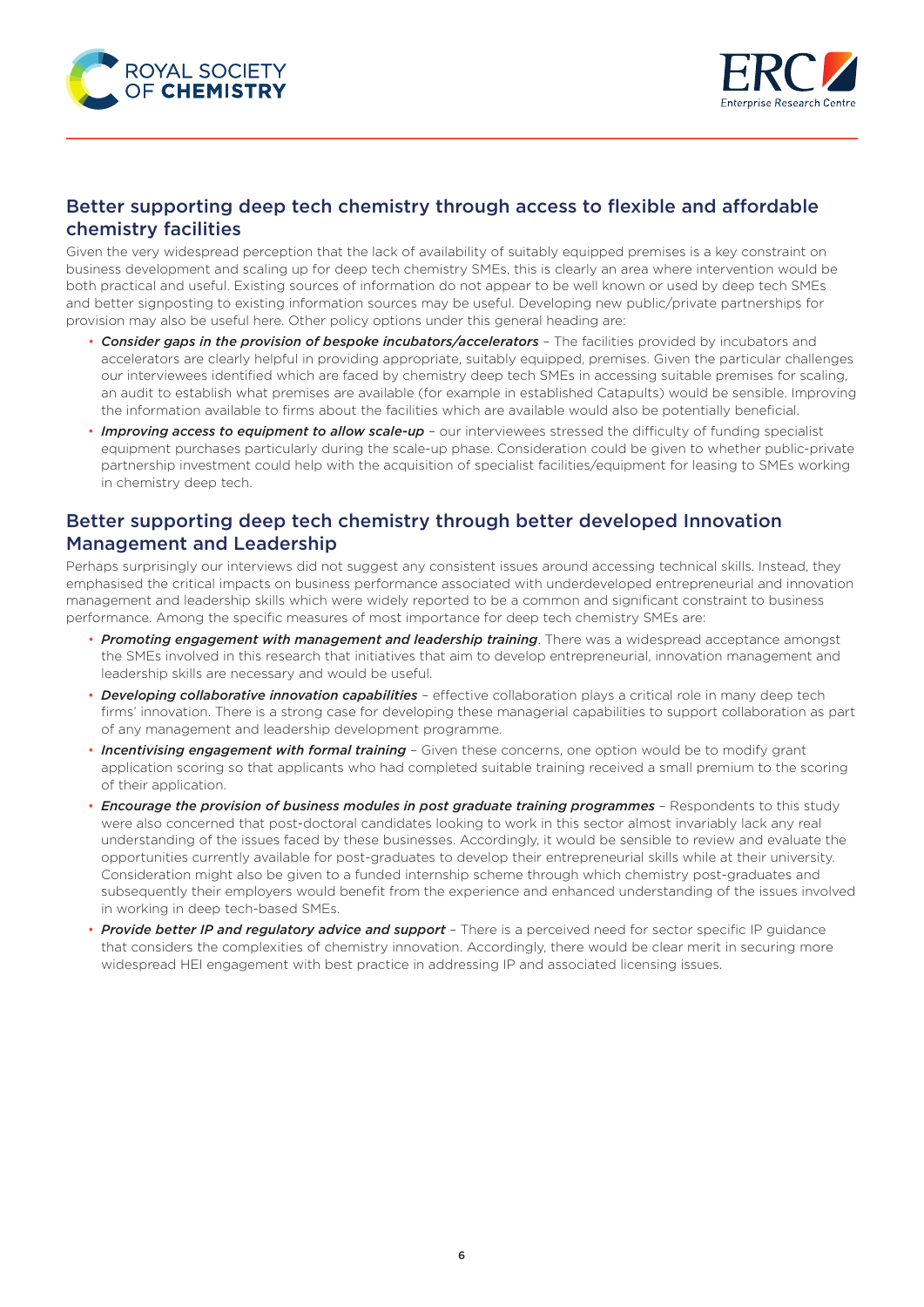



## Better supporting deep tech chemistry through ecosystem and resources/ networking

The businesses interviewed in this study highlighted several areas where new policy measures could contribute to the development of an enabling ecosystem more conducive to business success.

- *Reducing spatial inequalities* There is no doubt that it is easier for deep tech chemistry-based SMEs to operate successfully in the Golden Triangle and London than it is for them to do so in other areas of the country. Accordingly, there would appear to be clear merit in looking to develop existing regional incubators into more substantial entities capable of comprehensively supporting businesses throughout their journeys from establishment to maturity.
- *Establish and support networking* it is generally accepted that networking with peers expands the ambition, skills and confidence of SME owners and managers. Most respondents interviewed for this study agreed with this and were open to participating in peer-to-peer networking and events. While promoting networking may appear to be a 'soft' option not directly linked the challenges concerned, the evidence suggests that it would be relatively inexpensive to deliver and may well be amongst the most effective policy options available to promote growth and innovation in deep tech chemistry SMEs.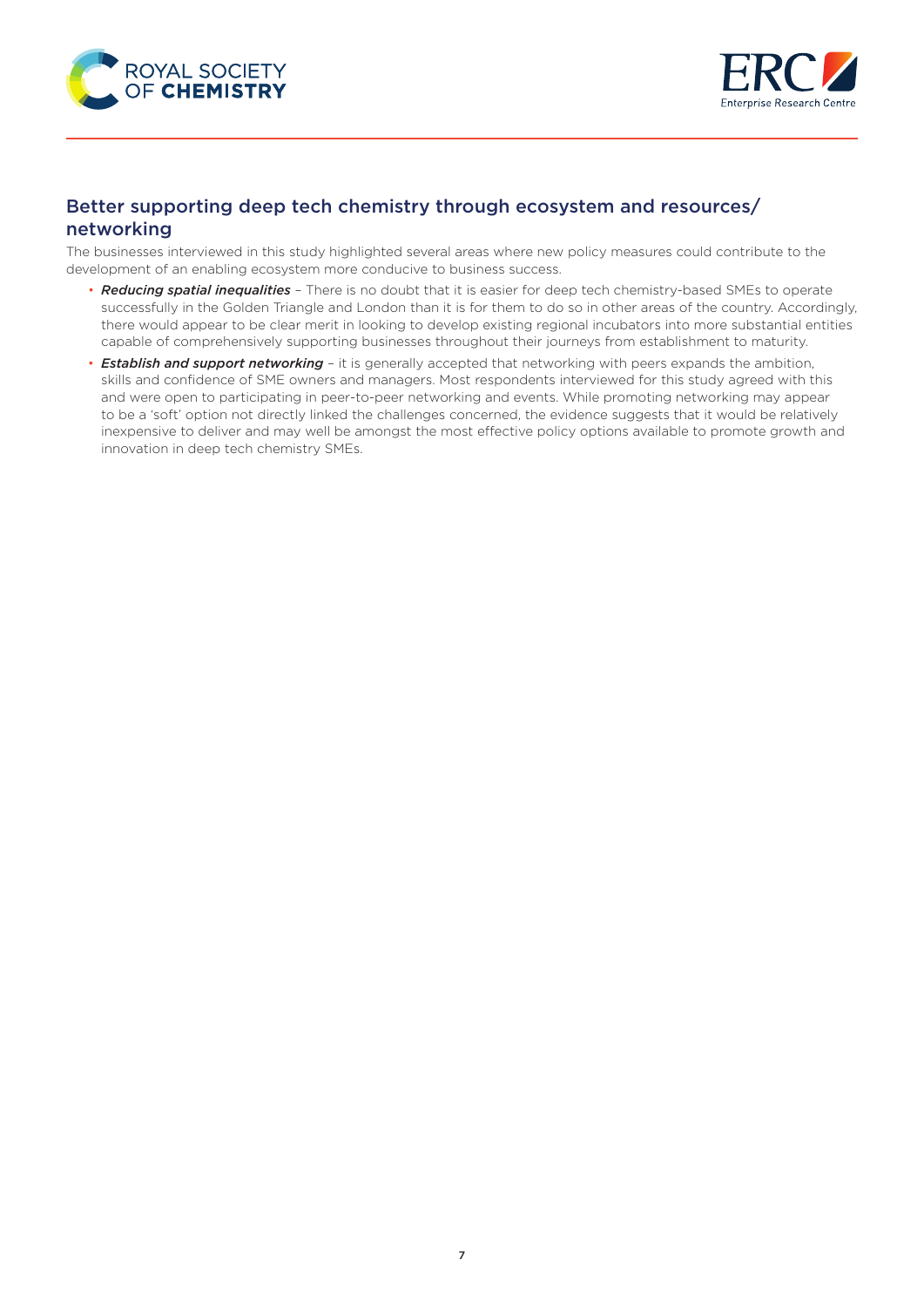<span id="page-7-0"></span>



## Section 1: Chemistry and chemistry SMEs

## 1.1 Introduction

Small and medium enterprises (SMEs) are the bedrock of economies and in the UK they account for 99 percent of all firms. SMEs also provide three fifths of the employment and around half of the turnover of the UK private sector<sup>1</sup>. In addition to their contribution to job creation and prosperity, some SMEs such as chemistry SMEs have another important role to play. Whether it is tackling climate change, helping to create sustainable processes, or improving and saving lives, chemistry SMEs have a crucial role in developing new technologies which can transform our world.

#### Box 1.1: Examples of R&D active chemistry SMEs<sup>2</sup>

Mimica is creating the next generation of food expiry labelling that reduces food waste and improves food safety. In the UK, 7 million tonnes of food and drink are thrown away annually, costing the average UK household £470 a year. Mimica Touch is designed to tell if food is still fresh, so more money could be saved, and less waste created.

Sygnature Discovery is a world-leading [integrated drug discovery](https://www.sygnaturediscovery.com/drug-discovery/integrated-drug-discovery/) and non-clinical solutions provider, offering expertise across a broad range of [therapeutic areas](https://www.sygnaturediscovery.com/therapeutic-areas/) and biological target classes. Sygnature Discovery supports the R&D and innovation of organisations such as pharma companies, biotech start-ups and universities. Since 2011 they have contributed to 34 drug candidates, 17 of which are already in clinical trials.

Reading Scientific Services Ltd (RSSL) provide research, analysis and consultancy to the food, life science and consumer goods sectors, partnering with both SMEs and all the top 15 global pharmaceutical and FMCG companies. RSSL are helping over 3,000 clients from across 60 countries create new products, validating medicines or solving difficult technical challenges.

Exscientia is an AI-driven pharma-tech company committed to discovering and designing the best possible medicines in the fastest and most effective manner. Exscientia is the first company to progress AI-designed small molecules into the clinical setting and have repeatedly demonstrated the ability of AI to transform how drugs are created. Exscientia's AI platform has now designed two drugs that are in Phase 1 human clinical trials.

Bitrez is a leading manufacturer of specialist polymers and chemicals. Using creative chemistry Bitrez develops innovative products that resolve regulatory and technical problems. With new developments in sustainable feedstocks that do not impact the food chain or contribute to deforestation, Bitrez is developing more bio-based products that enable the formulation of specialist coatings, adhesives, and matrix systems for the protection, fixture, or manufacture of components.

Despite the crucial role of chemistry SMEs, they are not well understood or supported in the UK. It is often believed that chemistry SMEs are all very similar, when the reality could not be more different. Box 1.1 highlights only a few examples chemistry SMEs, which are R&D active. Chemistry SMEs are a widely diverse group of firms spanning a wide range of industries from agrochemicals to cosmetics, pharmaceuticals to energy. Chemistry SMEs also vary in the roles they play in supply chains and business eco-systems. Types of firms include contract research organisations, analytical services, manufacturers, chemical distributors, consultants and other R&D active firms, amongst others. Many of these firms are innovative and actively contributing to the development of solutions that enable a better future for people and planet.

This report sheds some light into the challenges, barriers and unique contributions of a specific subgroup of chemistry SMEs - deep tech chemistry SMEs. We explore the characteristics of these deep tech chemistry SMEs, their potential contributions to the UK's mission-driven innovation agenda, and how we can better support these firms to maximise their innovation impact.

<sup>1</sup> See [https://www.gov.uk/government/statistics/business-population-estimates-2020/business-population-estimates-for-the-uk-and-regions-](https://www.gov.uk/government/statistics/business-population-estimates-2020/business-population-estimates-for-the-uk-and-regions-2020-statistical-release-html#composition-of-the-2020-business-population)[2020-statistical-release-html#composition-of-the-2020-business-population](https://www.gov.uk/government/statistics/business-population-estimates-2020/business-population-estimates-for-the-uk-and-regions-2020-statistical-release-html#composition-of-the-2020-business-population), Figure 2.

<sup>2</sup> Overviews derived from business websites all accessed 21.12.2021. Sources: Mimica ([mimicalab.com\)](https://www.mimicalab.com/); About Us And What We Do For Drug [Discovery](https://www.sygnaturediscovery.com/about/) | [Sygnature Discovery; Working with Us - Sygnature Discovery](https://www.sygnaturediscovery.com/about/); [Reading Scientific Services Ltd | RSSL](https://www.rssl.com/); [Exscientia | AI Drug Discovery |](https://www.exscientia.ai/) [Pharmatech;](https://www.exscientia.ai/) [Industries – Bitrez Polymers and Chemicals.](https://www.bitrez.com/industries/)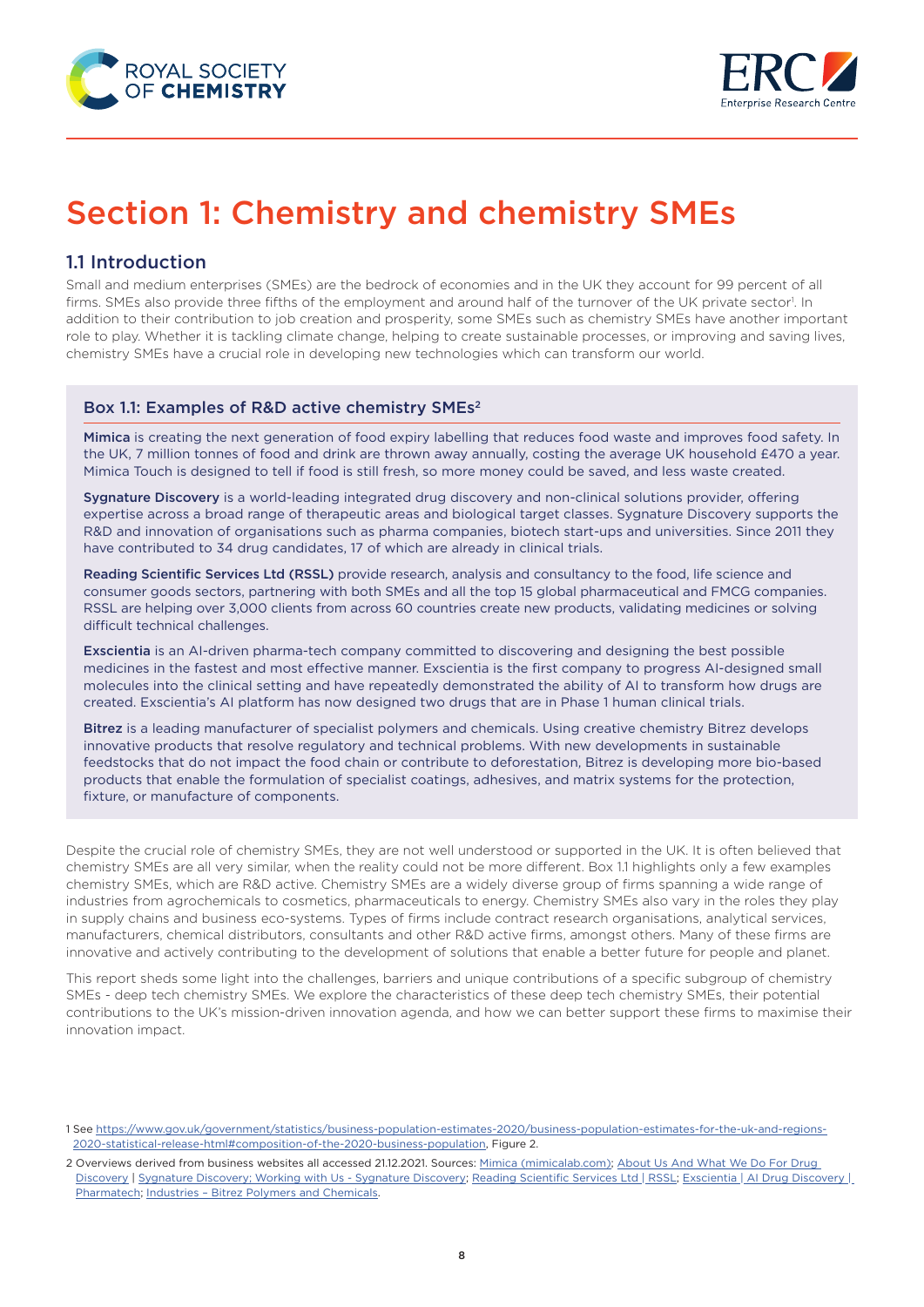



#### Box 1.2 Examples of deep tech chemistry SMEs and their potential impact

#### Carbon capture – creating value from carbon dioxide

ViridiCO<sub>2</sub> Ltd incorporated in December 2020 and spun-out intellectual property in November 2021 Their technology, known as Carbon Capture Utilisation (CCU), transforms high volume waste carbon dioxide gas emissions from established chemical manufacturers and foundation industries such as steel and cement into high value carbon-based chemicals and feedstocks which can be found in everyday items such as furniture or batteries. Chemical and Foundation industries are responsible for ~16% of global greenhouse gas emissions of which 80% are carbon dioxide ( $CO<sub>2</sub>$ ), which equates to 8 billion tonnes every single year. Creating these new polymers from waste CO<sub>2</sub> also removes the reliance on fossil fuels at the same time as helping the environment, thus advancing UK chemical manufacturing processes. This innovative approach has been shown to save time, money and energy, the result of which contributes to a reduced carbon footprint and sustainable circular economy.

#### Advanced solar cells – converting more energy from the sun



Oxford PV was spun out of the University of Oxford in 2010 and has since grown to be a company of approximately 130 employees combined at its sites in Oxford and Germany. It has developed perovskite, a new affordable solar cell material that can convert significantly more energy from sunlight, this in turn supports net zero ambitions, an example of which being greener buildings.

Existing silicon-based solar cells can only convert 15-10% of sunlight into electricity and have already reached their maximum practical theoretical efficiency limit of ~26%.

Oxford PV's perovskite technology has been designed for use with

conventional silicon cells to break through the efficiency ceiling. The technology has already set world records for solar efficiency, currently at >29% and the company is confident this figure can be improved. The material will help solar become more affordable by delivering 20-50% more power using the same surface area. This is critical in accelerating adoption of clean solar energy, making it more accessible to both households and businesses alike.

The company expects to start commercial production of these solar cells by the end of 2022.

#### Superfast charging – next generation battery technology



Echion Technologies is a world-leading developer of advanced lithiumion battery materials. They have developed a product that only requires a 6-minute charge, which is inherently safe compared to present systems and these batteries have a 10-fold increased lifetime over that of a standard Lithium-ion cell.

Their products therefore contribute to the ambitions for zero emission vehicles: they enable cell manufacturers to deliver cost-effective, fastcharging, high-energy density, and long-life power cells. These will supply end applications for a wide range of markets where downtime equals significant cost such as taxis, forklift trucks, industrial EVs or those requiring high safety, high power and a long lifetime such as railways,

ferries or grid systems. Many high usage applications need to have spare vehicles as they simply cannot afford the downtime associated with present slow charging battery technology. Having secured non diluting grant funding via Innovate UK in the early years to develop the components, they have since attracted private equity investment of nearly £12 million, further validating their global potential.

The team is now expanding by over 50% to recruit engineers, scientists and senior leaders.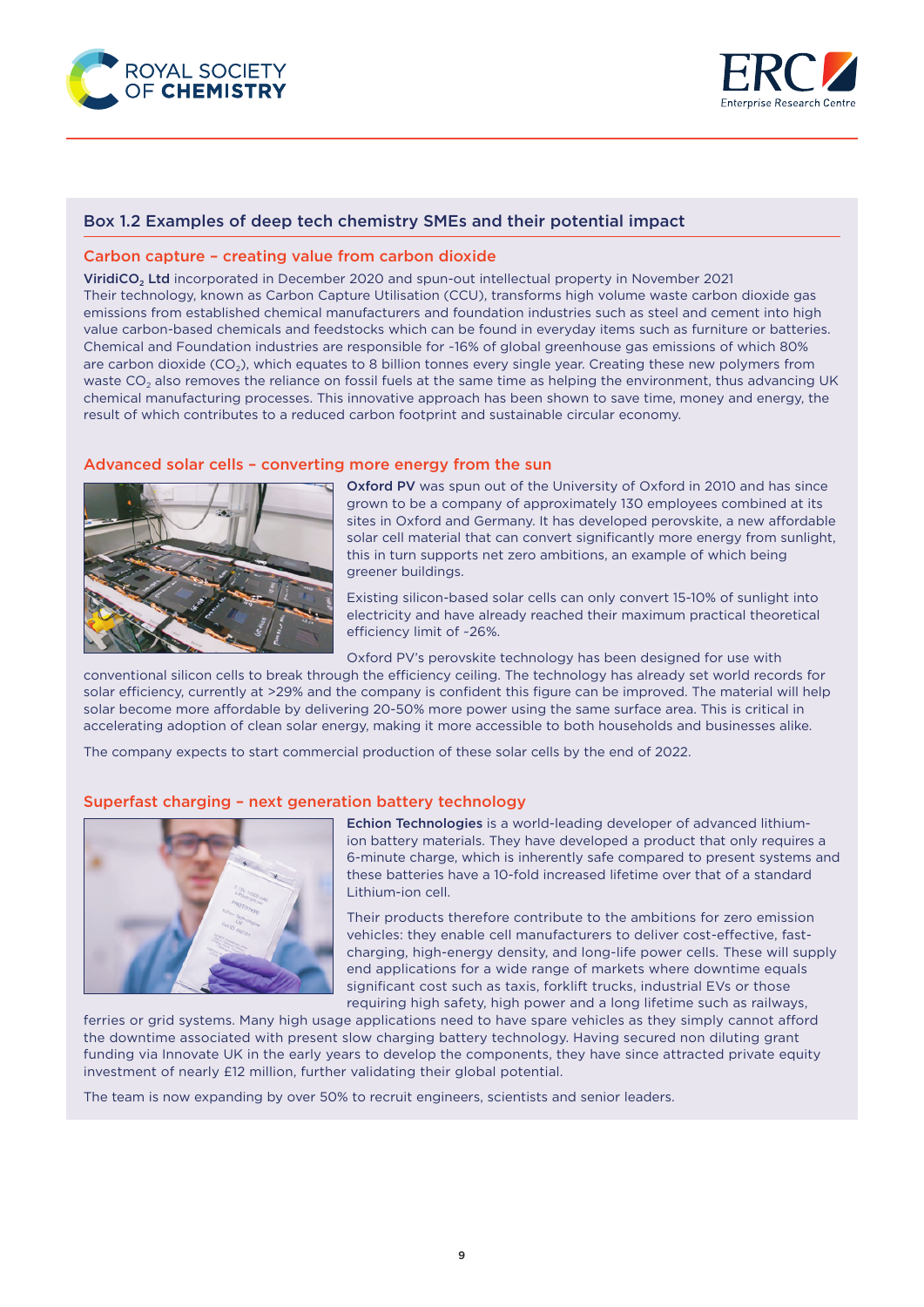



#### Graphene sensors – portable analysis tools for cheaper, faster drug development



HexagonFab, a fast-growing biotech company has developed Bolt, a portable analysis tool containing a graphene composite sensor which will accelerate drug research and manufacturing.

A recent London School of Economics and Political Sciences study found the average cost of drug development was \$1.3 billion and sector data has shown that only 1 or 2 out of every 10,000 drug candidates will become a marketable medicine. Considering that globally 75% of new drugs are being developed by SMEs, this new instrument will enable faster and cheaper drug discovery which will be more accessible to SMEs. Bolt will be a step change, replacing current methods that are outdated, complicated, expensive and slow. It will reduce the cost of assessing the efficacy of potential drug candidates tenfold and reduce the time taken from days to hours.

HexagonFab's platform technology has potential applications in diagnostics and industrial monitoring. Not only will their technology lead to new treatments and diagnostics but also the successful large-scale manufacture of this nanomaterial will pave the way for an entire generation of new technologies.

#### Novel diagnostics and therapeutics – next generation testing and treatments for pandemic preparedness and combatting disease



The Covid-19 pandemic has highlighted the importance of viral and bacterial surveillance, and Iceni Glycoscience's novel technology could be critical in the response to future disease outbreaks.

Spun out of the University of East Anglia and the John Innes Centre in 2014, this innovative company is developing diagnostic technologies and treatments for infectious diseases using proprietary technology based on carbohydrate chemistry.

Iceni Glycoscience's technology exploits the presence of carbohydrates found on the surface of cells within our bodies where the initial binding stage of a virus occurs, enabling early detection and discrimination between different diseases in a single test. Existing tests rely on detecting

genetic material or surface proteins and can be rendered ineffective when a virus mutates. However, by using carbohydrate-based techniques, Iceni Glycoscience has developed rapid "mutation proof" tests which can identify and distinguish between diseases, including COVID-19 and influenza.

Recent developments have recognised the importance of carbohydrates in human and animal disease, including cancer, and highlighted opportunities for developing novel treatments. In addition to diagnostics, Iceni Glycoscience is also developing carbohydrate-based therapeutics such as novel vaccines which can be used as an alternative to antibiotics.

Iceni Glycoscience's technology demonstrates the importance of innovation and is a fantastic example of how chemistry contributes to Government Healthcare mission 2 – enabling early diagnosis and treatments.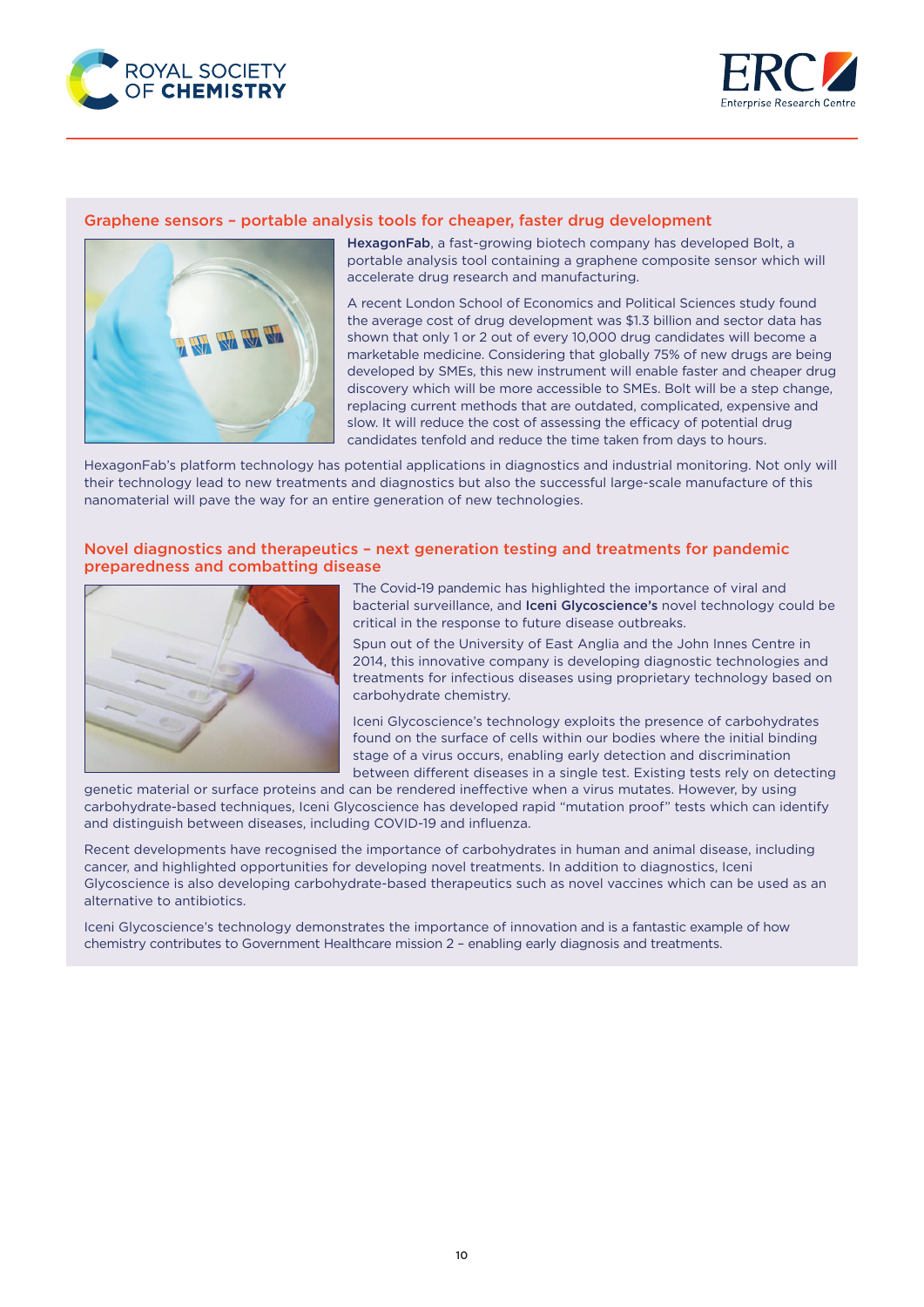



#### Saving lives through early detection of disease and precision medicine



[Owlstone Medical](https://www.owlstonemedical.com/) have set out to save 100,000 lives and \$1.5B in healthcare costs. They have developed Breath Biopsy® OMNI, an end-to-end optimised service for consistent breath collection and analysis, that aims to enable noninvasive early detection of disease and monitoring of treatment response for diseases such as cancer, liver disease, respiratory diseases and many more.

1 in 2 people will get cancer in their lifetime. Early detection is key, it increases survival chances 10-fold and reduces the cost of treatment very significantly. By 2028, the NHS cancer strategy aims to have 55,000 more people each year survive their cancer for five years or more and to provide at least 75% of people with an early diagnosis (during stage one or two of cancer).

The numbers are staggering taking into account chronic respiratory diseases such as asthma and chronic obstructive pulmonary disease (COPD), which affect over 500M people worldwide. The annual cost of treatment in the US alone is almost \$60B. COPD is the third leading cause of death worldwide. Owlstone's approach aims to bring diagnostic tools into GP surgeries, clinics, and pharmacies, giving patients quicker and easier access to tests. Without novel diagnostic technologies like these, many will sadly continue to lose their lives.

Owlstone Medical is an excellent example of a chemistry technology in one sector that has led to solutions to global problems in another. Their initial focus was on applications in the defence sector. After Owlstone's CEO's wife lost her battle with cancer, following a late diagnosis, they concentrated efforts on medical applications. Owlstone Medical was formed in 2016. In the last few years, they have more than doubled in size, now employing around 200 staff.

Underlying our analysis is the view that government policy and other support organisations can make a critical contribution to the success or failure of scientific research and innovation, through a range of interventions, from the funding of research at UK universities to taxation policies which favour R&D investment to wider policy on international trade and domestic employment and skills. The current government's approach to supporting UK innovation was laid out in July 2021 in the Innovation Strategy. This sets out the government's vision for making the UK a global hub for innovation by 2035 and the actions to bring this about, categorised under four pillars:

- Unleashing Business
- People
- Institutions & Places
- Missions & Technologies

The Innovation Strategy presents polices and initiatives which both seek to address existing barriers in the innovation landscape and to galvanise resources to proactively address critical challenges such as the need to achieve environmental goals and, building on the success of the Covid-19 Vaccination Taskforce, to address other immediate problems as they arise. Chemistry innovation has a critical role to play in supporting the delivery of the vision articulated in the Innovation Strategy. In developing these innovations, the journey from initial chemical discovery to these societal impacts is risky, capital intensive and often long (up to 15-20 years). As a result, deep tech chemistry SMEs, often rely heavily on external support either from the Government or the wider ecosystem in developing a technology from discovery to marketable proposition.

This study was commissioned by the Royal Society of Chemistry (RSC) before the publication of the Innovation Strategy. However, the timing allows for lessons to be drawn on how deep tech chemistry SMEs can be supported to optimise their innovation outcomes and contribute to the innovation missions outlined in the Innovation Strategy. The aim of our study is to enhance the evidence base associated with deep tech SMEs developing technologies founded in chemistry. The priority for the study is to understand better the needs and potential interventions required to support these deep tech chemistry SMEs, and more specifically firms in the 'establishing' phase which have not yet fully commercialised their technology. The central question we address is how the UK government and other support organisations can best help these establishing firms to maximise their R&D and innovation success and contribution to economic and social value.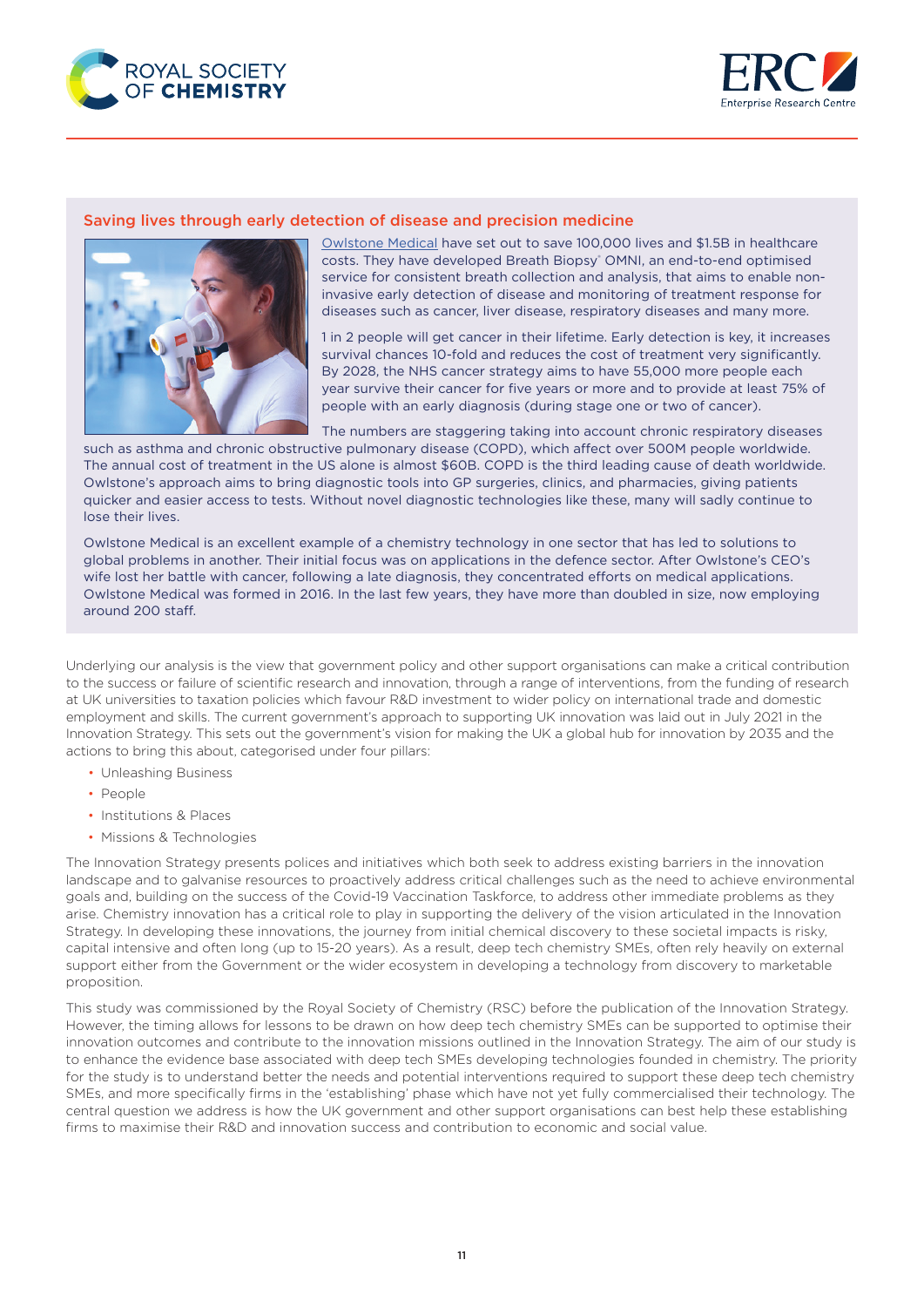<span id="page-11-0"></span>



## 1.2 Our approach

Evidence gathering was divided into three Phases with a view to establishing a rationale for policy support for chemistry SMEs, identifying the objectives of such support measures and conducting an initial appraisal of policy options in partnership with a group of chemistry SMEs and industry experts. In Phase 1 we examined existing data sources to describe and understand chemistry SMEs and conducted a literature review to describe the wider context of innovation in SMEs and current UK and international policy. In Phase 2 we conducted new primary research with deep tech chemistry SMEs and other ecosystem players, allowing a testing and deeper exploration of the issues identified in Phase 1 and the identification of policy options. Phase 3 of the project involved testing the policy options developed with a wider group of industry and policy stakeholders.

Phase 1 of the study was conducted in Spring 2021 and focused on defining, profiling and understanding the policy and operational context of chemistry SMEs and deep tech chemistry SMEs in the UK. Defining the population of firms of interest proved complex given that there is little consistency in definitions across studies (e.g. 'R&D active', 'deep tech') and the associated difficulties in translation of definitions into a coding which would allow analysis of existing data sources. A key challenge was the extent to which it is possible to identify 'R&D active' or 'deep tech' chemistry SMEs and their R&D and innovation characteristics in existing publicly available and proprietary databases.

In particular, information on individual small firms' investment in R&D is not readily identifiable from any publicly available data source. For larger firms this data is often observable from company accounts but the restrictions of the Companies Acts mean that smaller firms are only required to publish very limited accounting data. However, while investment data on R&D may not be available for these firms, either the business description of activities available on databases such as FAME or business websites can provide a qualitative indication of firms' engagement with R&D activity. Additionally, other sources provide some data on the input measures (such as the conduct of R&D), but there are other limitations. For example, the UK Innovation Survey, the key data source on innovation activity in UK firms, excludes micro-businesses with fewer than 10 employees from the survey. This survey does however provide size and sector data and can be used for profiling the group of chemistry SMEs and addressing questions as to whether such firms are more or less innovative than other companies. The UK Innovation Survey also provides some information on whether R&D active firms are faster or slower growing or have higher productivity. We report this data analysis in Section 3, shedding some light on chemistry SMEs.

To identify the population of deep tech chemistry SMEs, it is necessary to consider the nature, development journey and potential impact of their technologies. National datasets do not provide the technology specific data required to identify these deep tech businesses and, in many cases, do not capture businesses in the micro stage of development. The definition, and how we arrived at it, is set out in Section 2. Once agreed, the definition allowed us to Identify firms and variables of interest in data sources and to develop search terms for the literature review.

The Phase 1 literature review supplemented the quantitative analysis by exploring:

- Patterns and trends in R&D activity generally, R&D activity in SMEs and in chemical sciences sectors
- Current government science and innovation policy as it relates to SMEs and the chemical sciences sector.

Finally, in Phase 1, interviews were conducted with 6 'key informants' from a variety of sector representative bodies. Phase 1 resulted in a profile of chemistry SMEs (Section 4) and an initial assessment of the adequacy of existing policy support (Section 5).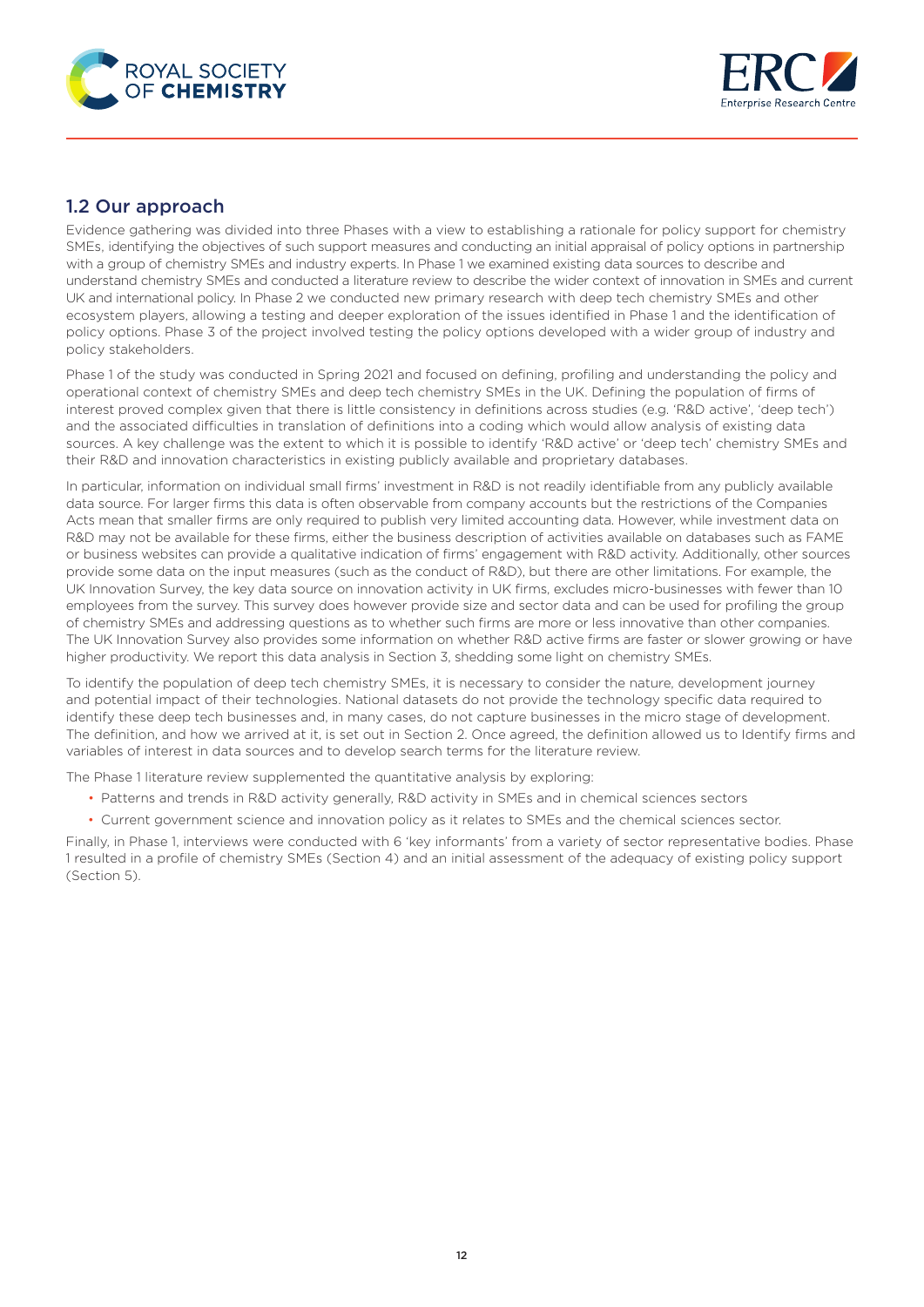<span id="page-12-0"></span>



In Phase 2, we conducted new primary research based on 29 interviews with SMEs and sector experts covering climatetech, platform chemtech, medtech, and biotech. Interviews were undertaken during July and August 2021 spanning the publication of the UK Innovation Strategy which was an item of discussion in some later interviews. This gives a total of 35 interviews across phases 1 and 2. The SMEs interviewed were selected to provide a mix of establishing and established SMEs – i.e. pre or post revenue (see definitions in Section 3). All the firms interviewed were operational, with some success in either attracting private and/or public investment and a number had progressed to have products on the market. The intention was to learn from successful SMEs to identify challenges and enablers on their development journeys. While most had spun out of universities there were some non-university start-ups and whilst there was a variety of routes to commercialisation, few had sold or licensed IP outright to a larger entity.

To capture a wider range of perspectives, we also interviewed nine other stakeholders representing other elements of the support and policy eco-system for deep tech firms. These individuals included investors, advisors, larger companies and academics engaged in providing facilities for developing chemistry firms. Together, these individuals provided a broader perspective than the SMEs but also all represented their particular organisations and expertise.

Phase 3 of the project comprised a policy workshop (October 2021), hosted by the Royal Society of Chemistry, and attended by a number of interviewees from Phase 2 research (including SMEs and sector experts) and additional policy experts. This allowed us to share insights and explore the most effective policy options. Policy options emerging from our own research were also compared to those of other recent reports to identify interventions which may have benefits beyond chemistry SMEs.

## 1.3 Report Structure

The findings of this study are set out in this report. Section 2 defines deep tech chemistry SMEs and their potential role in meeting the objectives set out in the Innovation Strategy. Section 3 profiles SMEs which engage in research and development (R&D) – R&D-active SMEs - and identifies characteristics of chemistry R&D as far as is possible through existing quantitative data sources. Section 4 sets out the findings of our new primary research, including the development journeys of deep tech chemistry SMEs and factors which have helped or hindered their development. We then consider the UK policy environment, particularly in the light of the Innovation Strategy, and we draw in learning from international policy to assess how policy might best enable deep tech chemistry SMEs to contribute (Section 5). Section 6 presents our conclusions and recommendations for policy development.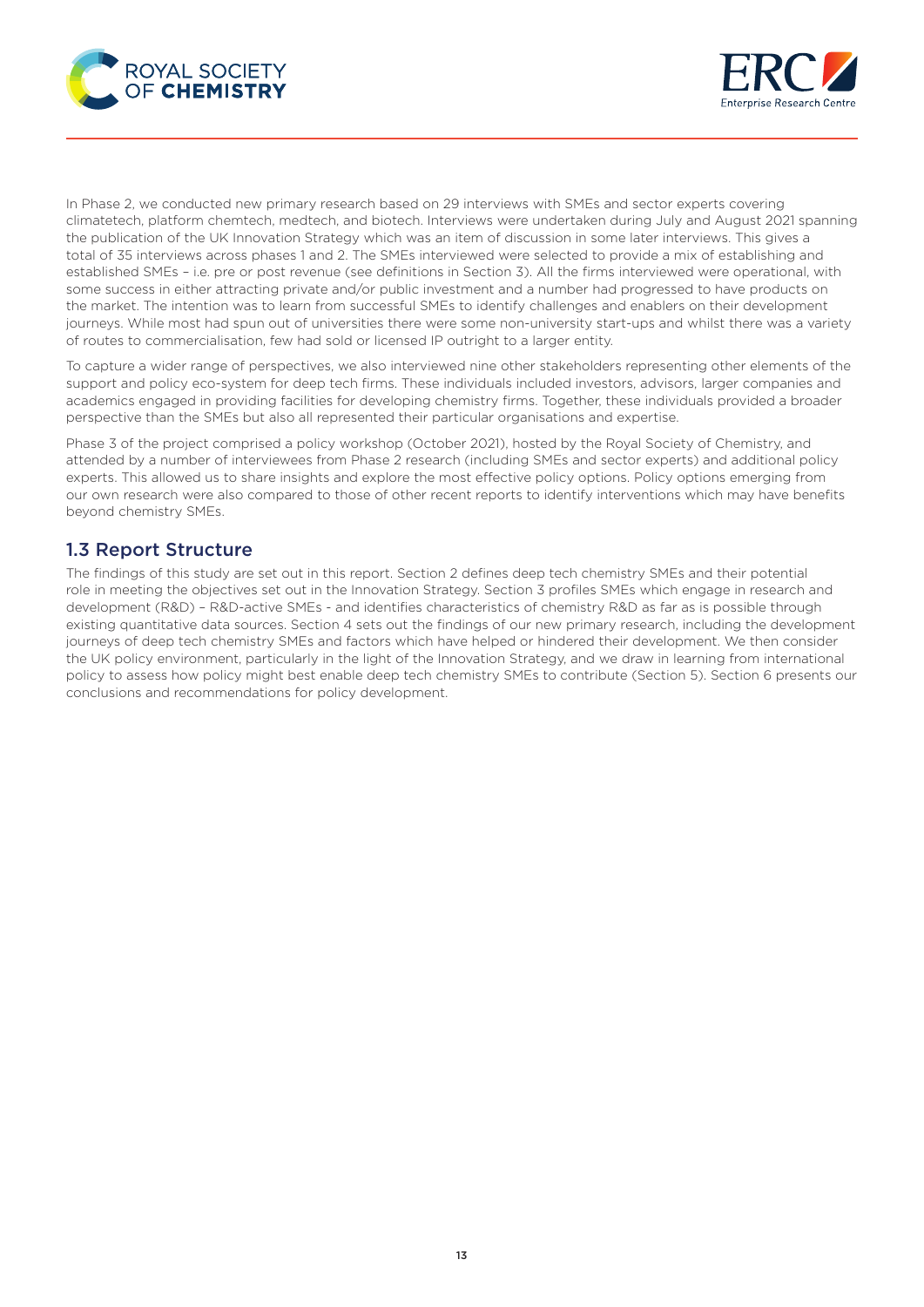<span id="page-13-0"></span>



## Section 2: Defining deep tech chemistry SMEs

## 2.1 Introduction

As described above, a unique challenge for this study was to define and identify deep tech chemistry SMEs. There are several definitions of all the concepts involved, and where there are standard international definitions, they do not ideally or simply correspond to the firms of interest to this study. This poses significant challenges in recognising and understanding these firms, how they operate, what they need to enable them to reach their full potential as they may fall below the radar of existing data sources (e.g., the UK Innovation Survey).

In this section we first describe standard definitions of 'SME', 'R&D active', 'innovation active' and 'deep tech' and then set out how they have been utilised and interpreted in this study.

#### 2.2 What is an SME and a chemistry SME?

In the UK, SMEs are normally defined simply by the size of their workforce. Businesses with zero to 249 employees are normally categorised as SMEs. Businesses with no employees – sole traders – are the most common category. Those with one to nine employees are categorised as 'micro' businesses, those with 10 to 49 employees as 'small' businesses and those with 50 to 249 employees as 'medium' sized businesses.

SMEs which draw on or use the products of chemistry occur in almost all sectors. Internal research undertaken by the RSC, however, suggests that firms whose main products or services are based on chemistry, and which are likely to be undertaking chemistry R&D, are concentrated in 87 industries defined by their 4-digit SIC codes. This is around a quarter of all such industry codes. In later sections we use these sectors to profile innovation activity in chemistry SMEs.

## 2.3 What is an R&D-active SME?

Internationally, there have been significant efforts to calibrate and define notions of 'R&D-active' and 'innovation-active' firms. Central to this has been the work of the Organisation of Economic Cooperation and Development (OECD) which developed the Frascati Manual (OECD, 2015), which defines R&D, and the Oslo Manual (OECD/Eurostat, 2018), which focuses on innovation. Using the Frascati Manual definition, UK R&D spending at around 1.7 percent of GDP is significantly below that of many of our leading international competitors. We explore this issue further in Section 3.3.

In terms of innovation, the Oslo Manual (OECD/Eurostat, 2018) is the international reference guide for collecting data on business innovation. Definitions from the Oslo Manual underpin the UK Innovation Survey and other related surveys internationally, allowing international and other comparisons of levels of innovative activity. Generally, SMEs are less likely to engage in innovation than larger businesses. The UK Innovation Survey (2019) reports that in 2016-18, 50 percent of all firms employing over 250 employees were innovation active, compared to 37 percent of all SMEs (employing 10-249 staff).

Drawing on these international definitions – and prior work undertaken by the RSC - we adopt a working definition of a chemistry SME as:

- having between 1-249 employees
- operating in a chemistry related sector (as an approximation for firms in which the products or services provided are founded on chemistry, based on a group of 87 4-digit SIC codes identified by the Royal Society of Chemistry as including chemistry companies)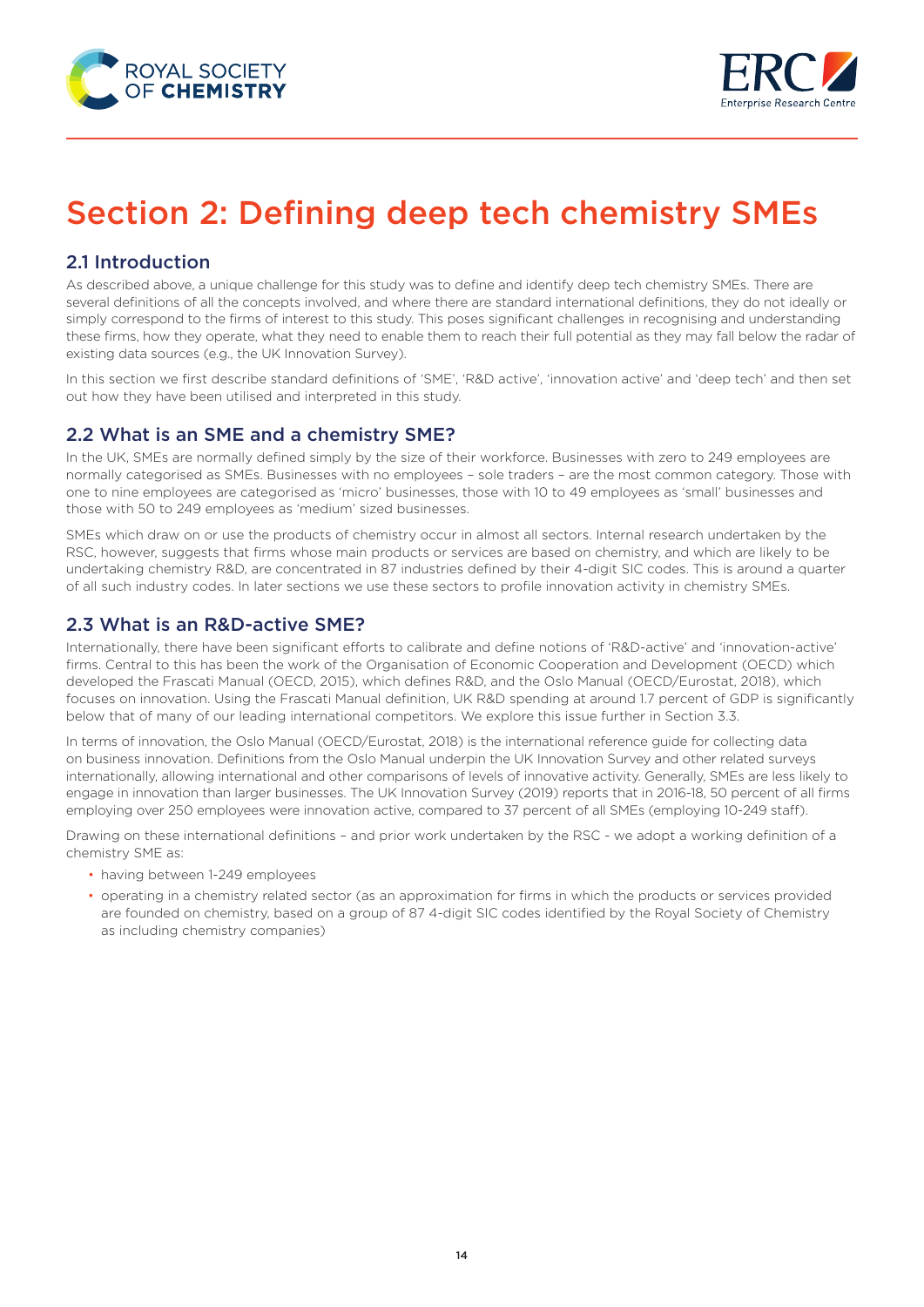<span id="page-14-0"></span>



## 2.4 What is a deep tech SME?

Deep tech firms are a sub-group of the R&D-active firms in which the R&D activity itself is central to the strategic approach of the firms and success is dependent on underlying IP, novel technological advances and requires concerted R&D investment to move to market. International definitions capture R&D active businesses within which deep tech businesses are a (small) sub-set. Deep tech businesses are recognised by three attributes:

- their technologies can have a disruptive impact on markets and technologies;
- developments take a long time to reach market-ready maturity; and,
- they require a substantial amount of capital.

These businesses develop technologies which:

- are novel and significant technological advances;
- may have the power to create their own markets or disrupt existing industries;
- require concerted R&D to develop practical business or consumer applications and bring them from the lab to the market;
- may help to address big societal and environmental challenges;
- are based on underlying chemistry IP, skills or methods, which are a barrier to entry for other businesses.

### 2.5 What is an establishing vs established chemistry SME?

One final definition required for the study was to identify those firms still at an early stage of development. The journey for deep tech SMEs from initial chemistry discovery to the market introduction of products and subsequent impacts can be long with some technologies requiring as much as 15 to 20 years to reach the market. Therefore, a simple 'age of firm' definition would not suffice.

For the purposes of this study, we therefore draw a distinction between establishing and established SMEs in the following way

- Established SME an SME, which has already commercialised its technology and will have reached its operational size or is effectively scaling.
- Establishing SME an SME, which is developing its core technology which has not yet reached the market and may therefore be pre-revenue.

#### 2.6 Summary

SMEs with 1 to 249 employees play a critical role in the UK economy both in terms of providing employment and as the drivers of much innovation in chemistry and other sectors. While the definitions of SMEs themselves are uncontentious, our focus here is on the sub-groups of chemistry SMEs and, more specifically, deep tech chemistry SMEs. Defining these sub-groups of firms is less straightforward and standard international definitions of R&D active or innovation active firms are not particularly helpful. Our working definition for chemistry SMEs focuses on sectors identified in prior RSC research as including most chemistry-intensive companies. Our deep tech working definition recognises the centrality of chemical sciences to the success of these firms as well as their potential contribution to new innovation and resource requirements. In subsequent sections we focus on these groups of firms.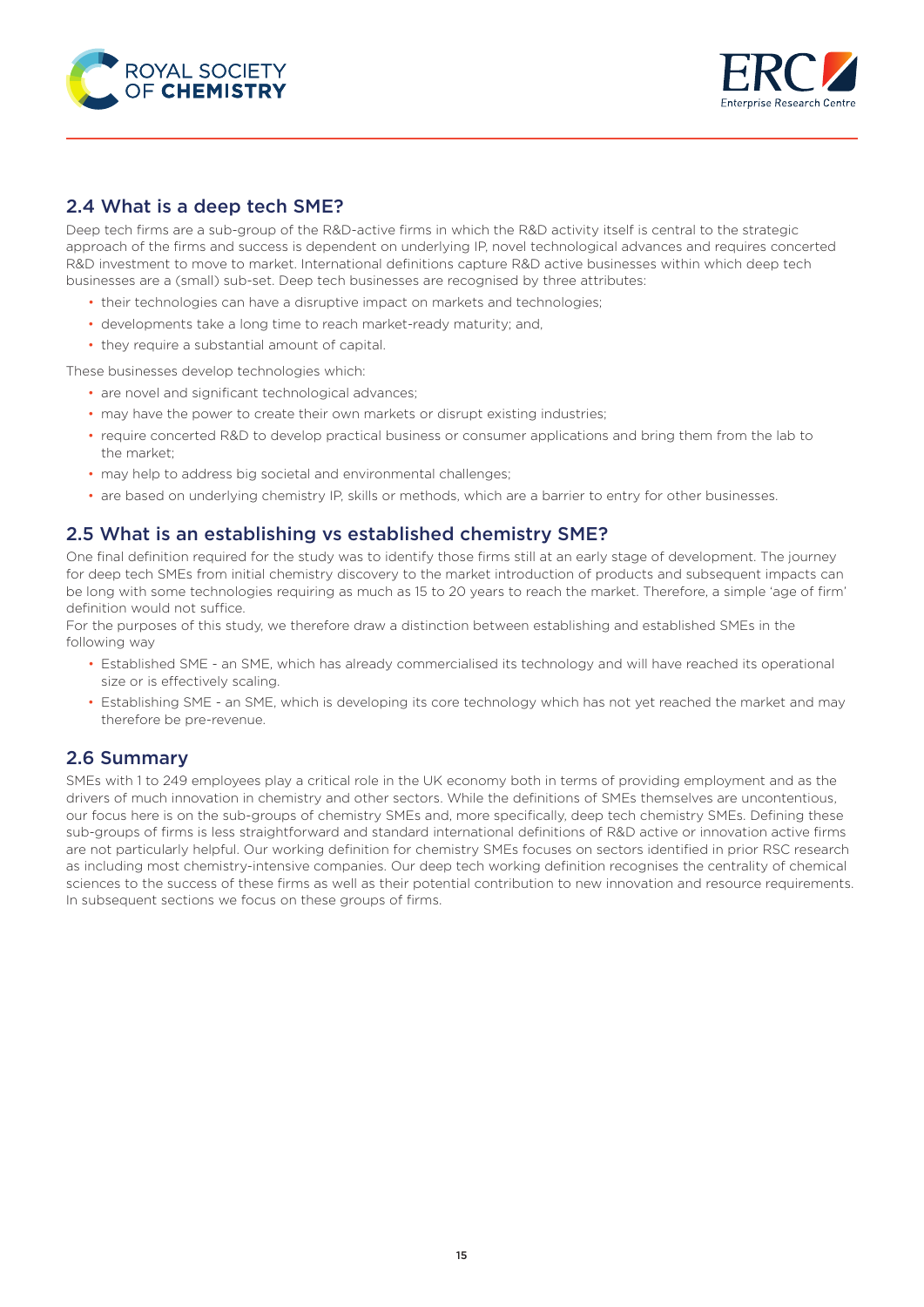<span id="page-15-0"></span>



## Section 3: Profiling R&D-active chemistry SMEs

## 3.1 Introduction

Reflecting the definitions developed in Section 2, and the limitations of the secondary datasets, this section applies the definition of chemistry SMEs based on sector and size band criteria to the UK Innovation Survey. Specifically, we use data from the UK Innovation Survey 2019 to profile SMEs (those firms with 10-249 employees) in 87 4-digit SIC codes identified by the RSC as including chemistry SMEs. It is important to note, however, that as the UK Innovation Survey only covers firms with 10 or more employees, this analysis may exclude many spin-out businesses and newer chemistry SMEs below the employee size cut-off. Despite this limitation, the UK Innovation Survey still provides the most useful source to understand the characteristics of chemistry SMEs compared to other SMEs.

In this section (3.4), we also review evidence from other phases of the research which helps us to understand the nature of chemistry SMEs and if and how they differ to other R&D active SMEs.

#### 3.2 Investing in R&D and innovation – survey evidence

The main source of innovation data in the UK is the biennial UK Innovation Survey which is undertaken by BEIS. The survey uses definitions of innovation based on the OECD Oslo Manual and focuses on firms' innovation activities during the previous three years. The UK Innovation Survey is a sample survey, and in 2019 – the most recent data currently available - included 10,700 SMEs of which around 2,100 are in the chemistry-intensive sectors identified by the RSC and 8,600 in other sectors.

Using data from the UK Innovation Survey 2019, Table 3.1 provides a profile of firms' investments in innovation contrasting SMEs in the chemistry-intensive sectors with SMEs in the remaining sectors. Table 3.1 suggests that SMEs in the chemistryintensive sectors are around twice as likely as firms in other sectors to be investing in R&D and more likely to be investing in all other aspects of innovation - e.g., training and acquisition of machinery - than all SMEs.

Higher levels of investment in innovation are reflected in higher levels of innovative activity in the chemistry-intensive sectors than in other sectors (Table 3.2). In particular, levels of innovation activity and product or service innovation are nearly twice as high in the chemistry-intensive sectors. More radical, new to the market, innovation is also notably more common in these sectors, although there is less of a gap in process innovation (Table 3.2).

|                                      | <b>All SMEs</b>                 |                |
|--------------------------------------|---------------------------------|----------------|
| Innovation investment (% firms)      | intensive sectors<br>$N = 2141$ | N=10722        |
| R&D                                  | 39                              | 20             |
| Internal R&D                         | 38                              | 20             |
| Acquisition of advanced machinery    | 27                              | 22             |
| Training for innovative activities   | 21                              | 13             |
| All forms of design                  | 18                              | 12             |
| Acquisition of R&D (extra-mural R&D) | 10                              | 6              |
| Market introduction of innovations   |                                 | $\overline{4}$ |
| Acquisition of existing knowledge    | 6                               | 3              |

#### *Table 3.1: Investing in innovation: SMEs in chemistry-intensive sectors and other SMEs(proportion of firms investing)*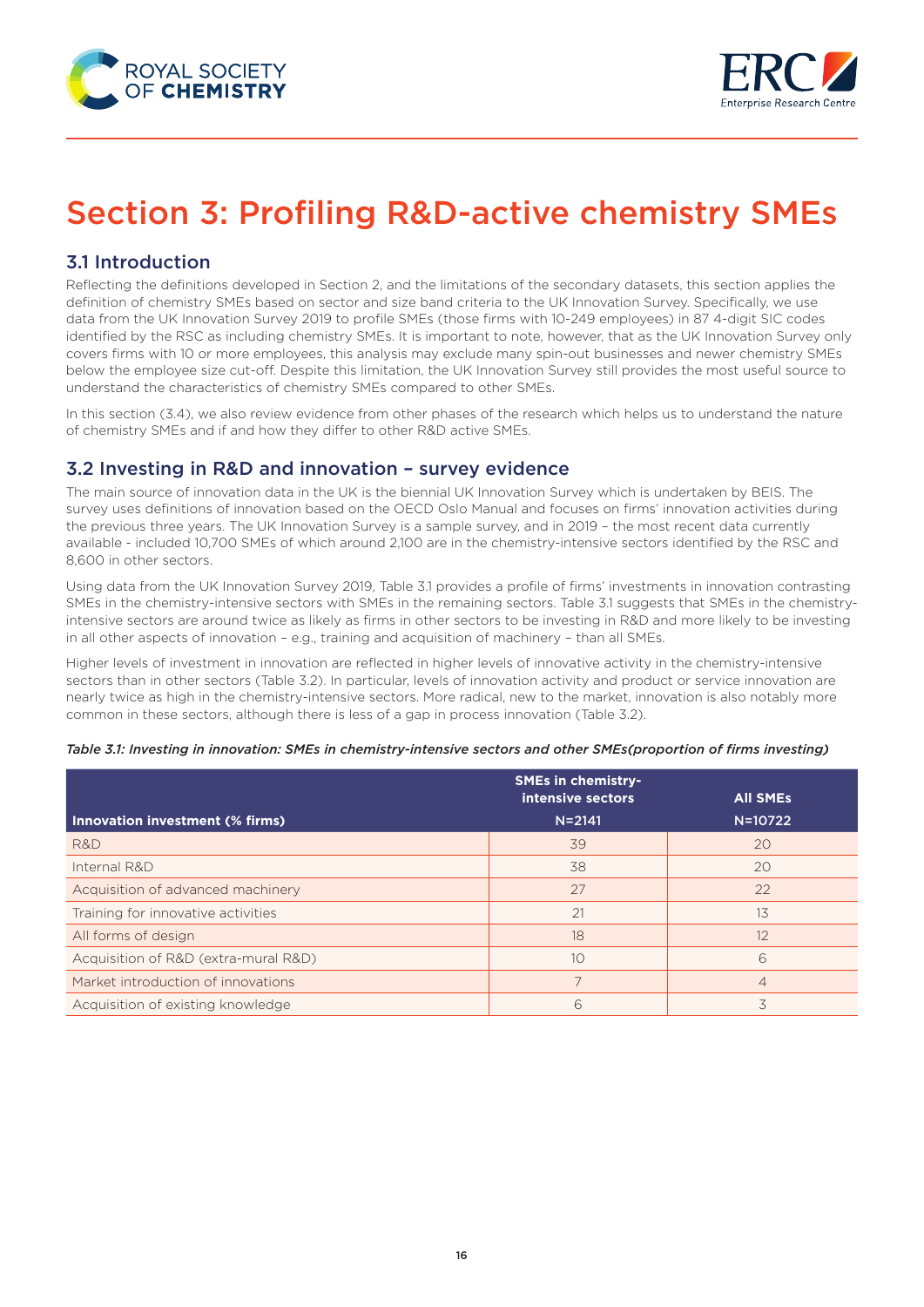



#### *Table 3.2: Undertaking innovation: SMEs in chemistry-intensive sectors and other SMEs (proportion of SMEs)*

|                                             | <b>SMEs in chemistry-</b><br>intensive sectors | <b>All SMEs</b> |
|---------------------------------------------|------------------------------------------------|-----------------|
| Innovation behaviour (% firms)              | $N = 2141$                                     | N=10722         |
| Innovation active                           | 58                                             | 44              |
| Product or service innovation               | 30                                             | 21              |
| New-to-market product or service innovation | 16                                             | 9               |
| Process innovation                          | 20                                             | 15              |
| New-to-industry process innovation          | 8                                              | $\overline{4}$  |
| Abandoned innovation activities             | $\overline{4}$                                 |                 |
| Scaled-back innovation activities           | 5                                              | 3               |
| Ongoing innovation activities               | 25                                             | 13              |

Chemistry SMEs emerge as having higher levels of innovation investment than the SME population as a whole and significantly higher levels of innovative outputs. This applies to both incremental and more radical, novel innovations, suggesting the central role of innovation in driving the competitiveness of chemistry SMEs. Another key aspect of chemistry SMEs' innovative activity is the much greater extent of collaboration which they undertake compared to other SMEs (Table 3.3). Chemistry SMEs are more likely to be collaborating with all types of partners identified in the UK Innovation Survey (Table 3.3). The difference in levels of collaboration between chemistry and other SMEs is particularly large in the case of collaboration with universities: 15 percent of SMEs in chemistry-intensive sectors were collaborating with universities compared to only 6 percent of all SMEs (Table 3.3).

| Table 3.3: Collaboration for innovation: SMEs in chemistry-intensive sectors and other SMEs (proportion of firms) |  |  |
|-------------------------------------------------------------------------------------------------------------------|--|--|
|-------------------------------------------------------------------------------------------------------------------|--|--|

|                                                         | <b>SMEs in chemistry-</b><br>intensive sectors | <b>All SMEs</b> |
|---------------------------------------------------------|------------------------------------------------|-----------------|
| <b>Collaboration for innovation (% firms)</b>           | $N = 2141$                                     | N=10722         |
| Suppliers of equipment, materials, services or software | 21                                             | 15              |
| Clients or customers from the private sector            | 21                                             | 14              |
| Other businesses within the enterprise group            | 16                                             | 1 <sub>O</sub>  |
| Consultants or commercial labs etc.                     | 16                                             | 8               |
| Universities or other higher education institutes       | 15                                             | 6               |
| Clients or customers from the public sector             | 13                                             | 8               |
| Other businesses outside the enterprise group           | 12                                             | 8               |
| Competitors or other businesses in the industry         | 10                                             | 8               |
| Government or public research institutes                | 9                                              | 5               |
| Non-profit organisations                                |                                                |                 |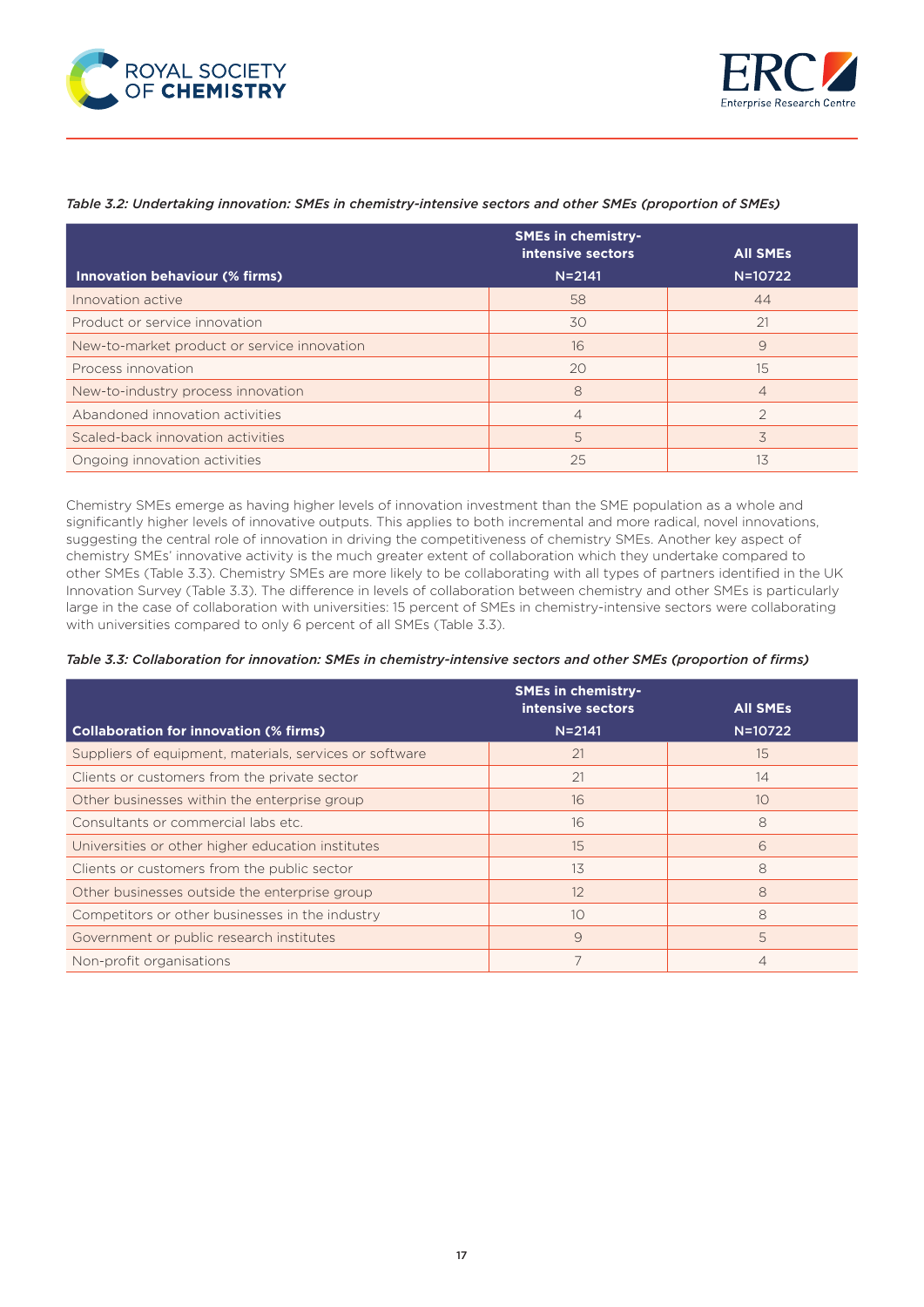<span id="page-17-0"></span>



#### 3.3 Barriers to innovation – survey evidence

Another useful indicator included in the UK Innovation Survey relates to the barriers which firms perceive to undertaking innovation. Table 3.4 shows the proportion of SMEs which reported barriers to innovation to be either 'very important' or 'important'. Chemistry SMEs rated each barrier as more significant than all SMEs. This may reflect chemistry SMEs' stronger engagement with innovation and therefore their greater likelihood of encountering these barriers. Nonetheless the relative importance of each barrier on innovation activity provides an indication of the strength of each factor in constraining innovation activity.

The costs and risks of undertaking innovation were the most commonly cited barriers to innovation among chemistry SMEs along with a lack of qualified personnel (Table 3.4). These were closely followed by the cost and availability of finance, a theme we return to in later sections of this report. The outcome of the Brexit referendum was cited as a barrier to innovation by around a quarter of chemistry SMEs at the time of the survey (2019).

#### *Table 3.4: Barriers to innovation: SMEs in chemistry-intensive sectors and other SMEs (percentage of firms)*

|                                            | <b>SMEs in chemistry-</b><br>intensive sectors | <b>All SMEs</b> |
|--------------------------------------------|------------------------------------------------|-----------------|
|                                            | $N = 2141$                                     | N=10722         |
| Direct costs too high                      | 34                                             | 25              |
| Lack of qualified personnel                | 31                                             | 23              |
| Excessive economic risks                   | 28                                             | 22              |
| Cost of finance                            | 28                                             | 23              |
| Availability of finance                    | 27                                             | 22              |
| Uncertain demand for goods and services    | 27                                             | 20              |
| Outcome of EU referendum                   | 24                                             | 20              |
| Market dominated by established businesses | 22                                             | 17              |
| UK government regulations                  | 22                                             | 18              |
| Lack of information on markets             | 20                                             | 14              |
| EU regulations                             | 20                                             | 15              |
| Lack of information on technology          | 18                                             | 15              |

#### 3.4 Understanding firms' development path – interview evidence

The evidence from the UK Innovation Survey suggests the more innovation intensive nature of chemistry SMEs compared to SMEs in general. Chemistry SMEs are investing more heavily in innovation through R&D, equipment and intangibles, they are collaborating more intensively as part of their innovation activity and have higher levels of innovation activity than other SMEs. This data is consistent with previous research by the RSC which identified several factors which differentiate chemistry-based firms, including the challenge of identifying the right market from the many potential applications of a chemistry technology; the length of time taken to reach market; and that Intellectual Property (IP) is more important than usual in chemistry SMEs<sup>3</sup>. The UK Innovation Survey also emphasises the more intensive barriers which chemistry SMEs face in undertaking innovation. This echoes earlier RSC studies which have highlighted funding challenges associated with capital intensity and locational access to specialised facilities and equipment, as well as difficulties associated with health and safety requirements in what is a highly regulated sector due to the safety needs associated with handling and disposing of chemicals4.

Evidence from the UK Innovation Survey provides a robust picture of innovation activity and the barriers to innovation in chemistry SMEs and other SMEs. To gain a more detailed insight into innovation in chemistry SMEs we used our interviews in Phase 1 and Phase 2 of the project to explore the distinctiveness of innovation in chemistry SMEs. Respondents differed in their view as to how distinct chemistry SMEs are, but this depended on the comparator. Some commented that science R&D is very different with very different requirements to software R&D, for example, especially in terms of the equipment and facilities needed.

<sup>3</sup> See [https://www.rsc.org/contentassets/ac8d2c6af02c47bca32ce94be35a4293/workforce-summary-report.](https://www.rsc.org/contentassets/ac8d2c6af02c47bca32ce94be35a4293/workforce-summary-report)

<sup>4</sup> See<https://www.rsc.org/globalassets/04-campaigning-outreach/campaigning/science-horizons/science-horizons-report.pdf>.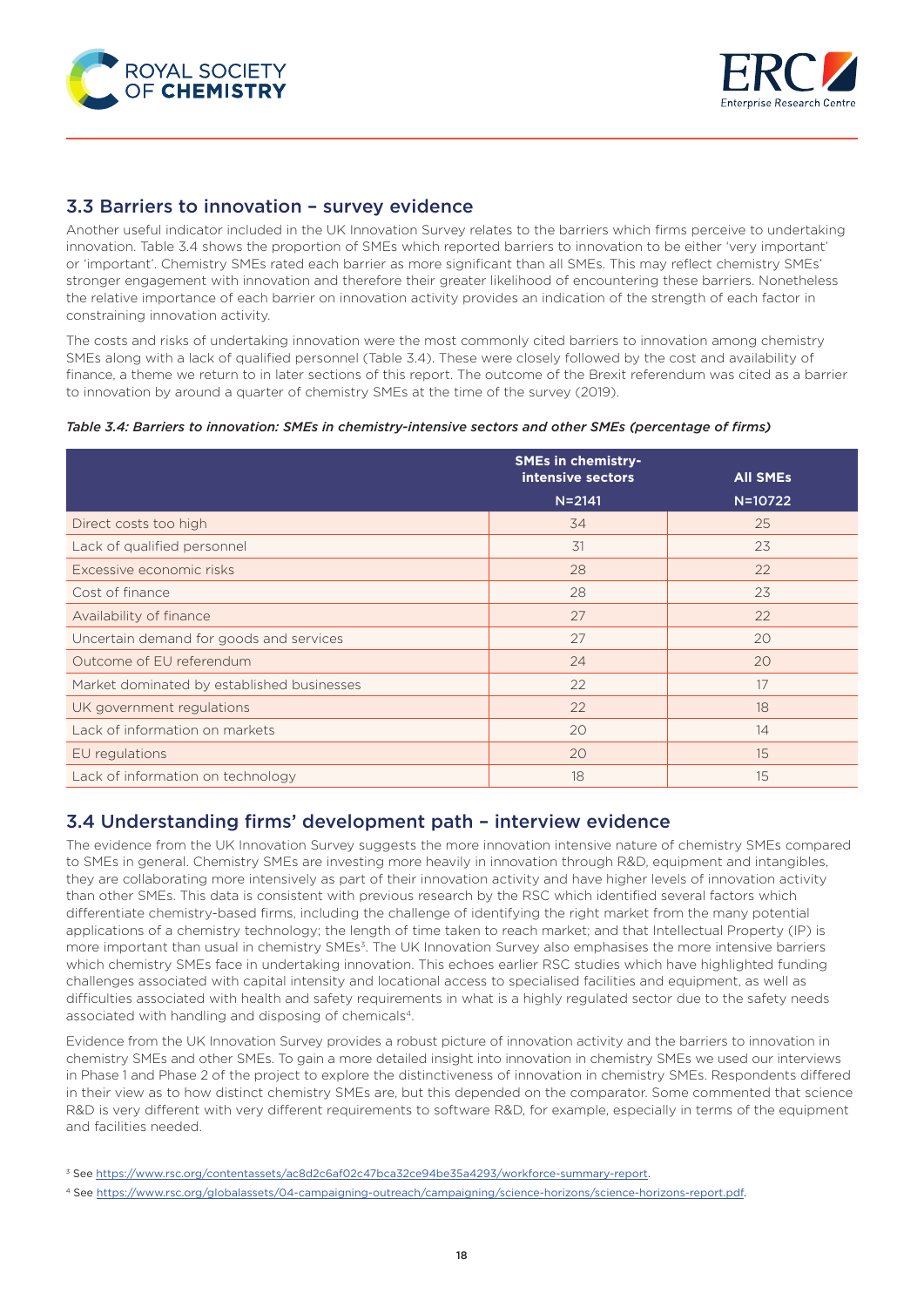<span id="page-18-0"></span>



This need in science, perhaps especially chemistry, for more complex facilities and long-term funding is also associated with the longer time required for development, echoing RSC's earlier study, for example:

*'Firstly, you've got to develop bench scale processes, and then pilot it, and then take it to commercial scale. And each of those requires technology transfer and optimisations and so on. And then generation of all the quality data that goes with the process, and its scale up. And three years is nothing in this. In contrast, in software, if you haven't got your idea to market in three years, it's dead in the water' (Chemistry industry expert).*

Whilst most respondents were clear about the difference between the development requirements of establishing chemistry-based and software firms, the distinction between establishing chemistry-based and other science-based SMEs was sometimes less clear. There is a general perception that while other sciences shared many of the same challenges, there are perhaps three areas in which establishing chemistry-based SMEs differ from other science-based SMEs:

- The foundational nature of chemistry and the consequent diversity of the market for chemistry products often makes it difficult to identify the best target markets. One of our Phase 2 interviewees commented: *'chemistry covers a broad range. It's enabling technology, which spans everything from biopharma through to petro-chemicals and polymers, speciality chemicals' (Expert, Platform Technologies)*.
- There is less critical mass in chemistry with less specialised equipment, fewer specialist or 'sector savvy' investors and fewer exemplars of success than, for example, in biotech. One of our interviewees commented: '*the biotech industry in this country is incredibly strong and has some super role models and a well-established financing mechanism – lots of money, lots of great exemplars' (Expert, Platform Technologies)*.
- The particularly long development times from lab to market for chemistry technologies mean that financial, skills and other challenges during the development process are more acutely felt in chemistry than in other sectors.

*"I think it is a general issue …and not necessarily limited to the chemical sector, although I think within chemicals it is particularly challenging because of the scale of what's involved" (Sustainability SME).*

*"When things work well in the lab, great, but it's a very different story to manufacture things in large quantity, we again and again face something just not scaling up the way it was working in the lab or properties not matching what we felt we could achieve before running an industrial pilot" (Sustainability SME).* 

### 3.5 Summary

Data from the UK Innovation Survey suggests that chemistry SMEs are approximately twice as likely to be investing in R&D as other SMEs and also more likely to be investing in other innovation activities. They are more likely to be engaged in new to the market innovation, with 16 percent of SMEs in chemistry-intensive sectors involved in new to market product or service innovation compared to 9 percent of all SMEs and 8 percent of Chemistry SMEs involved in new to market process innovation compared to 4 percent of other SMEs.

Chemistry SMEs are more likely to collaborate in their innovation activities than the general SME population, particularly with universities, suggesting a different type of innovation behaviour in these firms.

Cost, underdeveloped skills and market barriers are all more likely to be reported in SMEs in chemistry-intensive sectors. Finance is also a key barrier. The financial barriers to innovation are often suggested to reflect market failures related to the difficulties for firms and their financiers in assessing *ex ante* the returns from innovation and the associated risks. This incomplete information suggests that firms will tend to under-invest in R&D and innovation activity and has long been a rationale for fiscal policy intervention. The barriers to accessing finance are likely to be greater where firms are engaging in new to the market innovation which has high up-front innovation costs and long project durations.

Figures from national data sets do allow us to compare the experiences and strategies of chemistry SMEs with those reported by other sectors but do not directly capture the challenges faced by deep tech firms. Those firms founded in underlying IP, novel technological advances and that require concerted R&D investment to move to market are not identifiable through these data sources. In terms of the UK Innovation Survey, they may also be excluded from the survey due to having fewer than 10 employees or being in the pre-revenue stage and therefore not included in the sample sources used to select respondents. This group of firms is the focus of the next Section.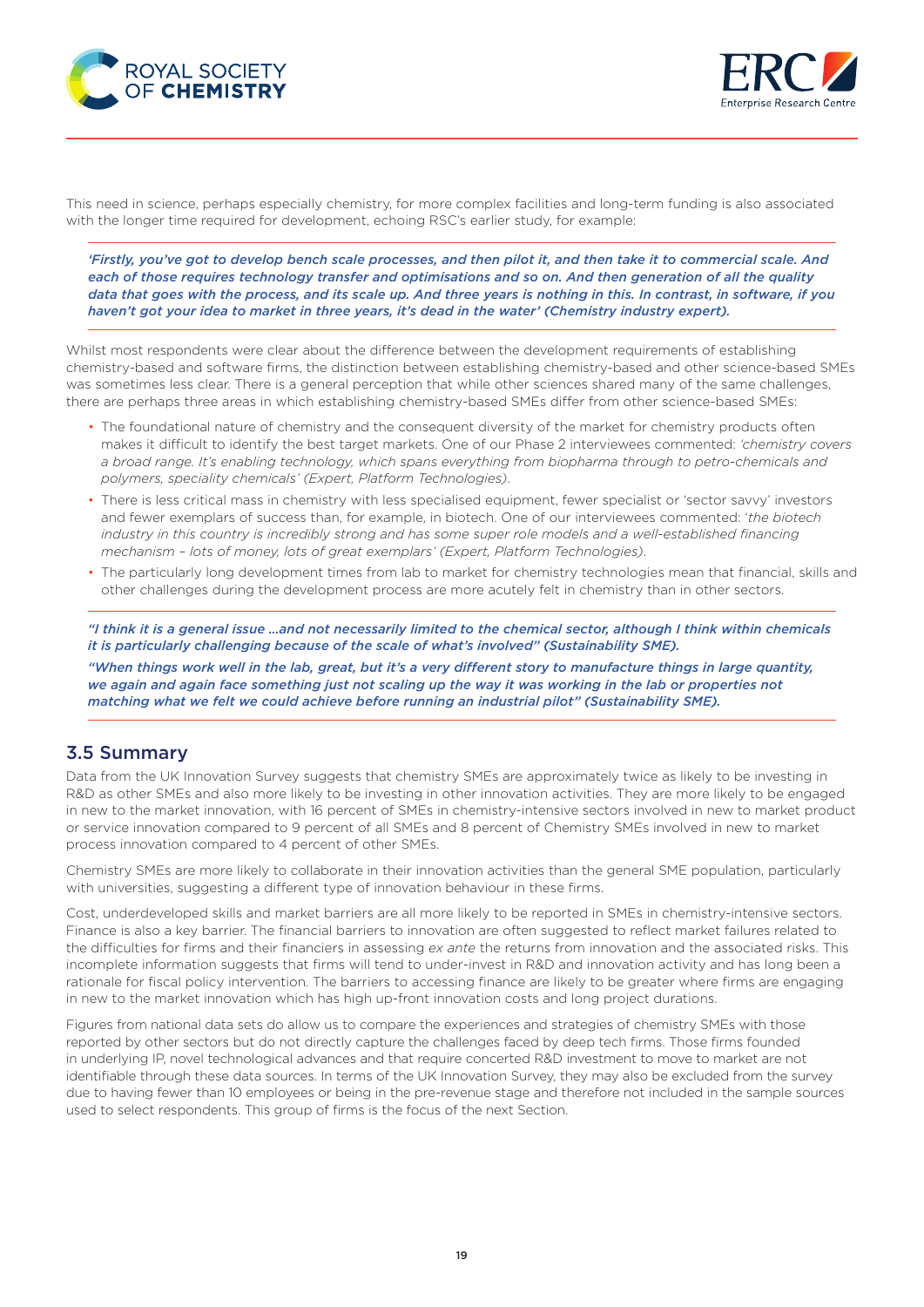<span id="page-19-0"></span>



## 4. Understanding deep tech chemistry SMEs

## 4.1 Introduction

In this section we present evidence from our qualitative research with deep tech chemistry SMEs and sector experts to explore their experiences of the challenges to, and enablers of, innovation. The challenges faced by deep tech firms were often complex and multi-dimensional and had typically changed as the firm and its technology moved from the laboratory towards a market application.

The firms interviewed in this research were selected to represent four diverse technology application spaces: climatetech, platform chemtech, medtech, and biotech. The SMEs interviewed in the climatetech sub-sector are engaged in carbon capture, use of nano materials for the photonics industry, the supply of silicone materials for use in lithium-ion batteries and plastics technologies. Their role might be characterised as one of contributing a less visible component or process to a bigger product or broader activity. They are seeking to meet a demand derived from the net zero challenge, e.g.:

*'in terms of getting more performance from your batteries for longer driving range, faster charging, this is where materials like silicon can make a positive contribution' (Net Zero SME)*

In the medtech and biotech sectors respondents included several businesses developing improved treatments for various cancers.

Many respondents stressed the foundational nature of chemistry to many activities within this sector:

*'We have made advances with many invasive human diseases but there are still a lot of people dying from the big ones, cancer, heart disease. But chemistry is really the cornerstone of [addressing] all of that' (Health and Pharma SME)*

Finally, the SMEs involved in platform chemtech are engaged in the discovery of a new molecules; the production of super-black-absorbing materials; the development of a multi-purpose flow reactor and the design and manufacture of metal-organic frameworks, a class of super-absorbent nanomaterials with global impact. All of these products had multiple potential applications.

### 4.2 Challenges and enablers in deep tech development

The deep tech firms we interviewed highlighted a wide range of challengers and enablers of development. We group discussion of these factors under the following headings:

- Innovation leadership skills
- Finance and Funding
- Equipment and running costs
- Technical skills and recruitment
- Accessing advice and networks
- Location
- Collaboration and Intellectual Property

We treat these themes separately here but recognise that many of these are interconnected, e.g. access to existing equipment might reduce the need for finance, access to skills and equipment might be made easier by location.

#### 4.2.1 Innovation leadership skills

Within this broad heading, we identified many different skills and abilities needed by the business leader and the challenges in combining these skill sets. One of our experts identified the need for a team of three at the top of the deep tech enterprise:

*'your top team is usually a CEO, a chief technology or scientific officer, and possibly a business development officer. That triad usually forms the core of a spin-out' (Chemistry Industry Expert)*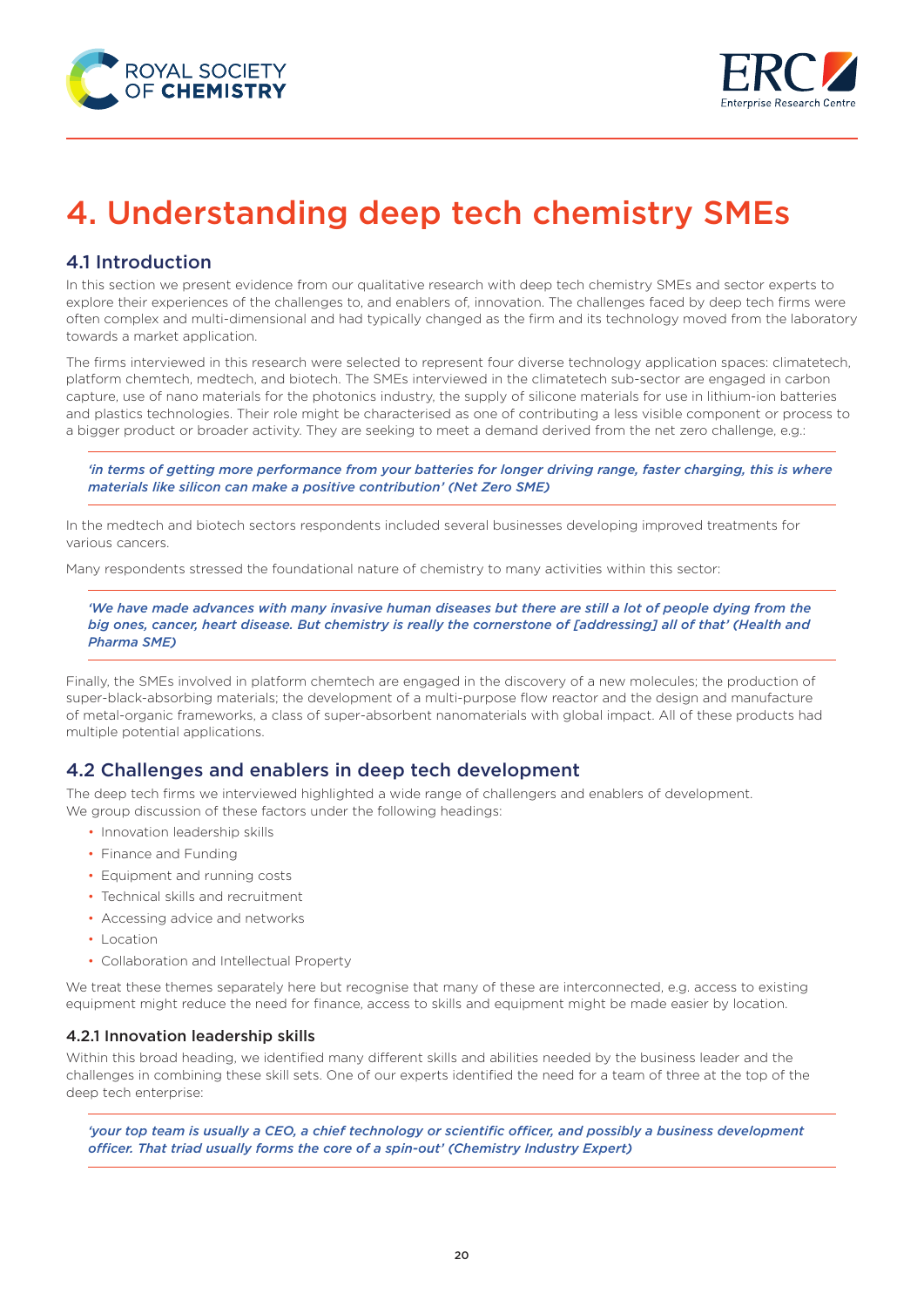



This reflects the diverse skills needed by firms' leadership teams, which go beyond 'management and leadership' or 'entrepreneurial' or other common descriptions of the skills of business leaders. A lack of any one of these skills amongst the leader or team can, we were told, impact on the success of the enterprise:

- Ability to identify markets and to commercialise innovation
- Ability to access finance identification of the right sources and ability to communicate effectively with potential financiers
- Ability to access and make use of advice
- Ability to access, retain and nurture skills and talent
- General business management skills
- Absorptive capacity; the ability to assimilate and apply new information to their business is enabled by workforce skills and leadership quality.

The ability to identify the most appropriate market for the product is one of the main challenges for establishing deep tech chemistry SMEs, and one which most experts reported that SMEs found difficult:

#### 'One of my biggest frustrations is how things apply in the real world, how the theory applies ... thinking about *both the financial aspect and the implementation aspect' (Chemistry industry expert)*

We have seen that some chemistry SMEs' innovation is foundational and may have a wide range of applications. For those involved in developing this type of technology, the challenge of identifying a market may be more severe. For others, which are targeted improvements of a specific product or industry process, there are challenges in delivering those improvements at a cost which incumbent manufacturers are willing to absorb. The firms we spoke to have generally experienced some or all of these challenges and a number had 'pivoted' – changed their direction - as the science developed or as the market changed.

For example, the growth in demand for batteries for cars has shifted the battery market significantly, seeing one SME we interviewed shift from a focus on mobile devices to cars. Similarly, an SME engaged in providing nano materials for photonics had begun in solar, but as solar panels are so price sensitive, their technology would not be viable, so they expanded into different and broader applications and are now licensing their technology for others to manufacture. A company producing black materials began developing equipment for low-temperature carbon energy, but the market was smaller than expected. However, the National Physical Laboratory were aware of the reactors developed and asked if the reactor could be used for making black materials, initially, for use in space technology. Their market and application have expanded, but it is no longer in the carbon energy market (see also Box 4.1).

#### Box 4.1: Case Study – The journey to revenue is not linear

This SME is currently focused on one application of their new molecule in order to get some products to market quickly and develop an income stream, while continuing to work on the other applications in the background.

Initial focus was on enzymes and detergents which would enable them to wash at lower temperatures, potentially replacing microplastics, so with an environmental benefit. This attracted a £1 million grant through Climate KIC, a European grant fund. Whilst working on this they recognised the need to extract some value from the molecule in the shorter term, because testing and registration of a new molecule is a time consuming and expensive process. The team focussed on odour removal, trying the chemistry at home, removing the smell of nappies, and proving its success, decided to take a consumer product '*from research and lab to the market*'.

They then developed an air freshener, but are continuing to develop the use of the molecule:

*'It's generating revenue, but unless we put a ton of marketing budget to it and change the strategy of the business completely – so not a B2B company selling ingredients but more into a [very small scale] consumer product company. You wouldn't end up with a very good revenue stream from just this one set of products. So we don't want to do that but we see that the bigger pie is actually going back to the ingredient because the ingredient can do way more than just the odour side'.*

However, being able to demonstrate the use of the product has accelerated commercial relationships. They currently have two small deals with small companies which are using the chemistry to bring a product to market – again more quickly than a larger company would. But again, this is serving to demonstrate the value and application of the chemistry.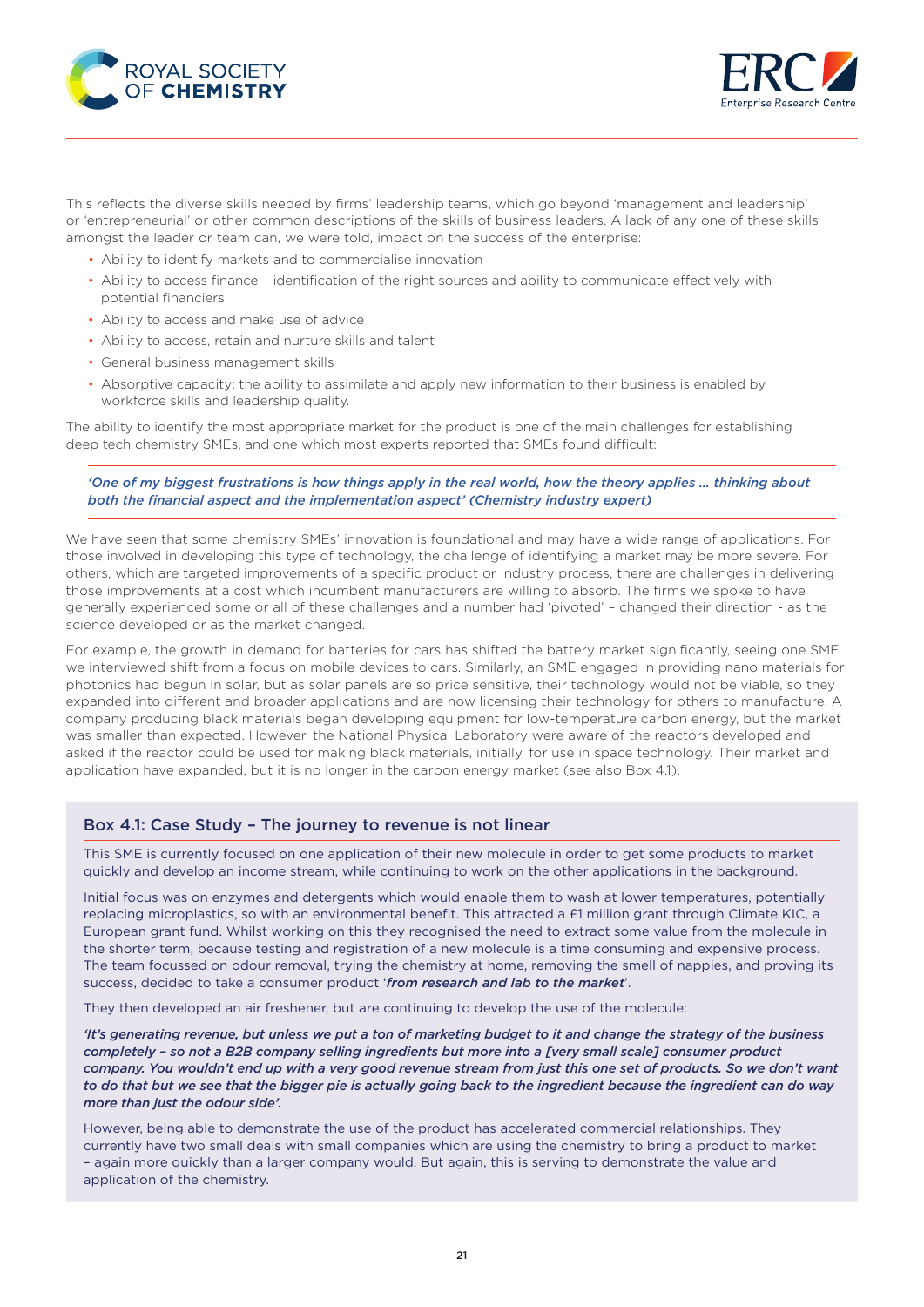



The leaders of some platform tech SMEs had to adapt their original intended markets and applications and were flexible in that approach. One of the SMEs interviewed reported this is an important challenge, as it enabled them to become more realistic in their target product and market (Box 4.2):

*'I think some difficulties are good difficulties to have for a start-up to kick-off with'. (Net Zero SME)*

These SMEs were so far succeeding, though they may still pivot at some future point and are still in the process of developing a commercially viable and successful product.

Another problem identified by some of the experts we spoke to is a lack of knowledge amongst business leaders on where and how to access the right finance (this is aside from the issues of access to finance described below) and the ability to speak to investors in a language they understand. For example:

*'Sometimes they don't even know where the finance can come from, where the investors are and how do they leverage those connections and get the money? Do they know how to make a good pitch to get the money?' (Health and Pharma expert)*

Many innovators recognise these problems and seek to recruit business leaders, however, high quality commercial leaders might be too expensive for them to recruit unless they have the investment to attract top talent (which becomes a vicious circle). Additionally, more 'non-innovation' management skills were identified by some respondents as being absent with one respondent citing:

*'Generally speaking, teams are pretty ignorant in terms of HR and the law associated with that. You're basically finding out as you're going along. And, hopefully, touch wood, they don't get into trouble. I think general, legal,*  and ops management. And another area which is pretty badly covered is IT support, particularly cyber security'. *(Chemistry Industry Expert).* 

#### Box 4.2: The market as an enabler

Identifying the right market and being able to commercialise one's product or process is a challenge which requires extensive skills to navigate. However, it was also reported that there are numerous opportunities now, driven by mission-oriented innovation policy linked to the sustainability agenda, for example:

*'… the good news for us is the market [for batteries] story is a constant positive, continually being refreshed to be a bigger opportunity'. (Net Zero SME)* 

This not only impacts on the potential for scientific and commercial success but also could help attract talent into the sector:

*'..manufacturing and the manufacturing space as a whole has not been attractive for people, and so hasn't tended to attract the high-flying entrepreneurial innovators in quite the same way as, maybe, biotech or some of the other areas. That is changing with the whole sustainability agenda'. (Sustainability expert)*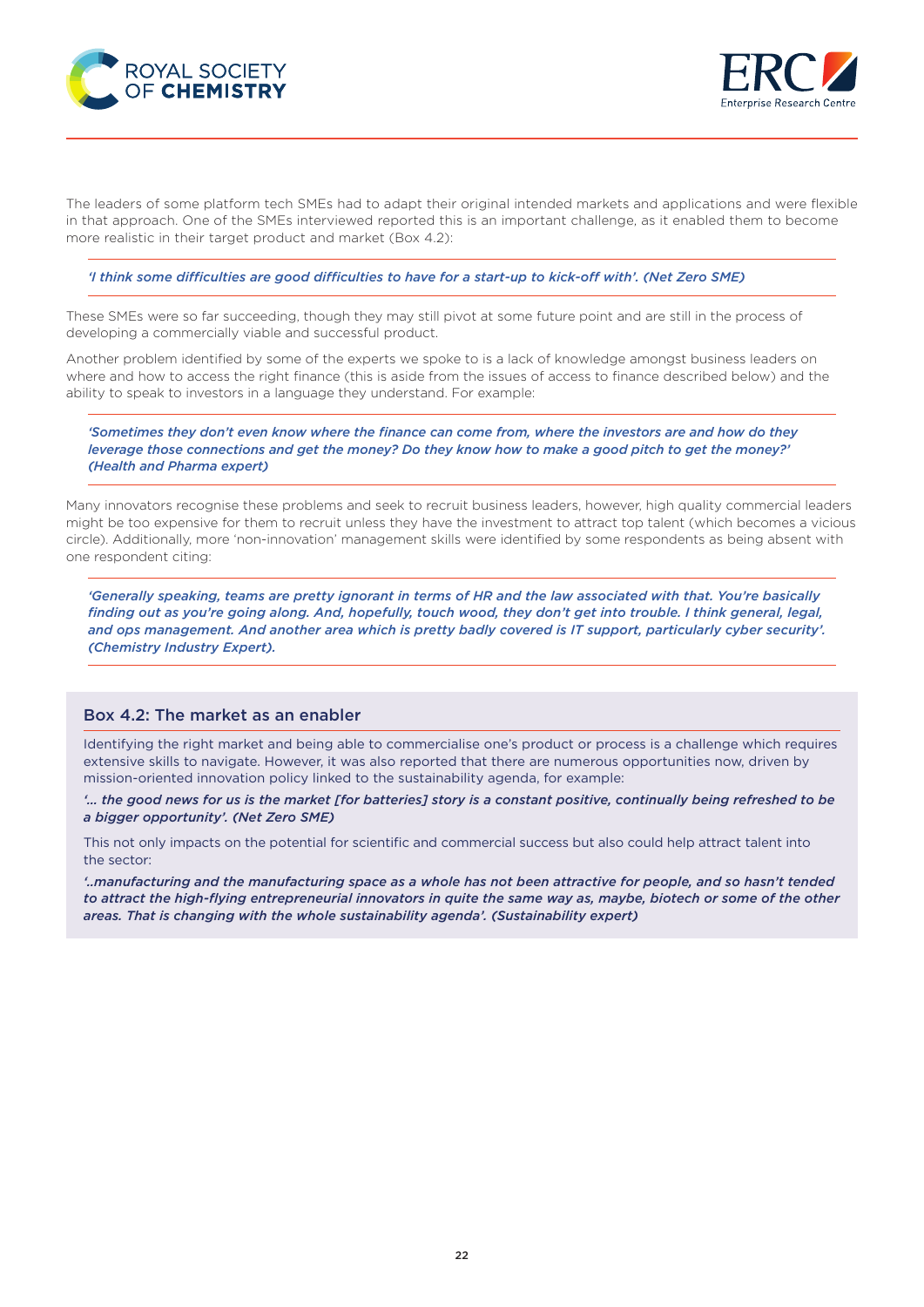<span id="page-22-0"></span>



#### 4.2.2 Private funding for innovation

The Innovation Strategy identified the challenges in accessing finance in deep tech SMEs. Access to private finance is both a challenge and enabler in the SMEs interviewed for this research. The firms interviewed had generally been able to access start-up funding. But, amongst the SMEs and sector experts, there is a perception that obtaining funding which could support subsequent growth and scaling is a bigger challenge. This may relate specifically to 'Series B' funding which applies when firms have progressed beyond the start-up stage and are preparing to scale:

*'the big gap is at Series B, where companies need a lot of capital'. (Platform Industry Expert)*

This may be a common challenge to innovators, particularly in natural sciences, however, some respondents connected this to be the unique aspects of innovation in chemistry, in particular the length of time needed to develop and test a product before revenue:

*'You have to have deep pockets and you have to have a longer-term perspective and people who really understand that sort of investment climate'. (Platform tech Industry Expert)*

The long duration of chemistry innovation projects also leads to risks which while not unique to chemistry SMEs may be more impactful due to the development time needed, namely the risk of a change of ownership or management of investors or investors withdrawing support. Some respondents have experienced this and the need to find financing elsewhere:

*'Some investors lose patience. Some funds are consolidated to be different. And so, generally, the longer you take, the more uncertainty you're adding, apart from the obvious one of burning up your cash'. (Net Zero SME)*

One SME, which was set up in 2006 noted that they were able to access VC funding, but argued that it had become harder over time:

'Back then, there was a lot of investment in materials science companies, so we were lucky. Today, I think it would *be very different because they're more interested in software-type applications because they get much better exits and multiples'. (Net Zero SME)*

The research suggests that investors are also less likely to invest in innovation which they do not understand or cannot see. This can pose a challenge for the innovator but also represents a potential risk to investors in missing opportunities if they are not able to fully understand and appreciate the market potential of a chemistry innovation. 'Sector savvy' investors are reported to be a positive enabler by some of our respondents, investors who understand the science and the markets.

#### 4.2.3 Public funding for deep tech chemistry SMEs

Respondent businesses tended to see real merit in grant funding for early-stage SMEs. For example, small, voucher grants have helped them develop the technology along the way by buying time or access to equipment to answer proof of concept questions:

'We've had Innovate UK grants and that's been very helpful - in fact that's what we formed the company around'. *(Health and Pharma SME)*

Many of the SMEs we spoke to have also accessed public funding for subsequent innovation. The key reported concern in accessing public grants lies with the perceived burdens associated with the grant application process. However, some recognised that a large part of the problem there is a lack of understanding of what makes a convincing application:

*'For an SME that is not used to filling in grant applications, it can seem really bureaucratic, and yes there is a sort of methodology as to how you fill these in. But I guess, cynically, the selection becomes the art of how you fill in forms as opposed to actually whether your technology is good enough.' (Health and Pharma expert)*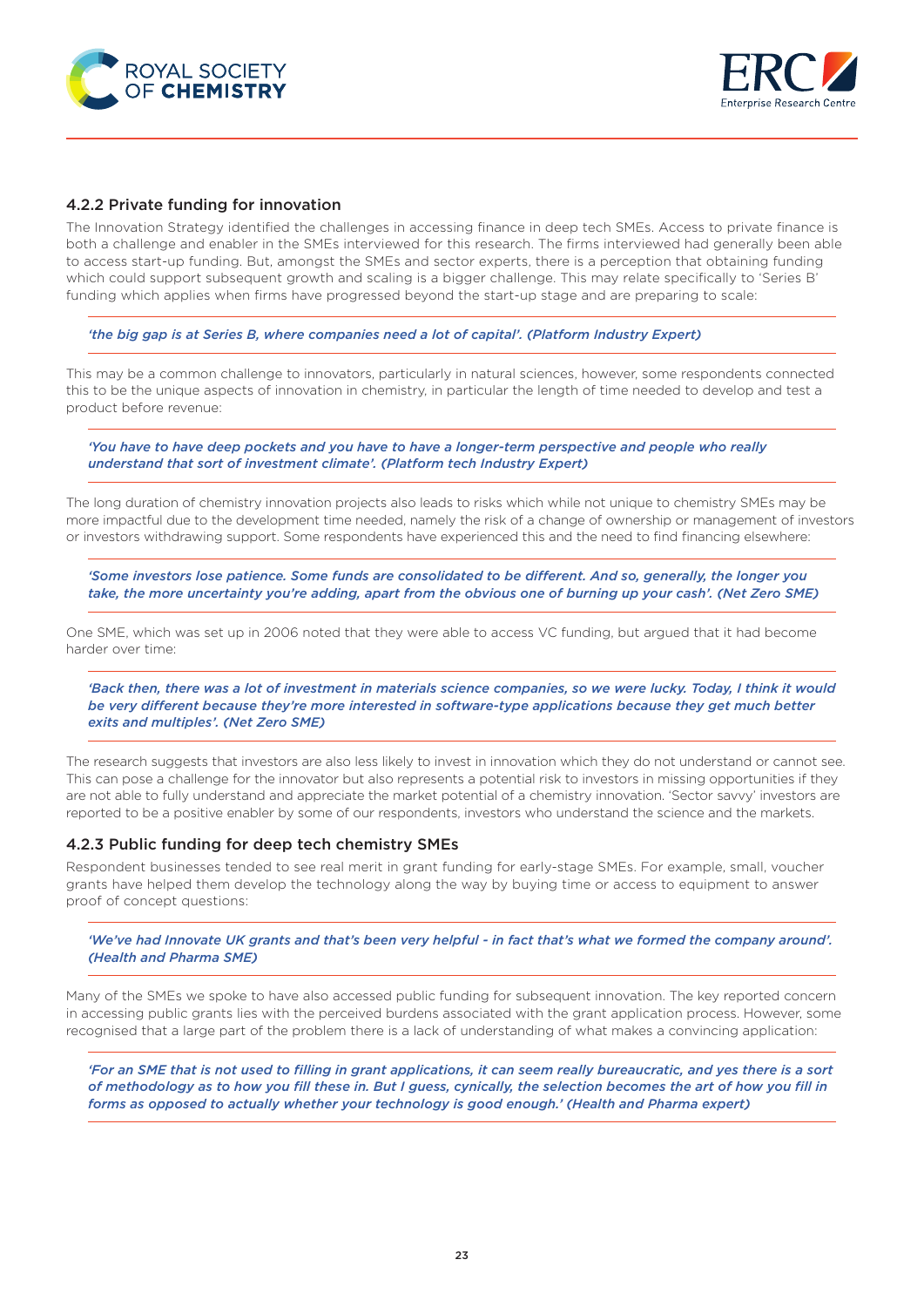



However, for others, it is not their ability to write applications, but that these were often rejected on the basis of criteria which had not been clear in the application guidance, or on grounds which seemed irrelevant to the purpose of the grant. This was demoralising for people who worked on such bids.

There were also concerns about the ability of the people reviewing applications to understand the applications (akin to the need for 'sector savvy' investors):

*'on government panels, the people that they select either have no clue about the technology because they're just consultants that are experts in everything'. (Platform SME)*

As we have seen, chemistry innovation is also expensive and takes longer than many other types of innovation. Public funding of 3 years or so duration was seen as insufficient for chemistry development.

*'I would say that the use of government grants, and so on - is an essential part of the funding mix to help translate technologies to the market. But the problem with this sort of funding is it's only three years. It's an extremely short period of time to be building up capacity. You're just about getting to the point when everything is working when you suddenly pull the plug'. (Chemistry Industry Expert).* 

However, there were also concerns expressed that public funding did not recognise these challenges, even though they are well known:

*'But there seems to be a logical disconnect in what they know and how they construct funds'. (Chemistry Industry Expert).*

An additional issue with this may be the difficulty in providing clear milestones in applications given the uncertainties in chemistry testing that are not shared across all innovations:

*'Although it takes a long time, you have clear validation points of success along the way. That is not so transparent and clear in the general chemistry space. And so those are a bit of a challenge for the development of chemistrybased businesses because of that period of time, and, therefore, the risk profile and return needs of investors'. (Sustainability expert)*

Overall, our interviewees emphasised the importance of public funding to support commercialisation, particularly in the early stages of development. Many of them had benefitted themselves from public grant support. There were consistent concerns, however, about whether review panels understood the specific challenges of chemistry innovation and its support requirements. The duration of many chemistry innovation processes was not thought to be reflected in grant durations. Other interviewees suggested that SMEs themselves, however, also need to develop a stronger knowledge of public funders' requirements in applying for grant support.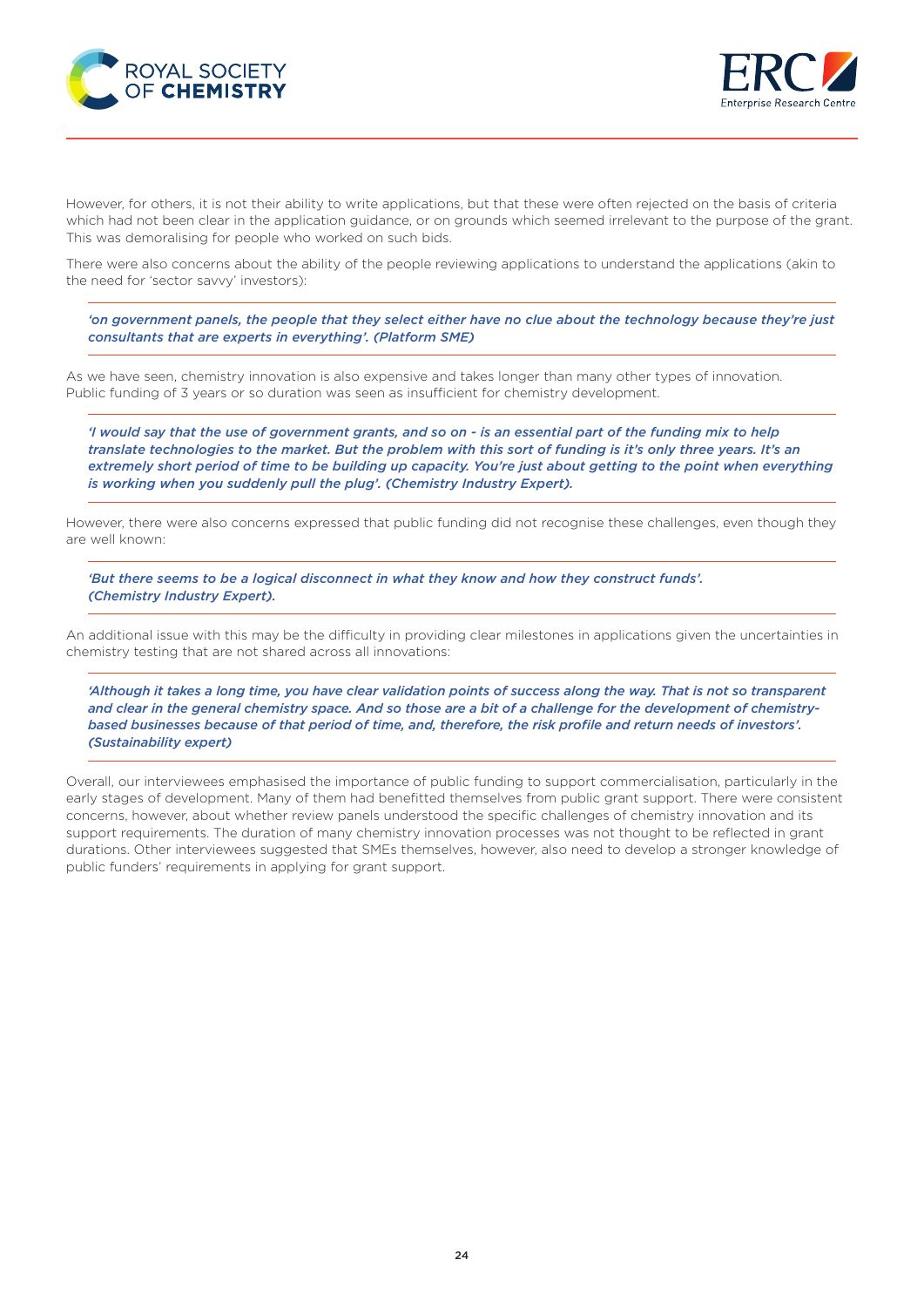<span id="page-24-0"></span>



#### 4.2.4 Equipment and running costs

One of the main challenges identified by almost all the deep tech chemistry SMEs we interviewed is the availability of suitable chemistry lab space and associated facilities. This applies at all stages of development: initial availability of lab space; testing the production process for larger quantities; and scaling to larger manufacture. University spin-outs typically have some initial access to labs, though for one firm, this is expensive (at £15,000 per annum per chemist) and is restricting recruitment of key staff. For a non-university spin-out, access seemed more problematic until they found a space on a science park. However, to test and demonstrate effectiveness, larger scale testing becomes necessary. A common problem across the deep tech chemistry SMEs we interviewed was the need to be able to provide samples on a scale sufficient to convince large manufacturers to adopt the new technology, e.g.:

*'You also need to have a set of equipment that can make the material at scale even during the material development phase to be able to test it and, ideally, sample it to customers. So, it's not a question of making a few milligrams. We need to be able to make hundreds of grams, and then kilos, and then hundreds of kilos. So, the process development and scale-up need to be linked into that as well'. (Net Zero SME)*

Firms may consider collaborating with a manufacturer at this stage, to share the costs and expertise required for testing at a greater scale (Box 4.3). However, access to larger chemical manufacturers (with a capacity of tons) in the UK was said to be problematic:

*'You don't have a huge pool of good ton manufacturers to begin with for chemistry and then you have even fewer that are game enough to try brand new ways of doing things' (Platform SME)*

One expert noted that while the plant is needed, so too are the skilled people to operate it:

*'It's about assets, but it's about people as well. So, somebody who knows how to run a pilot plant is a highly skilled individual'. (Platform tech Expert)*

Access to specialised equipment is a recurring theme in our research and one which is seemingly an important differentiation between chemistry from other natural sciences.

The decision to manufacture or not is a critical point in the journey of deep tech chemistry SMEs, and there are a number of choices to be made at different stages of the development process. To some extent the route taken depends on the preferences of the founder/management team, but there are constraints in these choices, such as the availability of facilities at the required scale.

At the earliest stage, a technology developed in a university can be developed through a spin-out or through selling the IP or licensing the technology to an existing chemistry manufacturer.

Having established some degree of success with small scale, bench testing, greater test quantities are required, which requires larger facilities. Leaving aside availability, the SME needs to decide how to approach this, whether to:

- buy/develop their own kit;
- send samples to customers to test themselves (once IP and non-disclosure signed)
- work with others to test/build for them.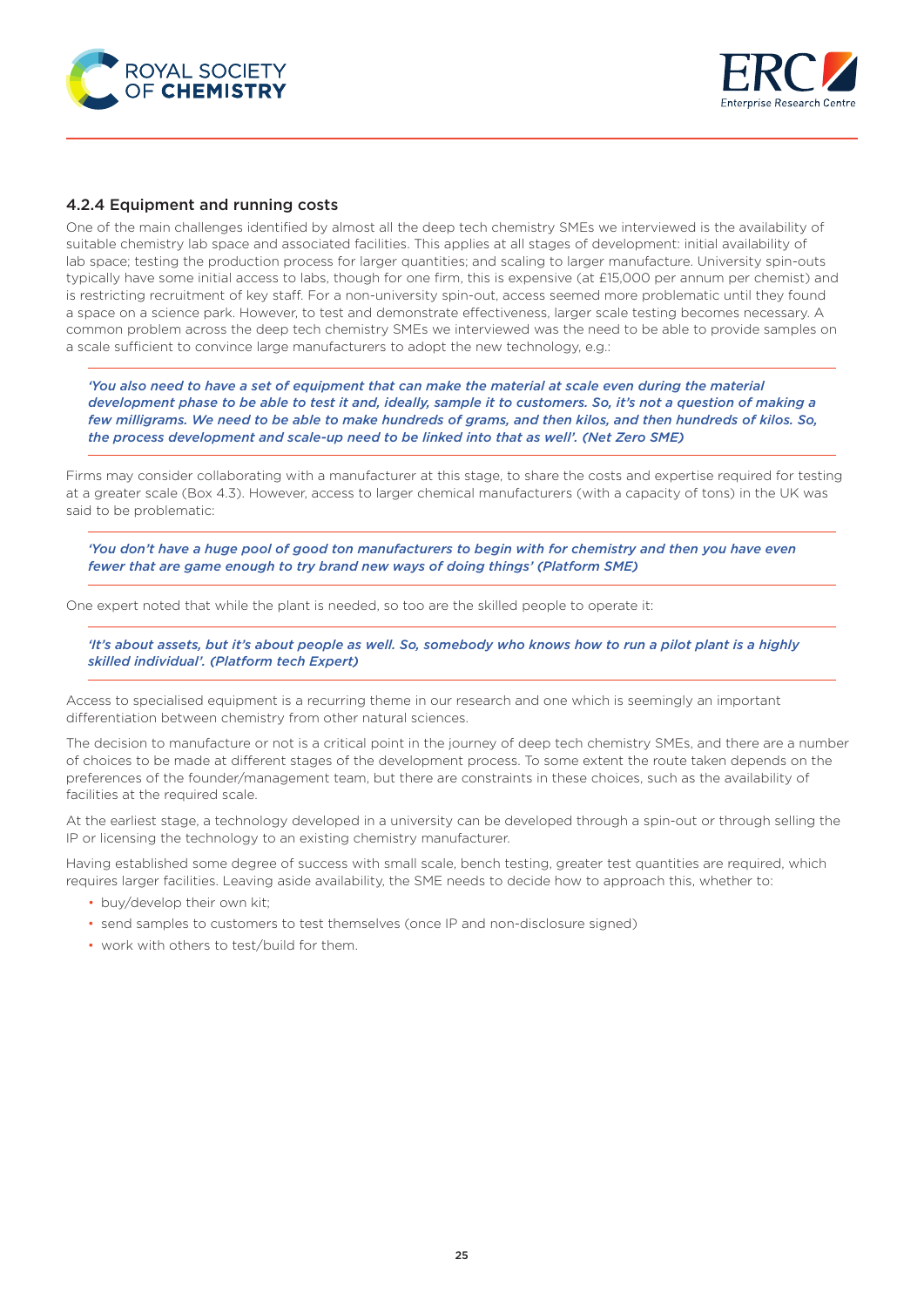<span id="page-25-0"></span>



These choices apply as the technology is tested on a bigger scale moving on to manufacturing. Most of the SMEs interviewed had not entered large scale manufacture as yet. Some were at the stage of exploring the option of doing so whereas others had explored manufacturing themselves and dismissed it as an expensive option and were focussing on which partners to work with and how to scale up and manufacture:

*'… so we were talking about maybe us taking control of the manufacturing. Now, we're pretty much going exclusively down the licensing where we would sell it, our know-how and IP to different companies'. (Net Zero SME)*

#### 4.2.5 Technical skills and recruitment

There were mixed views on the availability of technical skills beyond those needed by the entrepreneur discussed above. Some SMEs had difficulties recruiting senior staff due to their location. For example, one SME reported difficulties in recruiting more senior and experienced staff due to their location outside the main engineering hubs around the Midlands. Another deep tech SME reported difficulties in getting senior people to move to Cambridge. Another noted the barrier of not being able to compete with the packages offered by larger firms.

With regard to new graduates, there is mixed opinion as to whether smaller firms were attractive to work in or not, with some citing difficulties in attracting staff due to the potentially risky nature of the business, and others seeing this as an advantage. Questions were also raised as to whether graduates have the right skills for chemistry innovation, with innovation coming from interdisciplinary skills:

*'The great, great breakthroughs come at the interfaces between disciplines'. (Chemistry Industry Expert)* 

But respondents suggested that universities are moving away from dual honours, and teaching is in less relevant subject specific blocks:

*'Our organisation doesn't need just chemists. It needs chemists that understand engineering, understand biological systems, that understand artificial intelligence, IT, etc. So that's the individual you want and it's not the*  individual that's coming out the system. And particularly in SMEs, people are going to be multitasking, they're *going to have multiple roles and going to need skill sets, but a multiple knowledge base as well.' (Medtech SME)*

Other noted shortages were in chemical engineering, biochemical engineering, analytical chemistry skills and the project management skills needed to work on an R&D project. The importance of teamwork and effective team management is cited in our interviews:

*'Technology start ups are a team sport … everyone has to be able to communicate and compromise'. (Net Zero SME)*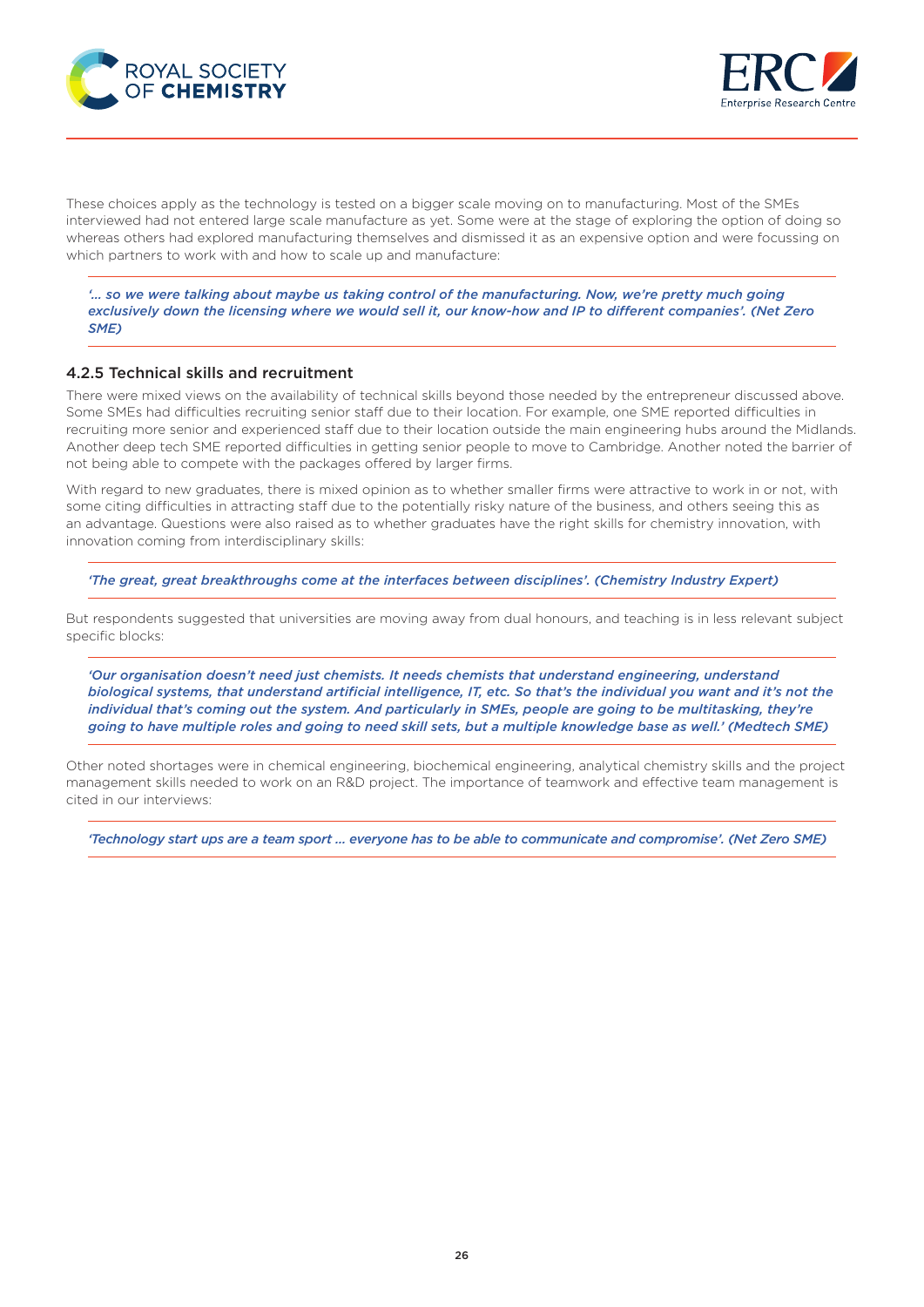<span id="page-26-0"></span>



#### 4.2.6 Accessing advice and networking

Leaders of deep tech chemistry SMEs need to be able to access the right support to help deal with the array of issues they face, sometimes perhaps for the first time. Throughout our research, questions were raised about the quality of advice available to firms. One respondent noted that university spin-outs can access university business support, which they felt was better than the support on offer through general business support mechanisms. Even so, university Technology Transfer Offices were reported to be widely variable in their ability to support chemistry start-ups, and the individuals themselves tend to be generalists, without an understanding of the specific technology, markets, or regulatory regimes (particularly important in chemistry innovation) and do not necessarily have a business background:

*'The universities will say, well, we have schemes to help people. But you have to argue, universities are not the right people to be supporting new entrepreneurs because that's not their business. That's not what they're good at'. (Health and pharma SME)*

Peer to peer learning through business and social networks can be an important additional resource for SMEs. There is good evidence that networking can increase motivations, confidence and dynamism in SMEs generally<sup>5</sup>. Access to these networks may well be more difficult in the UK than elsewhere because there is less strength in depth in chemical companies than in other parts of Europe (except for pharmaceuticals and oil and gas). Again a possible side-effect of the lack of critical mass in chemistry in the UK. However, not all expertise comes from other chemical companies. Many SMEs need to tap into their potential markets or work with other start-up companies, accessing a range of knowledge and connections. The science park location of one of our SMEs facilitated informal networking and collaborations with other diverse businesses and casual access to academics which has provided opportunities for them.

#### 4.2.7 Location

Respondents tended to see the spatial clustering of chemistry SMEs as being important to their success. The agglomeration effects of clusters of firms operating in a similar environment enables employment mobility between firms and more relevant support and collaboration opportunities which are so vital to establishing SMEs.

Generally, it is reported that both government funding and private sector investors favour businesses located in the so called 'Golden Triangle' of Oxford, Cambridge and London. Some respondents argued that the advantages for an SME in being located in the 'Golden Triangle' extend well beyond finance however and, conversely, that being located elsewhere tends to create disadvantage:

*'Cambridge is part of the Golden Triangle - Oxford, Cambridge and London. It is well known and established,*  in legend and in truth, that the venture capital community of London is very London centric. We have our own *ecosystem here in Cambridge. But we also have the benefit of being close enough that in non-pandemic times, at least, we can attract people up out of London. We also have the cachet of an internationally prestigious university to mean that we can also interest international investors, particularly those from the US'. (Health and Pharma SME).*

Outside of the 'Golden Triangle', access to venture capital is reported to be particularly problematic as there are fewer investors willing to invest in time-consuming, expensive innovation in other parts of the country, fuelling a vicious cycle of fewer such innovations:

*'I think there are projects in the regional universities but they're just not visible, [and] VCs will not leave the M25 unless they're going to Oxford or Cambridge. But that doesn't mean there aren't great projects outside Oxford London and Cambridge'. (Health and Pharma SME).* 

One respondent did report that there are traditional areas of chemical strength in the UK which have the potential to be built upon (e.g. the North East), but arguably, they do not have the advantages of critical mass, financing or reputation that occur South East, thus presenting a different locational challenge for SMEs, even in these days of virtual networking and conferencing. Depending on where you are, location is either a challenge or an enabler.

<sup>5</sup> See [https://esrc.ukri.org/files/news-events-and-publications/impact-case-studies/lead-an-innovative-programme-for-developing-leadership-in](https://esrc.ukri.org/files/news-events-and-publications/impact-case-studies/lead-an-innovative-programme-for-developing-leadership-in-smes-lancaster-university-management-school/)[smes-lancaster-university-management-school/.](https://esrc.ukri.org/files/news-events-and-publications/impact-case-studies/lead-an-innovative-programme-for-developing-leadership-in-smes-lancaster-university-management-school/)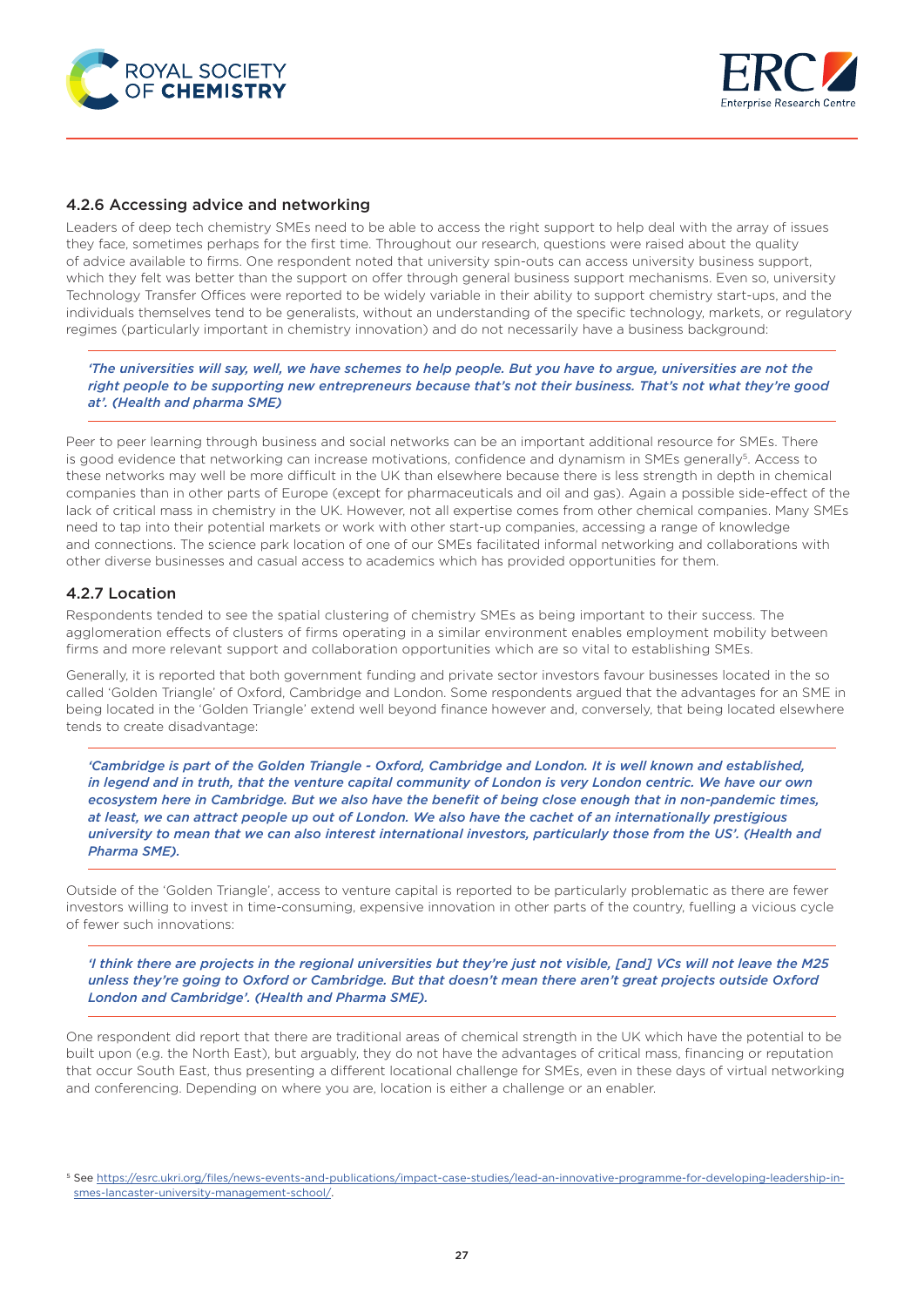<span id="page-27-0"></span>



#### 4.2.8 Collaboration and IP management

The high level of collaboration among chemistry SMEs for innovation was evident from our analysis of the UK Innovation Survey although the survey also suggests that significant barriers to collaboration remain. The need for collaboration was also recognised by almost all interview respondents in order to access expertise, finance, equipment or regulatory requirements which the SME will not have themselves:

*'[Collaboration is] absolutely critical. In all aspects. From scaling the business, to bringing in expertise and skills,*  to bringing in the networks of competency and expertise, to partnering, to getting global reach in your customer *engagement processes. It should be all-pervasive through the company'. (Sustainability expert).*

'Collaboration is absolutely critical. Drug development doesn't happen on its own. We can't run our own clinical *trials. We can't run our own animal experiments. We don't formulate the drug ourselves; we outsource that. We don't manufacture our drug. So, a lot of the time, everything we do is in collaboration with other people'. (Heath and Pharma SME)*

Many deep tech SMEs are collaborating with universities as they continue to develop their technology and bid for grant funding in collaboration with universities. And many are, as we have seen, working out how best to collaborate with larger firms who can enable the complex testing and manufacturing processes.

The importance of negotiation and effective IP management for collaboration was frequently reported across the interviews and poor IP management was identified as a significant risk for deep tech SMEs during the early stages of their development. Working with a larger scale producer requires sharing their expertise, which requires a coherent IP strategy:

*'There have been challenges around partnerships with other companies, especially when they are potentially*  adjacent to us in the value chain.... how to deal with IP, and the challenge of being a very small player with very *little leverage compared to being an established company'. (Sustainability SME)*

However, some SMEs had taken practical steps to overcome these challenges. One had brought in an experienced IP manager who understood the competitive landscape from an IP perspective and who evolved the patent portfolio to reflect different technical approaches; managed an internal innovation process. This enabled the firm to operate with confidence in the market and to license the process to manufacturers. Resolving IP issues and having a strong patent can help with issues around space and capacity enabling manufacture to be licensed.

*'Compared to early days where we were doing paid POCs, now we're in a much stronger IP position so we can now give out free samples to customers, so we can now sort of cast the net even wider'. (Platform SME)*

Some respondents noted the valuable role played by intermediaries, like the Warwick Manufacturing Group, which can serve as a go-between for innovative SMEs and manufacturers. Not having this type of intervention can create delays in understanding how an innovation can or might be applied in the manufacturing process.

More generally, collaboration was seen as being essential across all the SMEs we interviewed, in part, because they had generally (not yet) taken the decision to sell their IP outright. Some had developed sophisticated IP approaches to protect their IP and enable them to work more effectively with manufacturers and with potential customers. Intermediaries can enable the process of bringing innovators together with customers, and many exist, but there would appear to be a question of whether they are comprehensive in their geographical coverage or whether these are known well enough by deep tech SMEs.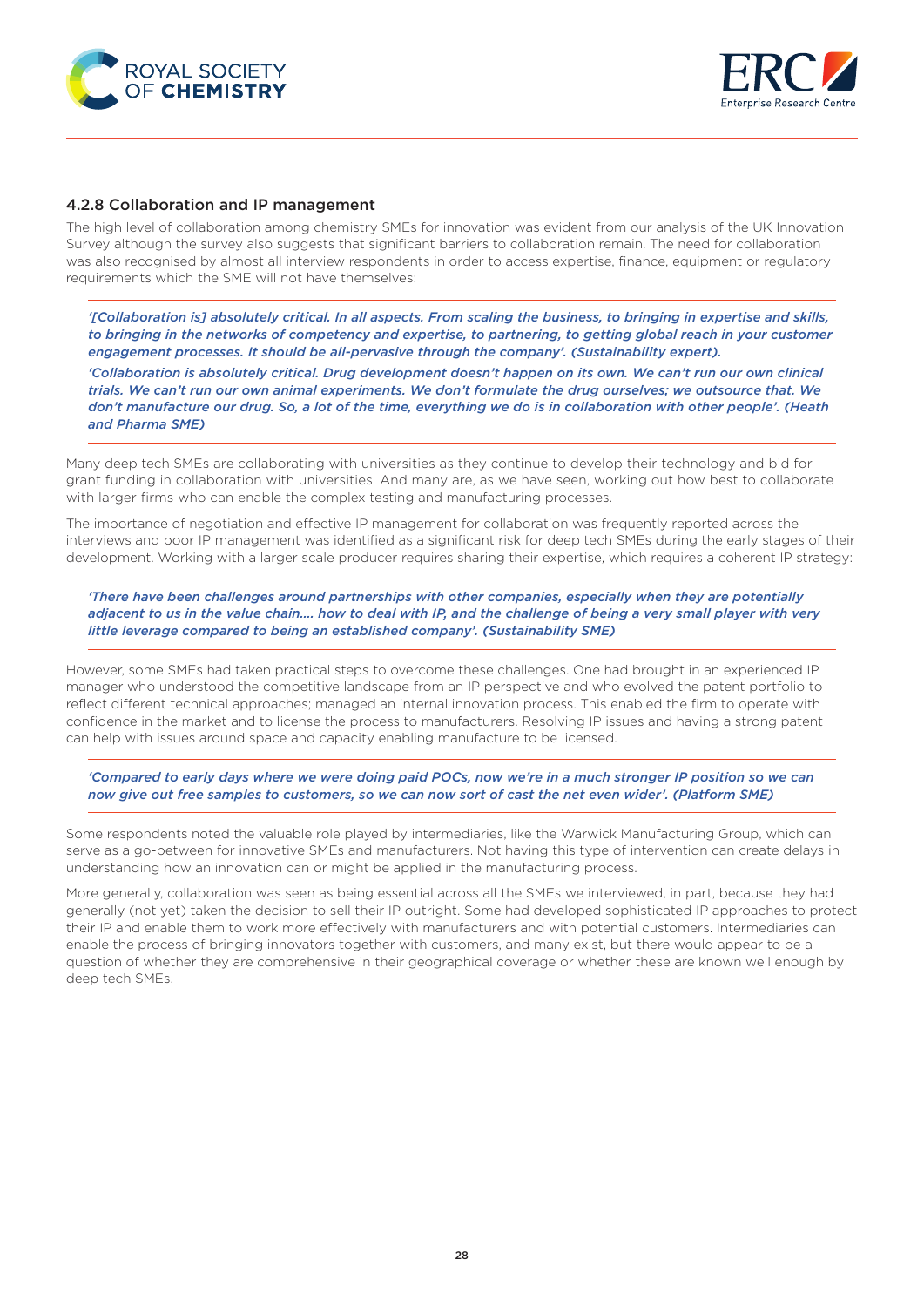<span id="page-28-0"></span>



### 4.3 Summary

Our interviews identified the challenges which deep tech SMEs face in accessing finance, including the length of time typically required to develop the technology. There is considerable evidence that deep tech chemistry SMEs take a particularly long time to develop. A feature that this research corroborates through illustrating the complexity of their journey, the decisions required and the range of factors - entrepreneurship capabilities, technology, other management skills, technical skills, finance, equipment, access to good advice, networks, collaboration opportunities and effective IP management - which need to align for success. In all of these areas the SMEs interviewed faced some barriers, and in all of these areas, there are at least some distinguishing characteristics of deep tech chemistry SMEs.

We found that access to finance is becoming increasingly problematic as other technology areas are more attractive to investors, requiring less time, cheaper equipment and are potentially easier for investors to understand the value proposition. Deep tech chemistry SMEs have also encountered difficulties in accessing public funding due to the complexity of the process, unclear criteria and timeframes and milestone requirements which do not align with the chemistry innovation process.

The chemistry innovation process has multiple stages of testing and scaling, requiring specialised equipment which is expensive and less readily available than in other areas of scientific research. Even if equipment is available, it may not be known about or be prohibitively expensive for SMEs. Many collaborate on larger scale testing and manufacturing, but this requires good IP management. The level of risk is increased if the technology does not have a clear market application and therefore there is a need to explore potential markets – as is the case with many enabling technologies. However, it is a challenge they need to overcome. Many SMEs we spoke to had pivoted from their original intended market (sometimes multiple times) as the science developed or market conditions changed.

The development journey of deep tech SMEs raises many issues which challenge the ability of the entrepreneur. Good innovators do not necessarily have the skills to identify a market, value their proposition, develop a business plan which navigates the complexity of chemistry innovation, know where to go for investors and how to pitch (a difficult sell) effectively, identify useful networks and collaborators and deal with IP and regulatory regimes. At the very least, they need access to the right advice, but that may not always be available or of the right quality. The right locality can be an enabler with access to equipment, skills, networks and investors, but the right locality may not attract experienced managerial and entrepreneurial staff.

Access to finance, as recognised by the Innovation Strategy is a challenge for deep tech SMEs, but goes alongside a number of other issues which increase the risk of investing in these firms. These factors are not only evident in deep tech chemistry SMEs but perhaps heightened, with the need for, and shortages of, specialised equipment and a long and highly regulated testing process being distinguishing challenges for chemistry SMEs. Financiers, grant panels and TTOs with a greater understanding of these challenges may be more willing to take informed risks to enable the potential benefits of deep tech chemistry SMEs.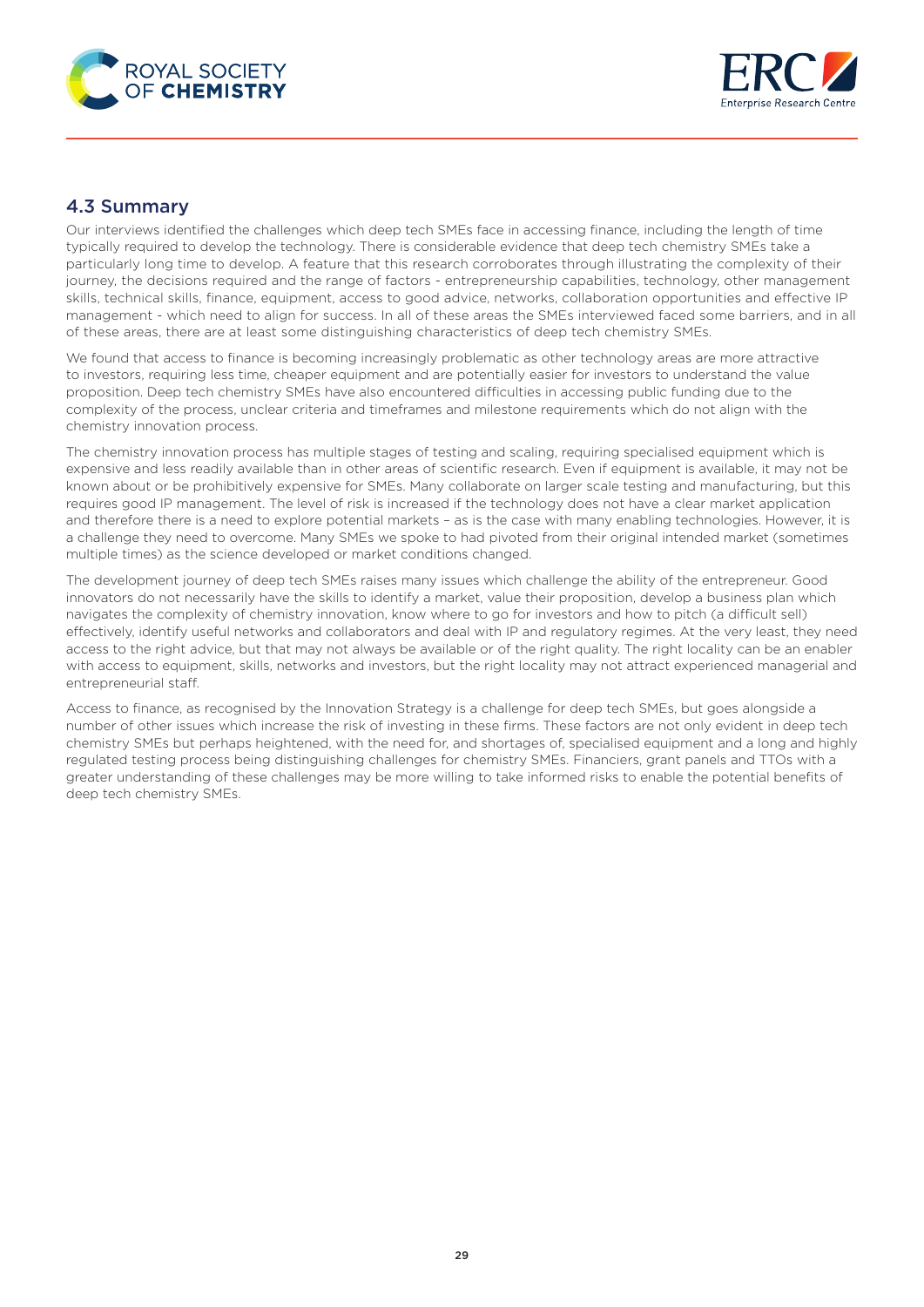<span id="page-29-0"></span>



## Section 5: The UK policy environment for deep tech SMEs

## 5.1 Introduction

In this section, we explore aspects of R&D and innovation policy in the UK and a selection of comparator countries with a particular focus on how this influences R&D active and deep tech SMEs in chemistry and other sectors. This sets the context for the policy options that could provide better support to deep tech chemistry SMEs in Section 6.

### 5.2 Innovation Strategy

The policy context in the UK and the shape of future policy development is set by the current policy infrastructure and new directions signalled in the Innovation Strategy (July 2021). This reaffirmed government's ambition to put R&D and innovation at the centre of future policymaking while at the same time recognising many of the challenges and enablers of innovation success identified in our research. Of particular interest is the case for evidence-based intervention to support deep tech SMEs outlined in the Innovation Strategy:

*'The case for government to promote innovation in deep and transformative technology is strong. Prospective investors and customers of deep tech may be unwilling to take chances on new and unproven technology or may not fully understand its potential. The journey of tech- based innovation to market can be long, complex,*  and often non-linear. The UK excels at certain stages of this process but is weaker at others. We should pursue *these signals of weakness and address the underlying issues. … The UK government can build on that model, identifying barriers to innovation that are felt acutely in deep and transformative tech, and articulating how government can empower industry to overcome them'.*

This applies to all deep tech firms and is not specific to deep tech chemistry firms. But the case made for intervention here resonates with our own research into deep tech chemistry SMEs, with a long, complex and non-linear journey from discovery to innovation and wary investors and customers. The case may be slightly more pronounced or slightly different for chemistry, but addressing the weaknesses identified by the Innovation Strategy would represent a significant step forward.

The Innovation Strategy recognises the need to focus support on a group of Missions and key Technologies, which are defined as:

*'Innovation Missions and technologies are separate but complementary. Missions are about a clear and measurable outcome, such as vaccinating the UK against COVID-19, for which we need to draw on multiple technologies and research disciplines, work with different industries and supply chains and tackle innovation, manufacturing, and logistical challenges. Technologies, such as AI or genomics, will be vital for tackling these challenges but we may not know from the outset precisely how they will help'.*

To support this objective, the Innovation Strategy lays out plans to:

- Establish a new Innovation Missions programme to tackle some of the most significant issues confronting the UK and the world in the coming years.
- Identify the key seven technology families that will transform our economy in the future.
- Launch new Prosperity Partnerships to establish business-led research projects to develop transformational new technologies, with £59m of industry, university and public investment.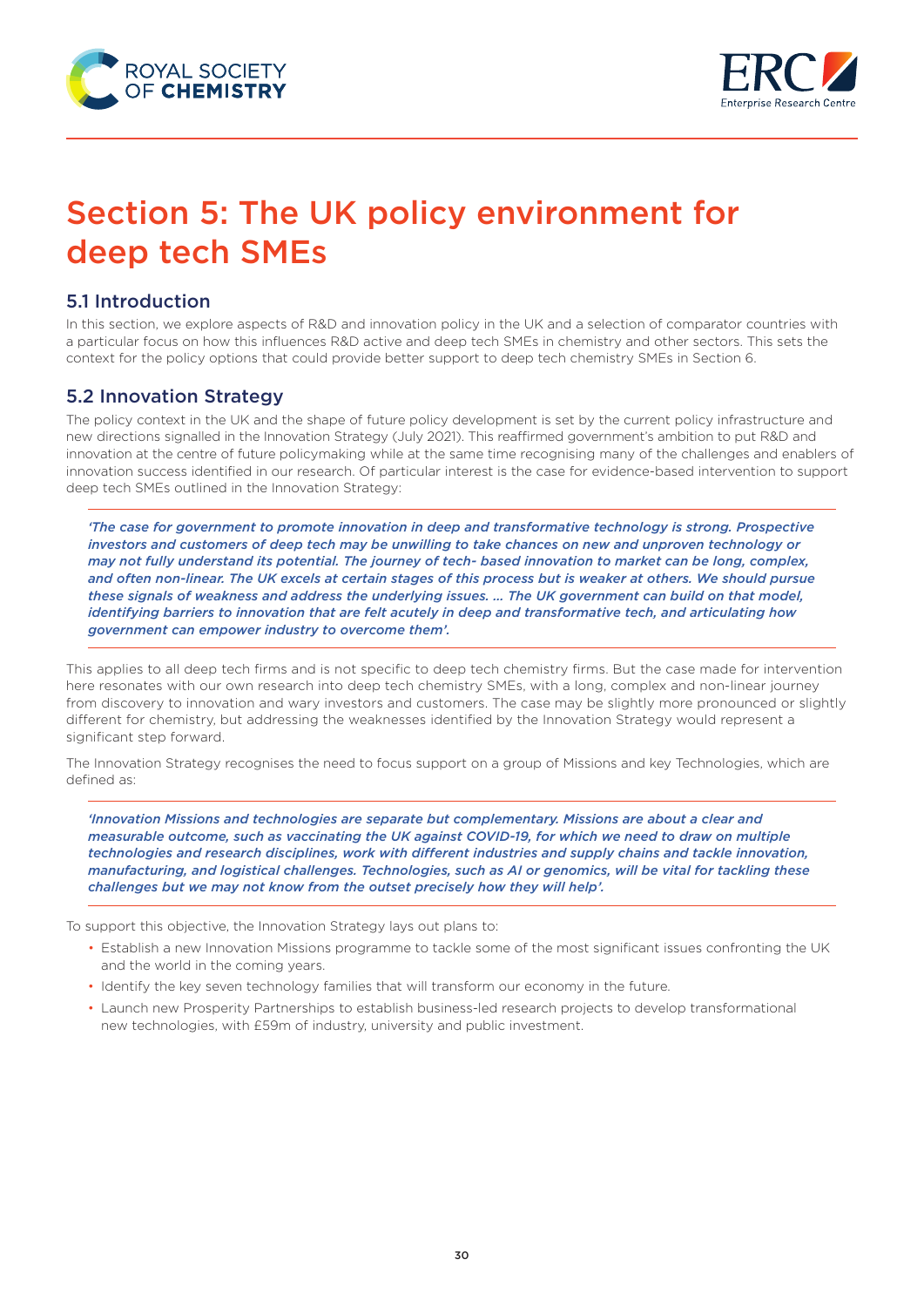<span id="page-30-0"></span>



The Innovation Missions Programme will be developed, and the specific missions determined by the new National Science and Technology Council. The Innovation Strategy says these missions will be in the priorities covered in 'Build Back Better: our plan for growth' and 'The Integrated Review of Security, Defence, Development and Foreign Policy', they will build on existing or potential competitive advantage and generate a wealth of societal and economic benefits. Our analysis suggests there is a potential contribution for deep tech chemistry SMEs across a number of these Missions. Examples of where chemistry innovation is making an impact are:

- Clean, affordable energy; for example, battery technologies; solar technologies; materials science; thermal energy storage.
- Better health and medicine; for example, drug discovery and development; drug delivery systems; diagnostics; improved treatments and therapeutics.
- Circular economy; for example, novel recycling and reuse technologies or processes across a wide range of applications (including food waste, textiles, packaging, or industrial waste).
- Combatting climate change and its impacts; for example, carbon capture; conversion of CO<sub>2</sub> into energy and/or materials; development of renewable energy sources.
- Equitable provisions for basic human needs; for example, improved water quality and sustainable water ecosystems.
- Sustainable food systems; for example, development of alternatives to traditional agricultural practices; development of seed coatings for hostile growth environments; conversion of food waste; improved food labelling.
- Responsible consumption and production; for example, development of biodegradable packaging and other materials; creation of environmentally friendly compounds and ingredients.
- Sustainable industrialisation and process technologies; for example, green chemistry; development of non-toxic and renewable reactants, solvents, catalysts or additives; development of nontoxic and renewable coatings and materials.
- Reducing and reversing adverse environmental impacts; for example, recovery of pollutants and waste materials.

The Strategy also pointed to a number of initiatives of interest given the particular challenges chemistry SMEs face, such as training for investors to be led by UK Finance, the British Business Bank etc. These will build on the current support systems and polices in the UK, which are now described in brief below.

#### 5.3 R&D and innovation support in the UK today

UK R&D spending is approximately 1.7 percent of GDP, lower than that of our major international competitors and this gap has been growing as other countries have increased R&D investment levels. In light of this gap, increasing the level of R&D spending has become a significant UK government target in recent years with the Industrial Strategy<sup>6</sup> re-iterating the aim to raise total research and development investment to 2.4 percent of GDP by 2027 (from 1.7%)<sup>7</sup>.

The Industrial Strategy also recognised that the UK is better at research than development, citing examples of where the UK is unable to maximise the full value of its science (e.g. lithium ion batteries bought up internationally) and goes on to say:

'Much of our innovation tends to be in areas such as software and branding, including marketing and advertising, which often require less patient capital to fund them. We are good at low-cost innovation and flexible start-ups but the long and patient process of getting a new technology to market is difficult. As a result, many of our innovative businesses are nimble, flexible and imaginative but do not grow to be substantial, big or strong. There are exceptions, but in general British businesses' R&D tends to favour quick routes to market, rather than long development times, and selling businesses to growing them'.

<sup>6</sup> <https://www.gov.uk/government/topical-events/the-uks-industrial-strategy>

<sup>7</sup> This target remains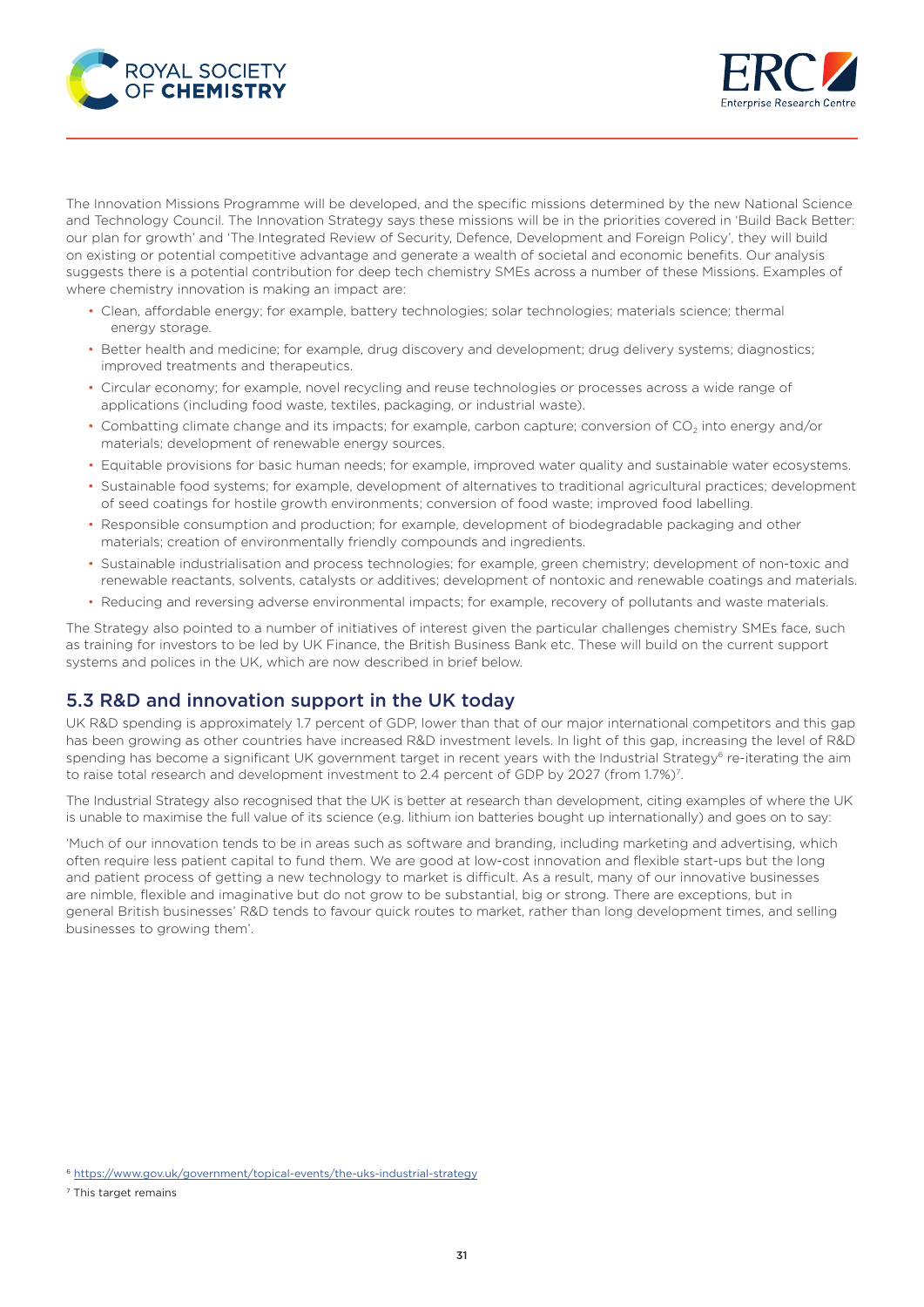<span id="page-31-0"></span>



There is a general recognition in the Innovation Strategy that in the past commercialisation processes in the UK have not worked as effectively as those in other countries, particularly the US. The Innovation Strategy points to the need to better facilitate the transfer of science into industry and support scale up to full scale manufacture to deliver the long-term value from innovation to the UK.

The weaknesses of commercialisation processes in the UK apply particularly in the case of smaller companies – such as deep-tech chemistry SMEs - which are under-represented in most indicators of university-business interaction. Data from the Higher Education – Business and Community Interaction (HE-BCI) survey provides an overview of university-business engagement and in terms of intellectual property (IP) income. For example, only around a fifth of university IP income is associated with SMEs with the remaining four-fifths accounted for by larger firms. Broadly similar compositional profiles apply to each of the other commercialisation channels identified in the HE-BCI survey<sup>8</sup>. As noted earlier, however, SMEs account for around 40 per cent of UK private sector GDP. Along with concerns raised by our interviewees around finance, advisory services and premises, this suggests that barriers remain to effective support for commercialisation in deep-tech SMEs.

Data from the HE-BCI survey and our own interviews also emphasises locational and institutional contrasts in the commercialisation landscape with different universities having different priorities in terms of commercialisation, incubation and business acceleration activity<sup>9</sup>. Technology transfer capabilities and links to potential sources of investment also differ markedly between institutions as does success in accessing national schemes such as Knowledge Transfer Partnerships. Combined with the variability of quality related research funding between institutions, and in keeping with some of the views of key informants set out earlier, it is evident that there is considerable geographical variation for chemistry SMEs seeking support from their local university and associated networks. This emphasises the significance of the earlier discussion about spatial variations in the support available for chemistry and deep-tech chemistry SMEs outside the Golden Triangle. A focus on building the strength of local eco-systems has been identified as a priority area in recent international discussions of commercialisation activity<sup>10</sup>.

In the next section we consider the effectiveness of current UK innovation policy, and in Section 5.5, we consider some international comparisons and the effectiveness of policy as it relates specifically to R&D active chemistry SMEs.

### 5.4 How effective is UK R&D policy?

Evaluating the impacts of R&D and innovation policies is difficult due to the long timelines between investment and outcomes and strongly asymmetric outcomes – a few highly successful projects often account for a large percentage of the benefits. A high proportion of government schemes designed to promote and support R&D and innovation in the UK have been evaluated, but not in consideration of deep tech chemistry SMEs. Most of these evaluations show some positive impacts although there are consistent methodological challenges related to short evaluation timelines, limited consideration of externalities and social benefits and a lack of reliable estimates of displacement and deadweight.

<sup>8</sup> <https://www.ukri.org/wp-content/uploads/2021/10/RE-01102021-IPRelatedCommerialisationActivitiesUpdate-2018-2019.pdf>

<sup>9</sup> <https://re.ukri.org/documents/2019/developing-university-spinouts-in-the-uk-tomas-coates-ulrichsen-v2-pdf/>

<sup>10</sup> [https://uidp.org/wp-content/uploads/2020/08/UIDP\\_final-Oxford-report.pdf](https://uidp.org/wp-content/uploads/2020/08/UIDP_final-Oxford-report.pdf)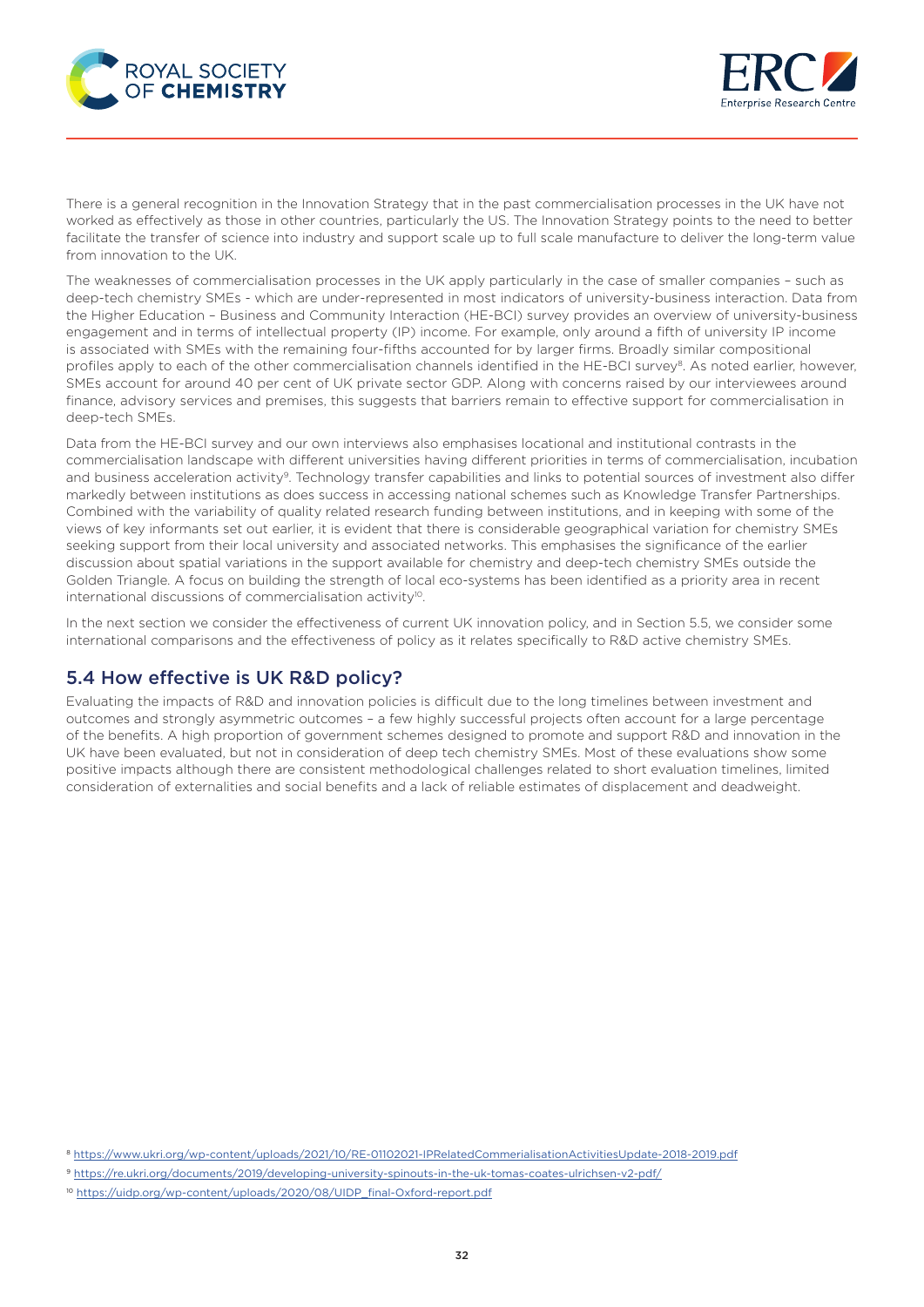



In 2015 the What Works Centre for Local Economic Growth published the findings from a systematic review of evaluations of policies that aim to support innovation through increased research and development (R&D) in the UK and other OECD countries<sup>11</sup>. The Centre makes it clear that the evidence is partial, but they report that the available evidence shows:

- R&D grants, loans and subsidies can positively impact R&D expenditure, and can raise innovative activity in recipients, although not consistently. The effects differ across types of innovation and are weaker for patents than for (self-reported) measures of process or product innovation.
- R&D grants, loans and subsidies can positively impact productivity, employment or firm performance (profit, sales or turnover). There is some evidence that support is more likely to increase employment than productivity.
- R&D grants, loans and subsidies are more likely to improve outcomes for small to medium-size companies than for larger ones. In part this may be because for larger firms, public support makes up a relatively small amount of overall R&D spend, so positive effects are harder to detect. Smaller firms may also be more likely to formalise processes in anticipation of, or response to, a grant, so that some innovation-related spend is reclassified as R&D.
- R&D Tax Credits can positively impact R&D expenditure, although, again, effects are not always positive. SMEs are again more likely to experience positive benefits.
- Programmes that emphasise collaboration perform better than those that just support private firms (as well as those where the programme focus is unclear). Encouraging collaboration might have an additional positive effect on the likelihood that an R&D support programme generates positive effects on outcomes of interest.
- Programmes that target particular sectors appear to do slightly worse in terms of increasing R&D expenditure and innovation, compared to those that are 'sector neutral'.

In addition to formal evaluations, we can consider policy reviews to provide insight into the effectiveness of UK policy. For example, a number of useful reviews of the UK spin-out landscape have been undertaken in recent years stressing the relatively stable number of university spin-outs each year, the concentration of activity in a relatively small number of top UK universities and the complexity of the funding landscape<sup>12</sup>.

Business angels and private equity funders play a key role in the early stages of a spin-out's lifetime, supporting around a quarter of cases by public grant funding or funding for collaborative research<sup>13</sup>. University strategies on funding and taking an equity stake in spin-outs vary widely with one recent study finding that university equity stakes in spin-outs ranged from 5 percent to 66 percent<sup>14</sup>. Other studies have stressed the personal issues faced by those spinning-out companies including time pressures, conflicting academic and commercial incentives and objectives and difficulty in accessing appropriate resources<sup>15</sup>.

In reviewing licensing, university IP and spin-out, a 2018 study for BEIS<sup>16</sup> found 6 factors influencing these commercialisation activities:

- skills and experience of university commercialisation staff;
- leadership and management;
- interpersonal relationships;
- local economic conditions:
- funding; and,
- availability of information.

Negotiation skills and information to support value estimation were identified as recurring issues. University leadership is also important for the prioritisation and allocation of resources to these activities. The Patient Capital Review was recognised as helpful in addressing funding barriers, including the £2.5 billion Investment Fund at British Business Bank<sup>17</sup>. Given the length of time taken for chemistry research to get to market, this might form a useful source of support for Chemistry SMEs.

<sup>11</sup> <https://whatworksgrowth.org/policy-reviews/innovation/>

<sup>12</sup> <https://www.raeng.org.uk/publications/reports/spotlight-on-spinouts>

<sup>13</sup> <https://re.ukri.org/documents/2019/developing-university-spinouts-in-the-uk-tomas-coates-ulrichsen-v2-pdf/>

<sup>14</sup> <https://www.keconcordat.ac.uk/wp-content/uploads/2020/11/Equity-stakes-final-report-18.12.2020.pdf>

<sup>15</sup> <https://www.enterpriseresearch.ac.uk/wp-content/uploads/2015/07/ERC-ResPap35-M.-Hewitt-Dundas.pdf>

<sup>&</sup>lt;sup>16</sup> [Research into issues around the commercialisation of university Intellectual Property \(publishing.service.gov.uk\)](http://university-ip-commercialisation-research.pdf)

<sup>17</sup> [https://assets.publishing.service.gov.uk/government/uploads/system/uploads/attachment\\_data/file/661397/PCR\\_Industry\\_panel\\_response.pdf](https://assets.publishing.service.gov.uk/government/uploads/system/uploads/attachment_data/file/661397/PCR_Industry_panel_response.pdf)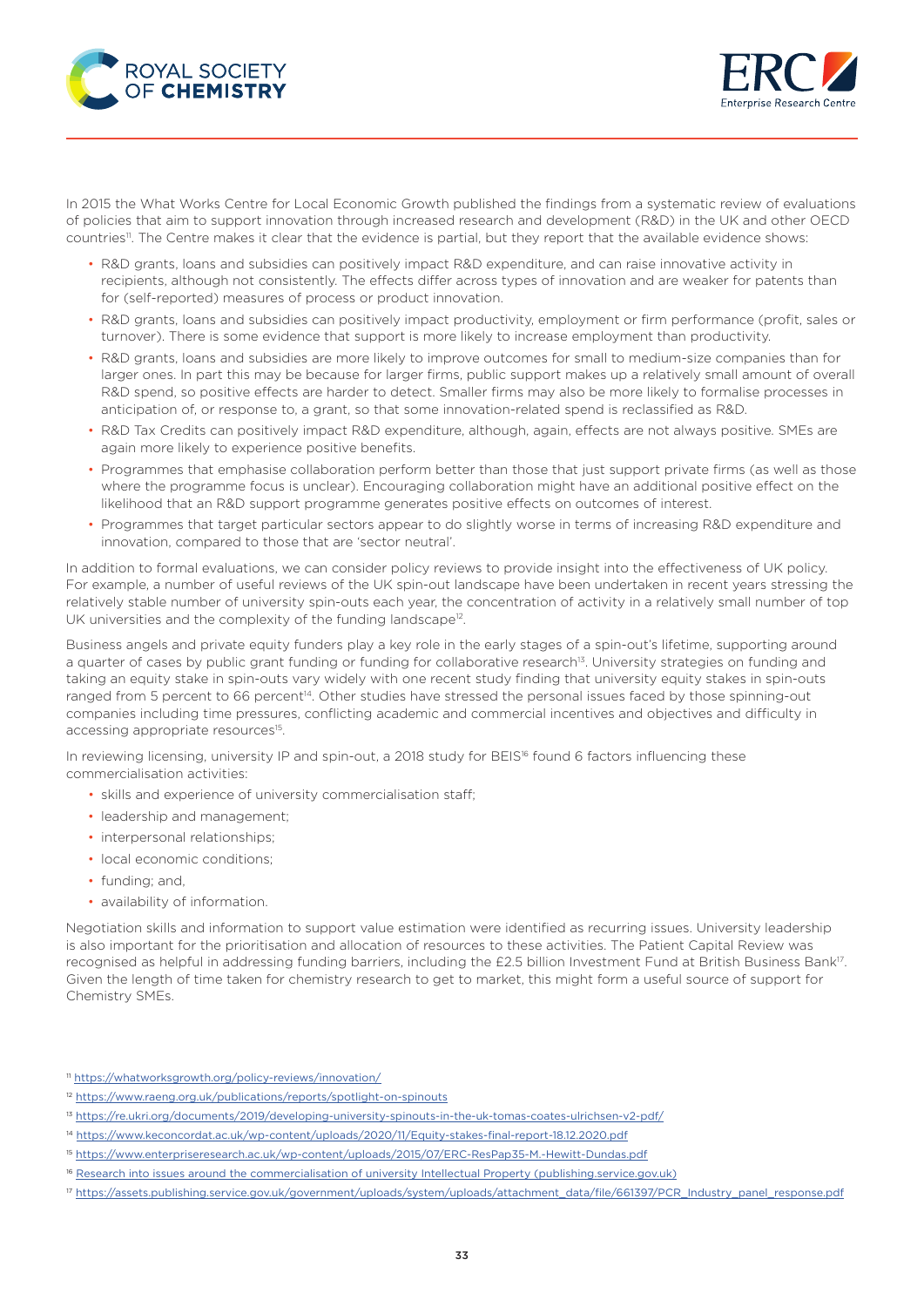<span id="page-33-0"></span>



#### 5.5 International policy - differences and commonalities

For this study we undertook a review of innovation policy in a small number of countries, to explore how the UK differs in key respects of importance to deep tech chemistry SMEs.

A 2020 review of innovation policy in eight countries (including the UK) concluded that there are similarities in the broad descriptions of innovation policies across countries, but also differences in the detailed application and in the mix of policy instruments available to firms (Mulligan et al, 2020). The report shows how government support for business R&D (BERD) has increased in most of the countries reviewed between 2006 and 2017 and how this breaks down between direct government support (e.g. R&D grants) and indirect government support (e.g. R&D tax credits). Figure 5.1 shows there were particular increases in the percentage of GDP allocated to BERD in Belgium, the UK and Ireland. Also, the majority of the countries were shown to have a higher percentage of indirect support than direct support (the data precedes the introduction of a Federal R&D tax credit programme in Germany in January 2020). Denmark has the lowest overall level of support for firm level R&D, relative to GDP.

However, Denmark's R&D Tax Credit are only applied to loss making firms – focussing support on early stage, pre-revenue spin-outs.



#### *Figure 5.1: Government Support for BERD, 2006 and 2017*

Source: Mulligan et al (2020)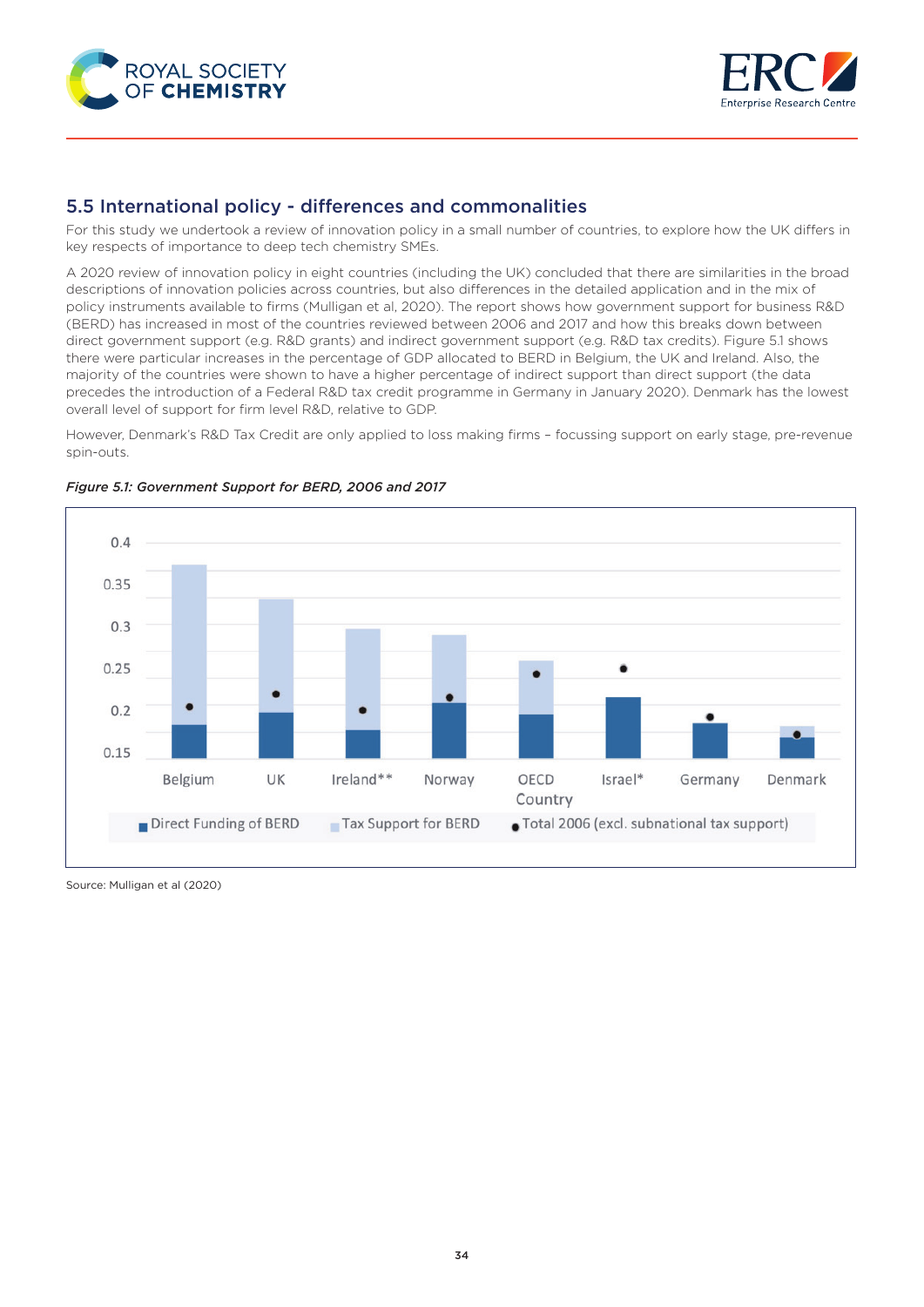



The same report explored innovation policies in more detail which allow us identify initiatives focused on SMEs which do not have a clear UK equivalent or where there are differences in approach:

- Germany, Denmark and Norway have specific measures which support SMEs to collaborate. For example, the *Industrial Collective Research* programme in Germany offers direct grants for R&D projects carried out by sectoral research institutions. The programme is only accessible via sectoral research institutions that are members of the Federation of Industrial Research Association. These institutions have been founded by groups of established SMEs from certain sectors to carry out R&D in their joint interest. Eligible research projects are scientific and technical, cross-firm oriented and expect to generate new knowledge and bring economic benefits to the group of SMEs. The intention is to promote industry-wide collaborative research, to compensate for the structural disadvantages of SMEs in the field of research.
- While voucher schemes are common, in other countries, voucher schemes were variably aimed not just at established SMEs but also at large firms, specific sectors, geographies or technologies.
- Supporting established and emerging non-profit research companies in 'disadvantaged' regions (Germany).
- Supporting international R&D collaboration (Israel and Singapore were particularly strong on this, with bilateral agreements).
- Focus on specific sectors or technologies making grants or loans available for specific priority areas such as financial technology in Singapore or the environmental sector in Norway. We could find no example of initiatives targeted specifically at the chemistry sector internationally. For policies which focus on specific industries or technologies, they broadly do not differ from other types of policy, in terms of their qualification criteria or the type of support offered.

#### Box 5.1: Supporting innovative SMEs in Korea

Since the 1990's, large firms in Korea have responded to international competition by increasing investment in R&D and the government has supported research infrastructure. Recognition that SMEs played a weaker role in the innovation system led to a certification system for innovative SMEs linked to a range of policy benefits<sup>18</sup>. Partially repayable grants have also been used to support technology development in SMEs. The SME Technology Innovation programme, for example, supported task specific activity within SMEs in the form of 50% central and 25% local government support for one or three years. The government received back 30% of the contribution as a technology fee for five years. Business Incubators and management innovation policies also provide customised support for SMEs. However, the OECD reported SMEs in Korea as a 'bottleneck' in 2009 (OECD, 2009).

More recent analyses suggest that large manufacturing conglomerates remain the main performers of business R&D, with SMEs and young firms playing much smaller roles<sup>19</sup>. However, continued policy commitment has led to the share of R&D investment going to SMEs increasing from 12.4% in 2011 to 18.0% in 2015. The government has created a dedicated fund through participation in the "Growth Ladder Fund" and the "Korea Fund of Funds", and large companies collaborate with the Centres for Creative Economy and Innovation (CCEIs) to meet funding needs tailored to each stage for start-ups and SMEs. These policy initiatives in Korea are unusual in placing an explicit focus and priority on SMEs (both established and emerging) and seeing this group of firms as a long-term strategic priority for investment within the broader innovation eco-system.

- Of the countries investigated here, only the UK offers a differential rate of R&D Tax Credit for small firms and, as shown by the What Works Centre for Local Growth, Tax Credits are likely to have a more positive impact on small firms. In Denmark the applying entity (firm or self-employed individual) must be loss-making. The benefit applies only to the part of the losses that can be attributed to R&D activities. This explains Denmark's lower overall expenditure shown in Figure 5.3 but is more targeted on pre-revenue activities.
- Italy and Korea certify innovative SMEs, which provide them a range of benefits. In Italy, innovative SME's are defined by the qualifications of staff, expenditure on R&D, whether the company is the owner or licensee of registered patents. They are listed on a public website to foster public monitoring and are a consistent focus of policy attention. Innovative firms can benefit from bespoke and light touch company regulations, tax breaks and simplified access to the national credit guarantee programme. There is some government evidence that innovative start-ups have grown more than they would do outside the scheme.

<sup>18</sup> See [https://www.pecc.org/images/stories/publications/SME-2007-6-SME\\_Innovation\\_Policies\\_in\\_Korea-Kim.pdf.](https://www.pecc.org/images/stories/publications/SME-2007-6-SME_Innovation_Policies_in_Korea-Kim.pdf)

<sup>19</sup> <https://www.innovationpolicyplatform.org/www.innovationpolicyplatform.org/content/korea/index.html>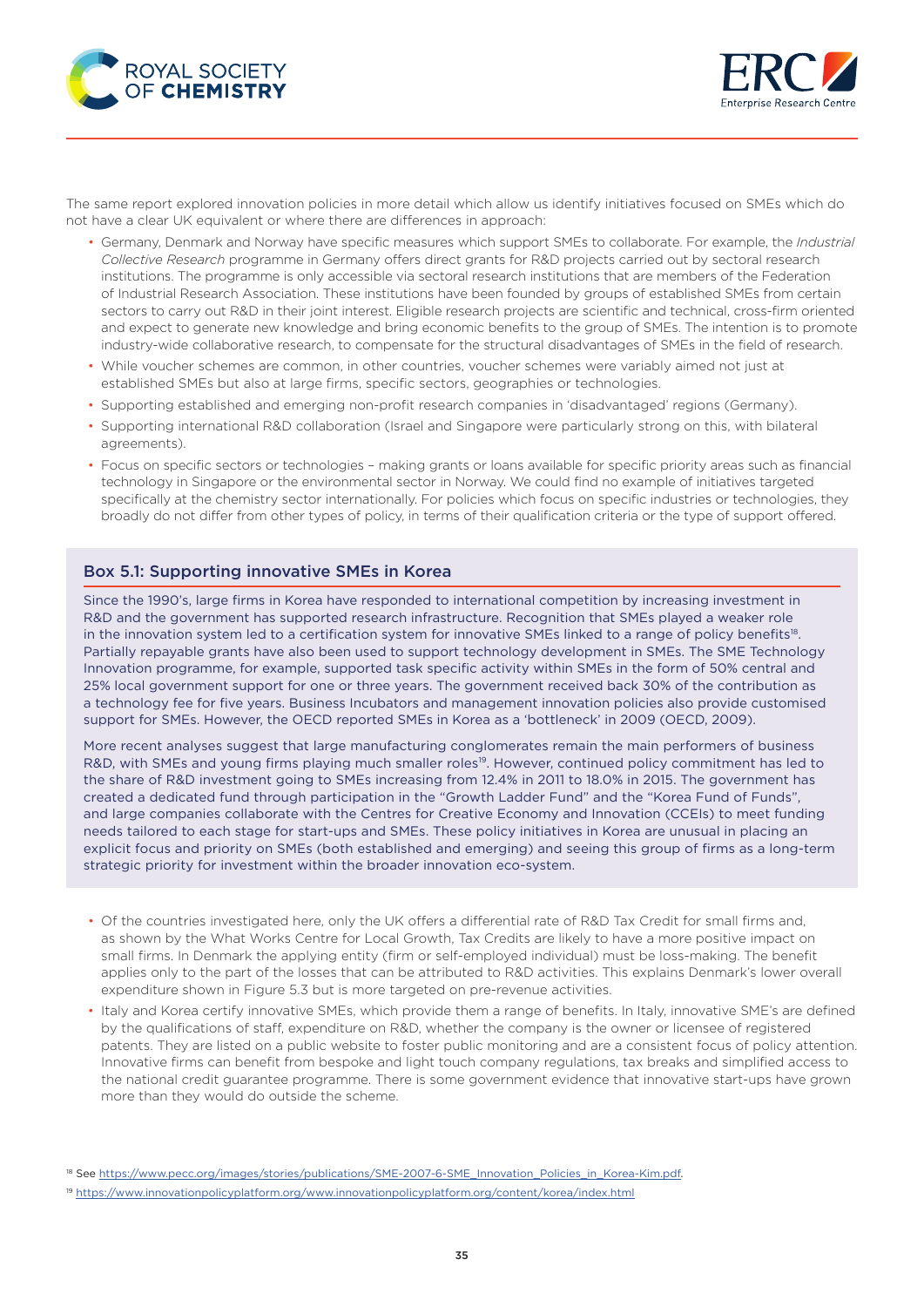<span id="page-35-0"></span>



#### 5.6 Summary

Our review of R&D and innovation support in the UK and internationally suggested that the UK has a well-developed national R&D and innovation support system which offers a wide range of public support for innovating firms across the country. Alongside the support offered by the Research Councils and Innovate UK, measures such as the Research and Development Tax Credit, Patent Box and support offered to risk capital by the British Business Bank all help shape the environment for deep tech firms. Internationally, we identified no specific measures targeted at either chemistry SMEs or more specifically deep tech SMEs. Many countries operate a similar grant/tax credit policy mix as in the UK although the relative weights on grants and fiscal supports for innovation varies considerably. Few countries have consistent and different approaches for innovative SMEs. South Korea and Italy have both implemented such SME-specific policy approaches with a more specific focus on innovative SMEs in Italy. In both cases there is some positive impact evidence, consistent with wider evidence of stronger policy additionality effects in smaller firms.

In our interviews with SMEs and industry experts we explored their current engagement with government institutions and policy and noted a range of challenges many of which reflected the issues highlighted earlier (Section 4). Most of these issues were generic to deep tech SMEs, however a number were chemistry-specific or at least impacted more intensively on deep tech chemistry SMEs.

Two challenges stand out in particular. First, within the context of this national system supporting R&D and innovation there is a highly localised dimension to the commercialisation landscape with different universities having different priorities in terms of commercialisation, incubation and business acceleration activity. Technology transfer capabilities and links to potential sources of investment also differ markedly between institutions as does success in accessing national schemes such as Knowledge Transfer Partnerships. Combined with the variability of quality related research funding between institutions, and in keeping with some of the views of key informants set out earlier, it is evident that there is considerable geographical variation for chemistry SMEs seeking support from their local university and associated networks. A focus on building the strength of local eco-systems has been identified as a priority area in recent international discussions of commercialisation activity20.

Second, the effectiveness of the UK innovation system in supporting commercialisation has been questioned, an issue of critical importance to the success of deep tech firms in chemistry and other sciences. Notable developments have taken place in this area in recent years (see section 5.2.2) but our interviews suggest issues remain around the availability of premises and laboratories, finance, entrepreneurship and leadership skills, barriers to university-business collaboration and the suitability of the current grant regime to deep tech firms. Limitations in the support available for commercialisation often overlap with the regional disparities noted earlier.

<sup>20</sup> [https://uidp.org/wp-content/uploads/2020/08/UIDP\\_final-Oxford-report.pdf.](https://uidp.org/wp-content/uploads/2020/08/UIDP_final-Oxford-report.pdf)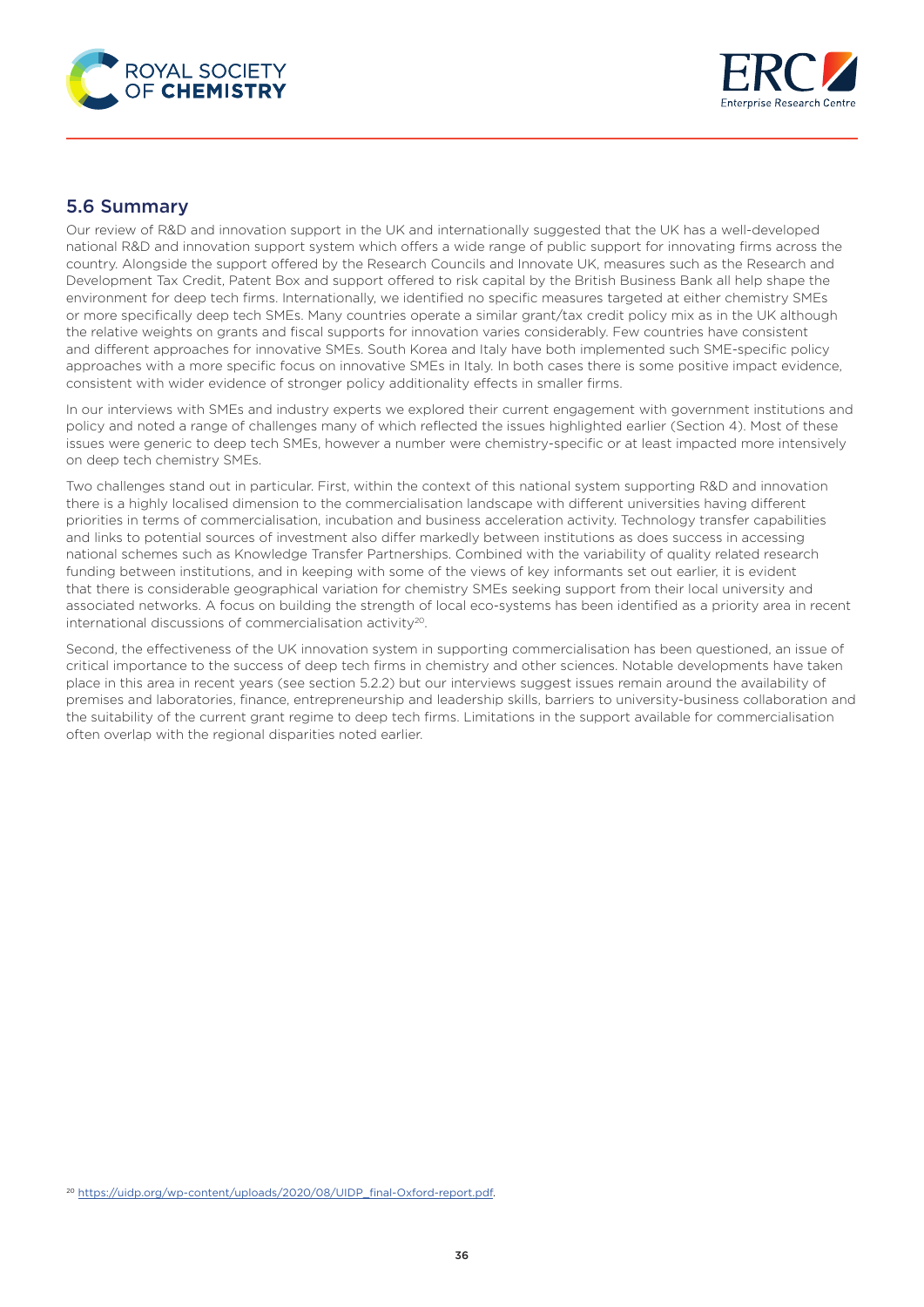<span id="page-36-0"></span>



## Section 6: Conclusions and Recommendations

## 6.1 Introduction

It is generally accepted that R&D and innovation are fundamental drivers of productivity gains and growth throughout the economy. However, the available evidence, reflected in the Innovation Strategy, suggest that the UK lags key competitor countries in terms of investment in R&D and innovation performance particularly our ability to effectively commercialise new discoveries. This is reflected in our own interviews. Interviewees recognised the potential contribution of deep tech chemistry firms to national innovation missions (e.g. net zero, drug discovery) and also identified a range of challenges during the commercialisation process.

In this section we draw together conclusions from the study, set out the case for more effective support for deep tech chemistry SMEs, and outline out a range of policy options for achieving this.

#### 6.2 The case for intervention

The findings from this research provide a substantive, evidence-based, rationale for the development of policy to better support innovation in chemistry deep tech SMEs. The case for intervention to support chemistry deep tech SMEs has two key elements. First, the potential of chemistry deep tech SMEs to introduce innovations which may have very substantial social returns and contribute to innovation missions; and, second a range of market failures which are currently constraining their innovation activities.

Our interviews and the case studies reported in earlier sections suggest the potentially profound impacts that innovation by chemistry deep tech SMEs can have on issues of national and often global concern. Innovation in chemistry is fundamental to achieving potentially transformational breakthroughs in a range of areas from climate change, to developing new treatments for a number of diseases including cancer and to addressing plastic pollution. The implication is that innovation in these firms has the potential to generate very significant social, economic and environmental benefits which far exceed the direct benefits to the businesses concerned. In more technical terms, innovation in deep tech chemistry SMEs can drive very significant and positive externalities suggesting a *prima facie* case for policy intervention.

Market failures may constrain innovation and the available literature and the empirical evidence from this study suggest a number of such failures in the UK. Some of these market failures are relevant to all deep tech companies, others are more specific to distinctive aspects of deep tech chemistry SMEs. The market failures most relevant to chemistry deep tech SMEs include:

- *Failures in capital markets* these failures occur throughout the R&D and commercialisation journey, but may be more impactful for chemistry deep tech SMEs than other SMEs due to the length of their innovation journey. SMEs may struggle with securing funds to establish proof of concept and with accessing the mid-level equity-based funding required to achieve scale and bring new technologies to the market. Research respondents also suggested that there is a particular structural issue with securing angel investment outside of the so called 'Golden triangle' of Cambridge, Oxford and London. Angel investors require a critical mass of investment opportunities in order to spread the risks of their investments. This critical mass does not exist outside of the Golden Triangle. and it remains to be seen whether the pandemic and moves to online working by investors will have, in any way, addressed this issue.
- *Failures in the market for grant funding* It is generally accepted that R&D intensive start-up businesses typically require grant funding to help establish the validity of their technology. The majority of chemistry deep tech SMEs interviewed for this study are generally supportive of grant funding provided by government. However, the application process was also viewed as complex, with unclear success criteria, increasingly competitive and with a higher likelihood of bid failure. Reviewers were often thought to lack an understanding of the potential of deep tech chemistry, a sector-specific issue.
- *Failures in the availability of premises and specialist equipment* There was a very clear view amongst the respondents interviewed for this study that the availability of suitable premises and specialist equipment presents an acute challenge for many chemistry deep tech SMEs, particularly those seeking to scale up. Respondents generally reported a spatial dimension to these market failures which were said to more of an issue outside the Golden Triangle where agglomeration benefits are weaker. This market failure was highlighted as applying specifically to chemistry deep tech SMEs because of the very specific requirements of chemicals production.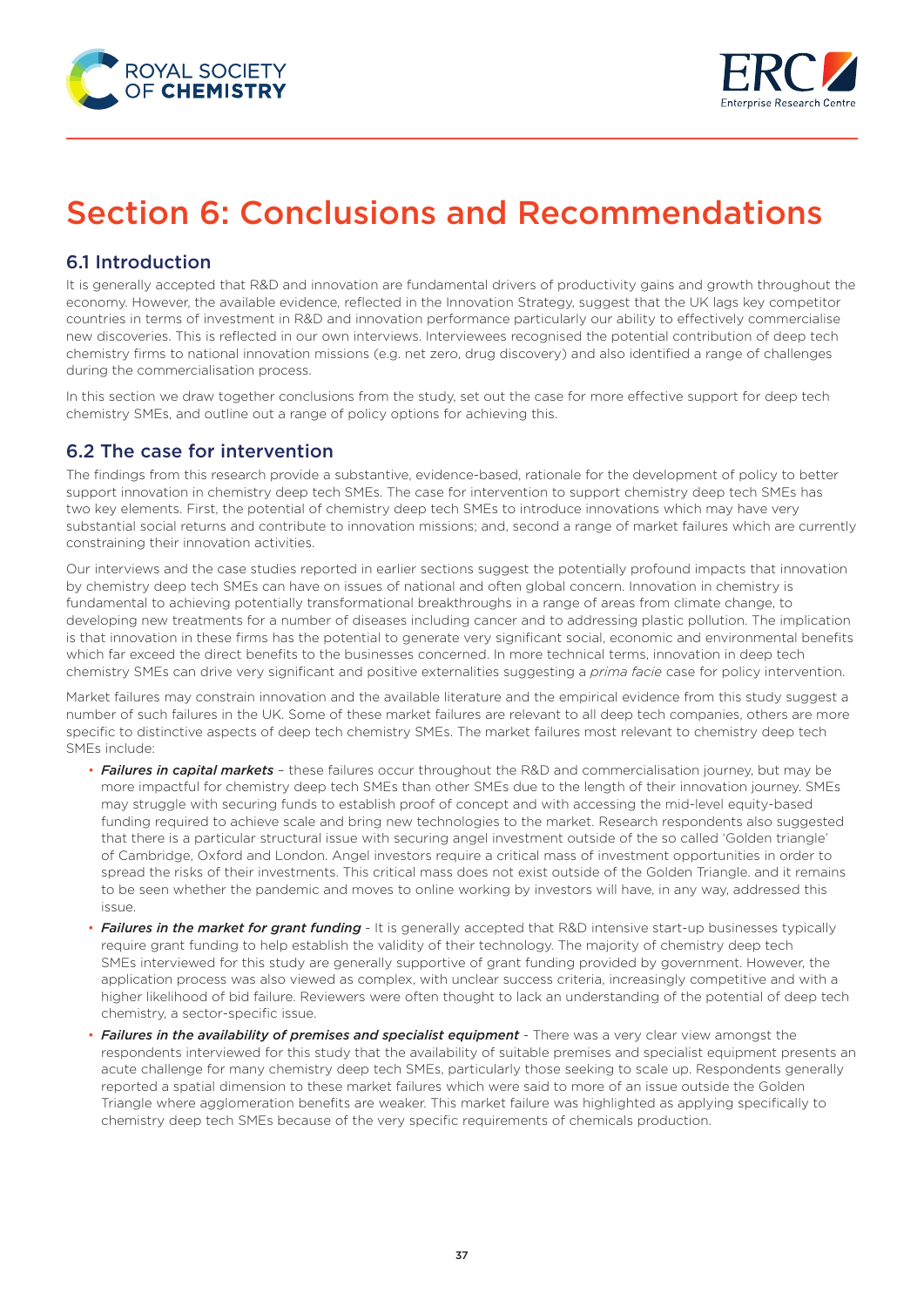<span id="page-37-0"></span>



- *Information failures and perceptions of risk* There are widespread information failures that result in poorly informed perceptions of risk related to the chemistry deep tech sector. Evidence from our interviews suggests that these information failures affect the decisions of businesses, business support professionals and policy makers. For example, it is widely accepted that collaboration with other businesses, and often with the university sector, is a key driver and enabler of R&D and innovation. Such collaboration may be constrained by exaggerated fears of IP leakage or a lack of advisory support with in-depth sector expertise and understanding. Policy makers, although often concerned to reduce the risks faced by deep tech SMEs, typically also seek to minimise the risks associated with policy initiatives.
- *Failures in technical and managerial skills development* There is extensive evidence that under-developed management and leadership skills are a constraint to SME performance throughout the UK economy (see, for example, Hayton 2014)<sup>21</sup>. Evidence from this study suggest that underdeveloped management and leadership skills, particularly poorly developed entrepreneurial and innovation skills, are both widespread in deep tech SMEs in the chemicals sector and a major constraint on business performance and the commercialisation of their technologies. Indeed, this research has shown that these businesses tend to face challenges in innovation management and leadership that transcend those typically encountered in the general case. In particular, respondents emphasised the inter-disciplinary nature of much innovation and the weakness of multi-disciplinary training.

### 6.3 Supporting the whole deep tech journey

As the recent Innovation Strategy points out "The journey of tech-based innovation to market can be long, complex, and often non-linear". This is very clearly the case for chemistry deep tech SMEs which typically face an on-going, atypically consequential and long-lasting series of challenges in commercialising their technologies. The key point here is that whilst policy support can be developed to address individual market failures, if other subsequent market failures prove to be insurmountable, the supported businesses may well still not be successful despite the earlier support<sup>22</sup>.

Addressing all the identified market failures in a comprehensive package of support is unlikely to be achievable in practice and would be a daunting ask of policy makers. From this perspective, policy makers are more likely to pursue a strategy of identifying and addressing the most widespread and impactful barriers to business success. In later sections we therefore identify a series of policy options which may be particularly impactful for deep tech chemistry SMEs.

A number of the market failures identified in our interviews, however, suggest the potential value of policy measures which have a general rather than a closely targeted impact. Specifically, they emphasise the appropriateness and merits of measures such as encouraging peer-to-peer networking which can have a general impact on ambition, confidence and collaboration<sup>23</sup>. Similarly, our interview evidence provides a compelling case for supporting the development of management and leadership skills which would also transcend the specific constraints involved by enabling businesses themselves to address the challenges they face more effectively.

<sup>21</sup> [https://assets.publishing.service.gov.uk/government/uploads/system/uploads/attachment\\_data/file/407624/BIS-15-95\\_Leadership\\_and\\_](https://assets.publishing.service.gov.uk/government/uploads/system/uploads/attachment_data/file/407624/BIS-15-95_Leadership_and_Management_Skills_in_SMEs.pdf) [Management\\_Skills\\_in\\_SMEs.pdf](https://assets.publishing.service.gov.uk/government/uploads/system/uploads/attachment_data/file/407624/BIS-15-95_Leadership_and_Management_Skills_in_SMEs.pdf)

<sup>&</sup>lt;sup>22</sup> See also [https://www.imperial.ac.uk/deep-tech-entrepreneurship/about-us/.](https://www.imperial.ac.uk/deep-tech-entrepreneurship/about-us/)

<sup>&</sup>lt;sup>23</sup> Miao, Y. Z., et al. (2021). "Learning from Technologically Successful Peers: The Convergence of Asian Laggards to the Technology Frontier." Organization Science 32(1): 210-232.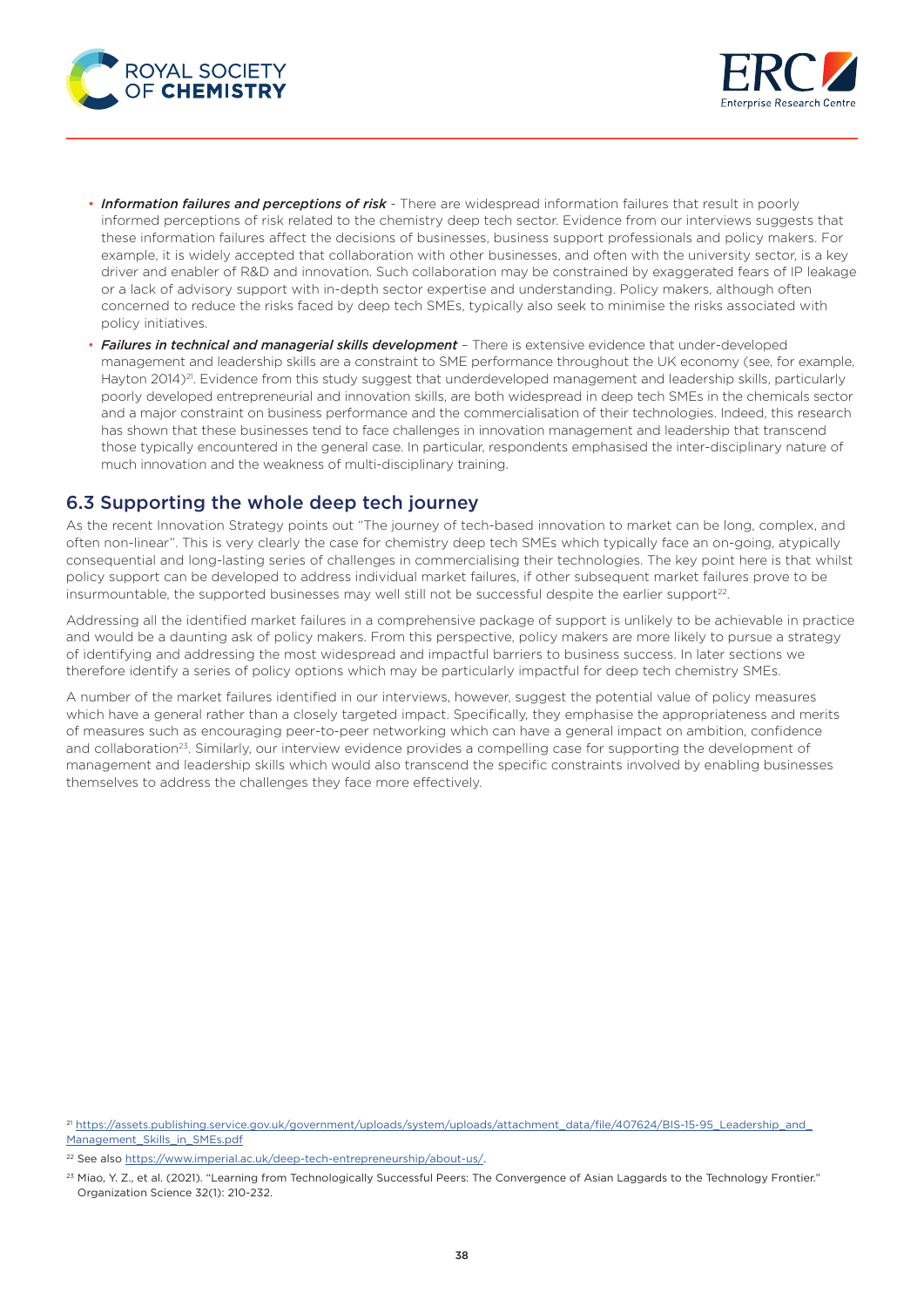<span id="page-38-0"></span>



### 6.4 The purpose of intervention

The Innovation Strategy has highlighted the strength of the case for supporting deep tech companies as part of a mission-oriented innovation policy. This would include many of the innovative R&D active chemistry SMEs. Our research suggests it is vital to understand both the general and the specific needs of these firms and the wider policy environment to enable deep tech firms, across all sectors, to fulfil their scientific and market potential.

The overall objectives for policy in this area might well include increasing both the extent and effectiveness of R&D and innovation in deep tech chemistry SMEs. One approach to this would involve increasing the number of R&D and innovation active SMEs in this sector. However, increasing the number of firms working in this area would, in all probability, accentuate the challenges businesses face as competition for limited resources and support increased. Accordingly, here we are concerned primarily with understanding how establishing and established SMEs in this sector can be more effectively supported to ensure that a larger proportion are enabled to successfully commercialise their ideas and technologies. This requires the creation of an enabling environment by addressing market failures and other constraints which serve to inhibit R&D and innovation.

From this perspective, the key objectives for policy are therefore likely to include:

- Increase the proportion of deep tech SMEs successfully commercialising their ideas and technologies.
- Ensuring that the outcomes achieved are focused on those areas where they can have the greatest social, environmental and economic impacts.

As the specific challenges identified can often be addressed in different ways, we have categorised policy options under four headings, consistent with the four main challenges identified by the deep tech chemistry SMEs we interviewed:

- Access to finance
- Access to bespoke, affordable facilities
- Leadership and management
- Ecosystem and resources/networking and peer-based learning

The recommendations presented here draw on evidence we have heard throughout the research of what works for these firms and what doesn't, and on the UK and policy analysis set out in Section 5. We also consider how these measures can contribute to the effective delivery of the Innovation Strategy.

### 6.5 Access to finance

The recent Innovation Strategy highlighted the challenges deep tech SMEs face in accessing finance. Indeed, a majority of deep tech chemistry-based SMEs that participated in this research reported being constrained by struggles to secure appropriate finance. Respondents also suggested that issues related to access to finance were also often linked to a failure of business support and the inability of finance organisations to fully appreciate the potential impact of deep tech companies. Addressing these constraints is crucial to securing better outcomes for these businesses in chemistry deep tech but also other science areas<sup>24</sup>:

• *Proof of concept funding* – Several respondents to this study highlighted the importance to their businesses of being able to undertake proof of concept research which is often crucial to securing further funding. This was often sourced via EU funding streams most commonly the ERDF. The £10m addition to the UK Innovation and Science Seed Fund mentioned in the Innovation Strategy to provide further early-stage patient capital for high potential businesses is a welcome development and it will be necessary to ensure deep tech chemistry start-ups, with their complexity and multiplicity of market, can secure access to these funds<sup>25</sup>.

<sup>&</sup>lt;sup>24</sup> See also <https://www.iop.org/strategy/productivity-programme/innovation-survey#gref%20%20%20%20>.

<sup>25</sup> See [https://www.ukri.org/news/funding-boost-supports-growing-high-tech-companies-in-the-uk/.](https://www.ukri.org/news/funding-boost-supports-growing-high-tech-companies-in-the-uk/)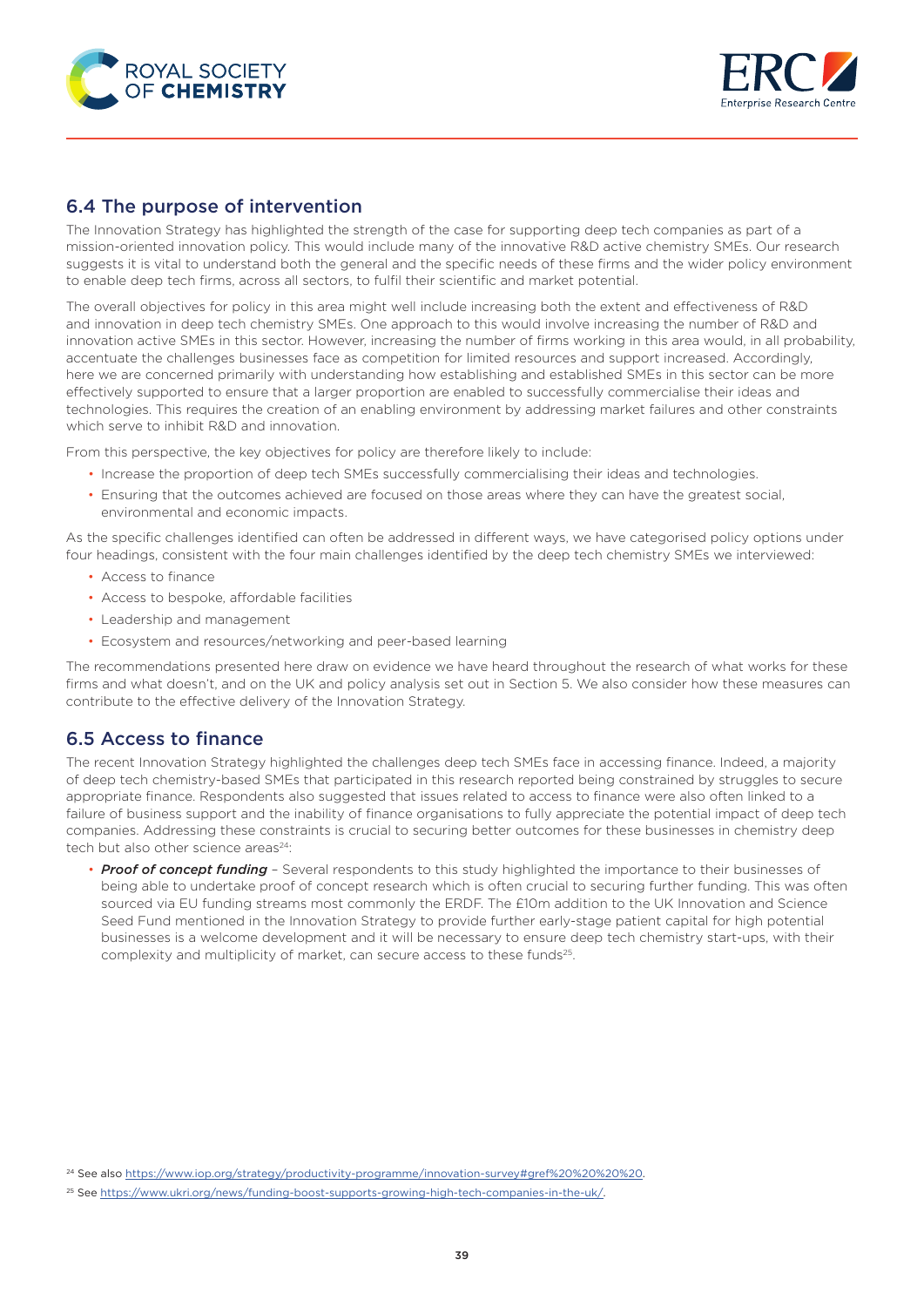



- *Angel investment* Several of the respondents to this study suggested that angel investment remains difficult to access outside of the so called 'Golden Triangle' despite initiatives such as the British Business Bank Regional Angels Programme<sup>26</sup>. The key issue here is argued to be structural - the lack of a critical mass of the businesses in the regions which means that potential investors cannot ensure that the risks they face are reduced by their ability to fund a sufficiently large number of businesses. Consideration might well be given to whether IT based platforms could help to overcome these issues by brokering links between angel investors and potential investment opportunities. This involves reducing the information barriers to investment and allowing investors access to business profiles nationally.
- *Equity gap* Both the academic literature and the responses to this study confirm the existence and significance of an equity gap which means that deep tech chemistry SMEs often struggle to secure intermediate levels of funding to enable scale up and the commercialisation of new technologies<sup>27</sup>. Given the foundational importance of deep tech chemistry SMEs to national and international missions, there is a case for targeted chemistry-specific public support. This would need to reflect the long-term and high risk (uncertainty across multiplicity of markets) nature of investing in chemistry. Our research suggests there is a quantitative shortage of available equity investment, and interviewees perceived chemistry's share to be falling.
- Some of these issues are not unique to deep tech chemistry SMEs but do suggest the value of further policy intervention to create a more enabling financing environment along the lines of the ENABLE<sup>28</sup> programme or National Security Strategic Investment Fund<sup>29</sup>. Measures which might be considered include:
	- The Innovation Strategy refers to work by UK Finance to develop the next generation of lenders (BEIS 2021, p. 25). Our interviews highlighted issues with a lack of understanding of deep tech innovation among both public and private funders. Future developments in this area should therefore consider building understanding of the specific requirements of deep tech businesses in chemistry and elsewhere as well as addressing issues such as IP and intangible assets and ensuring the widespread dissemination of any research in this area.
	- Access to the appropriate public and private funding opportunities should be facilitated through online portals, clearly signposted, and supported as a public good. The need for improved signposting of public support for R&D and innovation has also been emphasised recently by the RaEng<sup>30</sup> and relates strongly to aspirations around 'levelling up'.
	- In terms of private funding, the cost of undertaking due diligence is a key factor limiting the involvement of Venture Capital (VC) in this sector. Accordingly, consideration might well be given to interventions that would underwrite these costs and thereby make the provision of medium sized funding more attractive to VC investors.
	- Public funding perhaps offered through BEIS, BBB or Innovate UK could be developed to specifically target deep tech firms across the science sectors to leverage additional private funding.
- *Grant application processes* Given the widely expressed concerns about the appropriateness and effectiveness of the established grant application processes used by Innovate UK and other bodies, there is a strong case for considering whether current processes are fit for purpose in supporting deep tech innovation, and to revise these processes as appropriate. Our research identified a number of specific issues on both the supply and demand side which are constraining deep tech chemistry SMEs' access to public funding. On the supply side, funding timescales - the usual three-year funding opportunities do not allow for the innovation to be fully tested or developed. A lack of flexibility in milestones, and a perceived lack of appreciation by review panels of the challenges involved in deep tech innovation also emerged as issues in our study<sup>31</sup>. These issues could usefully be considered as part of the development of the new UKRI Commercialisation Funding Framework highlighted in the Innovation Strategy (BEIS 2021, p. 45). On the demand side, there is a lack of understanding of what makes a convincing proposal by businesses. Accordingly, there is also a case for training to improve businesses' competences in this area perhaps working through the KTN or Enterprise Europe Network.

- <sup>27</sup> See also [https://www.gov.uk/government/publications/scaling-the-impact-of-innovation-in-the-united-kingdom/scaling-the-impact-of](https://www.gov.uk/government/publications/scaling-the-impact-of-innovation-in-the-united-kingdom/scaling-the-impact-of-innovation-in-the-united-kingdom-cst-letter-to-the-prime-minister-accessible-webpage-version)[innovation-in-the-united-kingdom-cst-letter-to-the-prime-minister-accessible-webpage-version.](https://www.gov.uk/government/publications/scaling-the-impact-of-innovation-in-the-united-kingdom/scaling-the-impact-of-innovation-in-the-united-kingdom-cst-letter-to-the-prime-minister-accessible-webpage-version)
- 28 See <https://www.british-business-bank.co.uk/ourpartners/wholesale-solutions/>.
- <sup>29</sup> See <https://www.british-business-bank.co.uk/national-security-strategic-investment-fund/>.
- 30 See [https://www.raeng.org.uk/publications/other/late-stage-r-and-d-business-perspectives.](https://www.raeng.org.uk/publications/other/late-stage-r-and-d-business-perspectives)
- 31 See also [https://www.ukri.org/wp-content/uploads/2021/11/IUK-18112021-Plan-For-Action-for-UK-Business-Innovation\\_FULL\\_WEB-](https://www.ukri.org/wp-content/uploads/2021/11/IUK-18112021-Plan-For-Action-for-UK-Business-Innovation_FULL_WEB-FINAL-26.10.21-1.pdf)[FINAL-26.10.21-1.pdf,](https://www.ukri.org/wp-content/uploads/2021/11/IUK-18112021-Plan-For-Action-for-UK-Business-Innovation_FULL_WEB-FINAL-26.10.21-1.pdf) p. 40.

<sup>26</sup> See [https://www.british-business-bank.co.uk/press-release/british-business-investments-launches-new-100m-programme-to-support-regional](https://www.british-business-bank.co.uk/press-release/british-business-investments-launches-new-100m-programme-to-support-regional-angel-investment/)[angel-investment/.](https://www.british-business-bank.co.uk/press-release/british-business-investments-launches-new-100m-programme-to-support-regional-angel-investment/)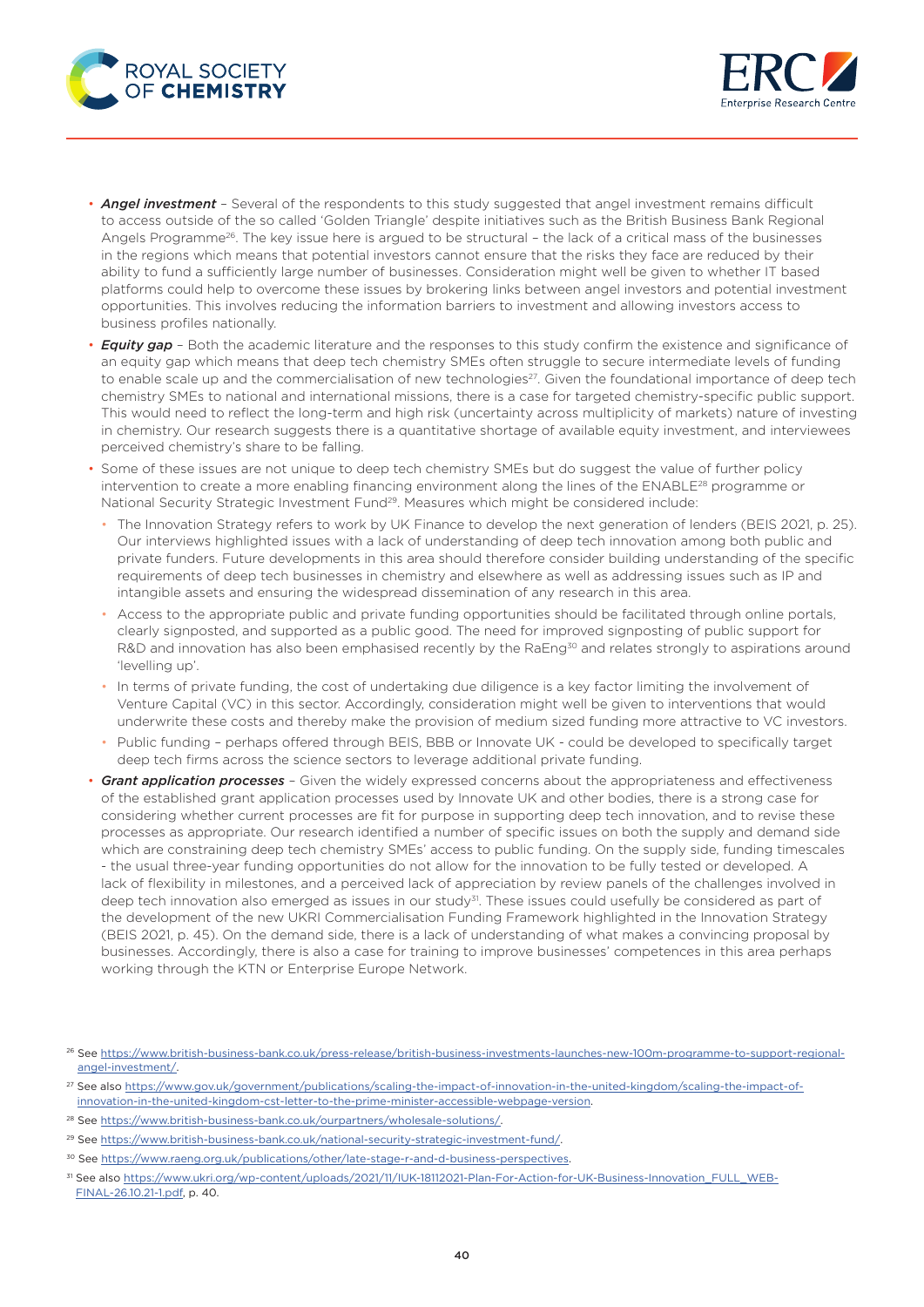<span id="page-40-0"></span>



## 6.6 Access to bespoke, affordable facilities

Given the very widespread perception that the lack of availability of suitably equipped premises is a key constraint on business development and scaling up for deep tech chemistry SMEs, this is clearly an area where intervention would be both practical and useful. Existing sources of information do not appear to be well known or used by deep tech SMEs and better signposting to existing information sources may also be useful. Developing new public/private partnerships for provision may also be useful here<sup>32</sup>.

Other policy options under this general heading are:

- Consider gaps in the provision of bespoke incubators/accelerators The facilities provided by incubators and accelerators are clearly helpful in providing appropriate, suitably equipped, premises (e.g. Unit DX in Bristol, Biocity). Given the particular challenges our interviewees identified for chemistry deep tech SMEs in accessing suitable premises for scaling, an audit to establish what premises are available (for example in established Catapults) would be sensible<sup>33</sup>. This may help to build a case for establishing new facilities specifically designed to meet the needs of chemistry deep tech SMEs. Improving the information available to firms about the facilities which are available would also be potentially beneficial.
- Improving access to flexible equipment our interviewees stressed the difficulty of funding specialist equipment purchases particularly during the scale-up phase. This is an issue beyond deep tech chemistry firms, and the need for innovative firms to have better access to specialist equipment is recognised in the Innovate UK Delivery Plan 2021-25 in terms of strengthening innovation eco-systems<sup>34</sup>. Consideration could be given to whether public-private partnership investment could help firms obtain access to equipment perhaps through leasing to SMEs working in chemistry deep tech. This would benefit businesses by increasing the availability of suitable equipment while reducing the financial burdens they face.

#### 6.7 Innovation Management and Leadership

If, as argued above, the overall programme of support for chemistry deep tech SMEs must move beyond measures that target specific constraints on performance, the policy programme must include initiatives related to innovation management and leadership.

Perhaps surprisingly our interviews did not suggest any consistent issues around accessing technical skills. Instead, they emphasised the critical impacts on business performance associated with underdeveloped entrepreneurial and innovation management and leadership skills which were widely reported to be a common and significant constraint to business performance. Indeed, there is good reason to believe that deep tech chemistry-based SMEs require particular innovation management competencies beyond those needed in the more general case. Not the least of which are the particular skills needed to successfully manage a business through a protracted period of establishment and commercialisation that will inevitably span a number of years. This strongly reflects the focus in the Innovate UK Delivery Plan 2021-25 on 'enhancing the leadership and commercialisation skills needed by companies to grow their businesses' (p. 51). Among the measures of most importance for deep tech chemistry SMEs are:

- *Promoting engagement with management and leadership training*. There was a widespread acceptance amongst the SMEs involved in this research that initiatives that aim to develop entrepreneurial, innovation management and leadership skills are necessary and would be useful. However, there is some reluctance to engage with existing training opportunities. Two issues are important here. First, skills development is best achieved through experiential learning rather than being taught per se. Second, the majority of respondents favoured peer-based learning over more formal approaches. The BEIS Peer-networking programme and Help-2-Grow initiative adopt this peer learning approach within each programme, although both are general programmes rather than having a specific focus on deep tech firms<sup>35</sup>. This creates an opportunity for business facing organisations such as the Royal Society of Chemistry to draw on and develop relationships between firms within and across their existing networks.
- *Developing open innovation capabilities* effective collaboration plays a critical role in many deep tech firms' innovation. This requires specific management capabilities: identifying relevant external partners, structuring and managing such collaborative relationships and resolving issues around IP use and ownership. These are critical elements of firms' absorptive capacity – the ability to recognise the value of new information, assimilate it, and apply it to address emergent issues affecting the business (see, for example, Bessant and Trifilova, 2017). There is a strong case for developing these managerial capabilities as part of any management and leadership development programme.

<sup>32</sup> See the suggestions in https://www.iop.org/strategy/productivity-programme/innovation-survey#gref%20%20%20.

<sup>&</sup>lt;sup>33</sup> The Institute of Physics are currently conducting a similar audit of 'innovation centres' for physics based deep-tech firms and aligning any audit with their study would be beneficial.

<sup>34</sup> See [https://www.ukri.org/wp-content/uploads/2021/11/IUK-18112021-Plan-For-Action-for-UK-Business-Innovation\\_FULL\\_WEB-FINAL-26.10.21-1.pdf](https://www.ukri.org/wp-content/uploads/2021/11/IUK-18112021-Plan-For-Action-for-UK-Business-Innovation_FULL_WEB-FINAL-26.10.21-1.pdf), p. 40.

<sup>35</sup> See <https://smallbusinesscharter.org/help-to-grow-management/>.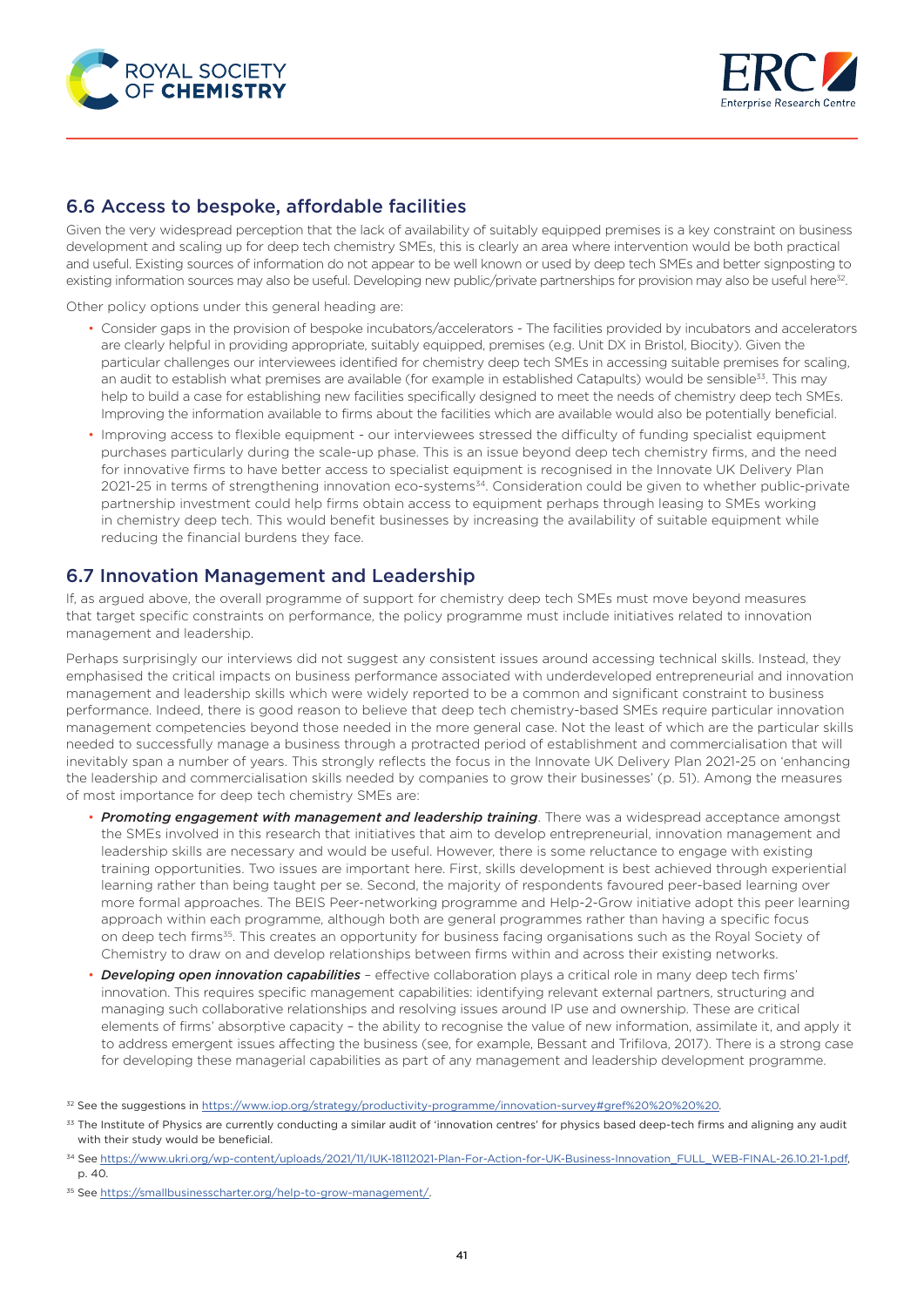<span id="page-41-0"></span>



- *Incentivising engagement with formal training* given respondents' concerns about the value of formal training programmes, it may be useful to consider incentives that encourage training take-up. One obvious driver that could be employed would be to modify grant application scoring so that applicants who had completed suitable training received a small premium to the scoring of their application. However, it is not clear that this would be well received by either policy makers or businesses.
- *Encourage the provision of business modules in post graduate training programmes* Respondents to this study were also concerned that post-doctoral candidates looking to work in this sector almost invariably lack any real understanding of the non-technical issues faced by these businesses. Accordingly. it would be sensible to review and evaluate the opportunities currently available for post-graduates to develop their entrepreneurial skills while at their university. Several respondents to this study suggested that the Royal Academy of Engineering Enterprise Hub provides an exemplar of effective practice in this area. The Innovation Strategy also highlights the potential value of cross-sectoral training (BEIS 2021, pp57-58). Consideration might also be given to a funded internship scheme through which chemistry post-graduates and subsequently their employers would benefit from the experience and enhanced understanding of the issues involved in working in deep tech-based SMEs. The scope for this type of internship for doctoral students is also recognised in the Doctoral Training Partnership funding provided by EPSRC<sup>36</sup>.
- *Provide better IP and regulatory advice and support* Although, as this research confirms, concerns about IP leakage are clearly acting to constrain collaboration amongst some businesses, several interview respondents argued that this issue can be managed. However, there is a need for sector specific IP guidance that considers the complexities in chemistry innovation. Accordingly, appropriate advice on how IP can be safeguarded could be very helpful to many businesses working in this area by providing targeted support through the IPO IP Education Programme (BEIS 2021, p. 39). Within this, universities have markedly different approaches to dealing with these issues. Accordingly, there would be clear merit in securing widespread HEI engagement with best practice in addressing IP and associated licensing issues.

#### 6.8 Ecosystem and resources/Networking

The businesses interviewed in this study highlighted several areas where new policy measures could also contribute to the development of an enabling ecosystem more conducive to business success.

- *Reducing spatial inequalities* There is no doubt that it is, in some respects, easier for deep tech chemistry-based SMEs to operate successfully in the Golden Triangle than it is for them to do so in other areas of the country. This situation is both inequitable and inefficient. Moreover, there are significant diseconomies for SMEs based in London and the South East; not the least of which is often prohibitively high rents. Consideration could well be given to how new clusters of SMEs could be established in other regions of the country<sup>37</sup>. A key issue here would be achieving clusters large enough in those regions to get the various agglomeration effects enjoyed in the South East. There is a clear enough role for incubators and accelerators in addressing these challenges. However, the available evidence suggests that the key issue here is having organisations that are sufficiently large to effectively address the range of challenges identified earlier in this report in a holistic way. Accordingly, there would appear to be clear merit in looking to develop existing regional incubators into more substantial entities capable of comprehensively supporting businesses throughout their journeys from establishment to maturity. While developing large regionally based facilities such as this may appear to be a grandiose and expensive undertaking, the costs to government may well not be prohibitive if private sector buy-in and partnerships can be achieved.
- *The role of universities* We have discussed the importance of the role of universities in delivering or enabling access to national programmes (such as Knowledge Transfer Partnerships) and supporting deep tech chemistry SMEs through their Technology Transfer Offices. Broader engagement with deep tech firms' innovation could also be encouraged through alumni networks and industrial placement opportunities.

<sup>36</sup> See <https://www.ukri.org/wp-content/uploads/2021/10/EPSRC-071021-ReviewDoctoralEducationSupport.pdf>, p.18.

<sup>37</sup> See also [https://www.scaleupinstitute.org.uk/scaleup-review-2020/2020-recommendations/.](https://www.scaleupinstitute.org.uk/scaleup-review-2020/2020-recommendations/)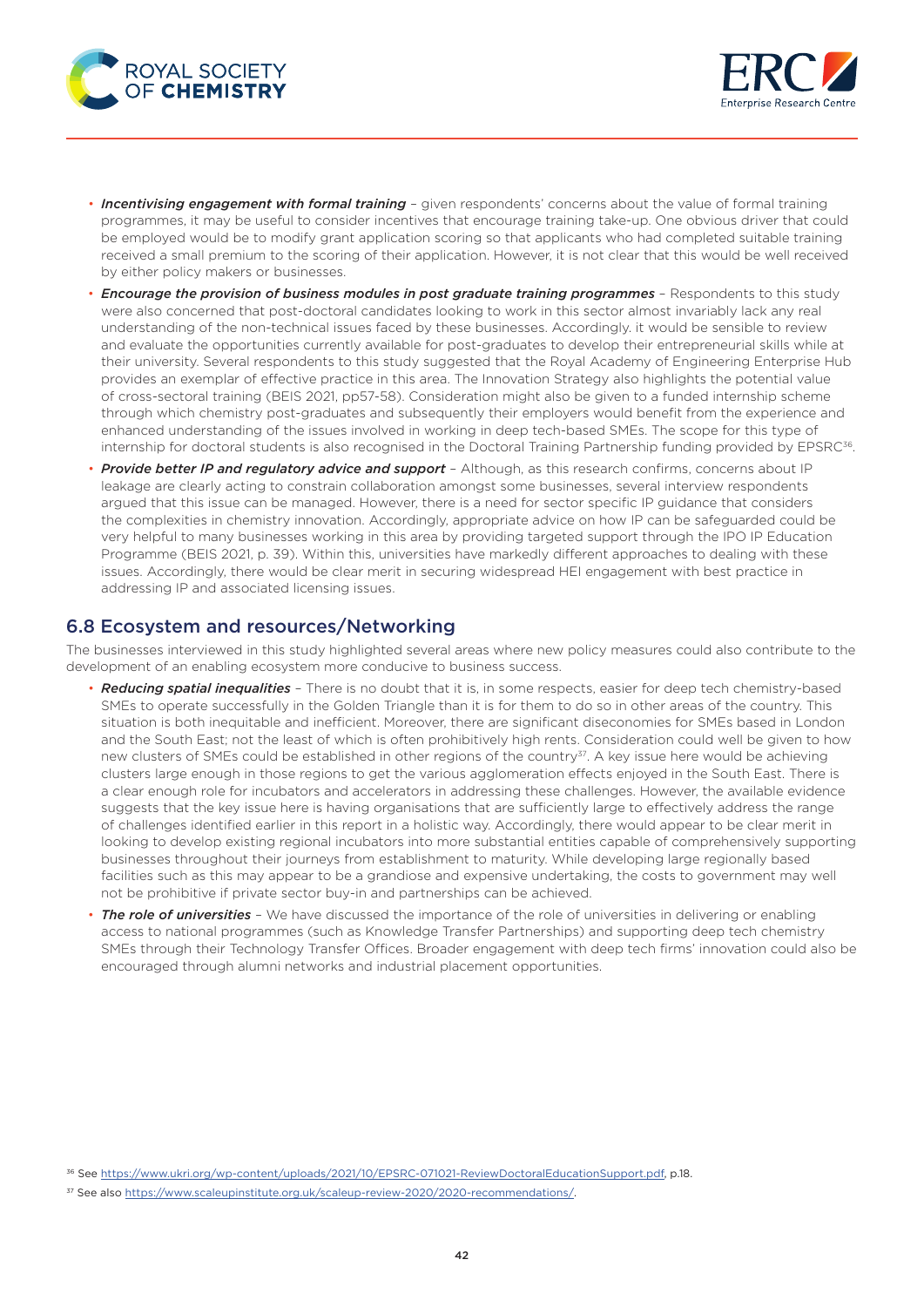



• *Establish and support networking* – In this report, we have emphasised the need to complement tightly focussed interventions with overarching policies that can support chemistry deep tech SMEs throughout their journeys to commercialising their technologies. We have also noted the scepticism that many of these businesses have in relation to formal knowledge sources and for management and leadership training. Given this context, we see considerable merit in the provision of networking opportunities for chemistry deep tech SMEs. It is generally accepted that networking with their peers expands the ambition, skills, confidence and dynamism of SME owners and managers. Most respondents interviewed for this study agreed with this and were open to participating in such initiatives. Industry representative bodies, local organisations and organisations such as the RSC are closer to these businesses than government and may well be more trusted and better placed to organise and run initiatives of this kind. The value of peer-to-peer networks has also been recently recognised by the Scale Up Institute<sup>38</sup> and in the establishment of the BEIS peer networking programme<sup>39</sup>. While promoting networking may appear to be a 'soft' option not directly linked the challenges concerned, the evidence suggests that it would be relatively inexpensive to deliver and may well be amongst the most effective policy options available to promote growth and innovation in deep tech chemistry SMEs.

<sup>38</sup> See [https://www.scaleupinstitute.org.uk/scaleup-review-2020/2020-recommendations/.](https://www.scaleupinstitute.org.uk/scaleup-review-2020/2020-recommendations/)

<sup>39</sup> See [https://www.gov.uk/guidance/small-business-support-schemes-small-business-leadership-programme-and-peer-networks.](https://www.gov.uk/guidance/small-business-support-schemes-small-business-leadership-programme-and-peer-networks)